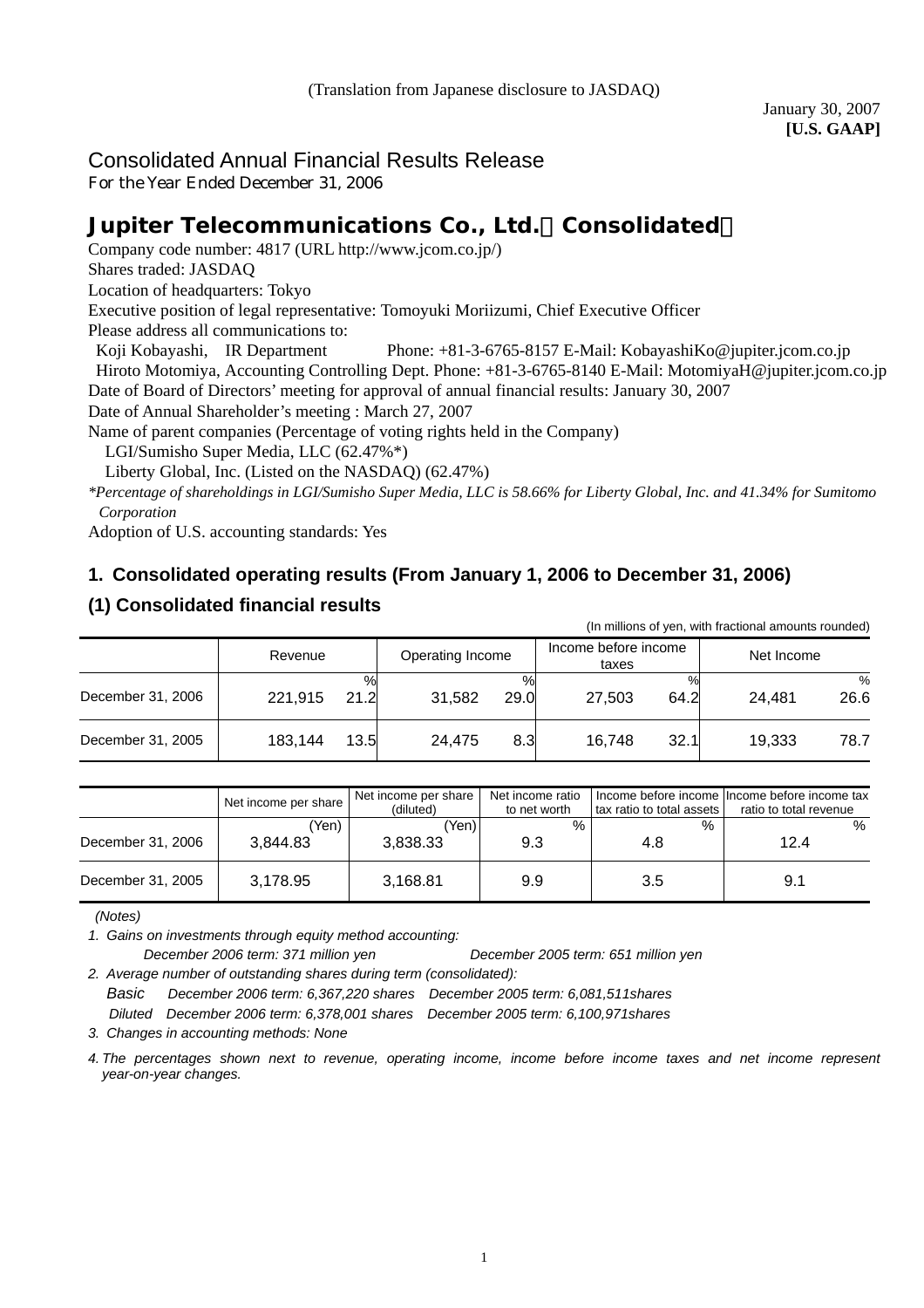# **(2) Consolidated financial position**

|                   | Total assets      | Shareholders' equity | Equity capital ratio to<br>total assets | Shareholders' equity<br>per share |
|-------------------|-------------------|----------------------|-----------------------------------------|-----------------------------------|
|                   | (Millions of yen) | (Millions of yen)    | %                                       | (Yen)                             |
| December 31, 2006 | 625.948           | 277.296              | 44.3                                    | 43.445.59                         |
| December 31, 2005 | 516,457           | 251,445              | 48.7                                    | 39,511.48                         |

*(Notes)* 

*Number of outstanding shares at end of term (consolidated):* 

*December 2006 term: 6,382,611 shares December 2005 term: 6,363,840 shares*

#### **(3) Consolidated cash flow statement**

|                   | Cash flows from<br>operating activities | Cash flows from<br>investing activities | Cash flows from<br>financing activities | Balance of cash & cash<br>equivalents |
|-------------------|-----------------------------------------|-----------------------------------------|-----------------------------------------|---------------------------------------|
|                   | (Millions of yen)                       | (Millions of yen)                       | (Millions of yen)                       | (Millions of yen)                     |
| December 31, 2006 | 80.003                                  | (121,601)                               | 26.801                                  | 20.486                                |
| December 31, 2005 | 60,763                                  | (57, 230)                               | 21.330                                  | 35,283                                |

# **(4) Scope of consolidation and application of the equity method**

Consolidated subsidiaries: 27

Affiliated companies accounted for under equity method: 5

#### **(5) Changes in scope of consolidation and in application of the equity method**  Consolidation (new): 10 (elimination): 3

Equity method (new): None (elimination): 2

#### **2. Consolidated forecasts for December 2007 term (From January 1, 2007 to December 31, 2007)**

|        | Revenue           | Operating income  | Income before income<br>taxes | Net income        |
|--------|-------------------|-------------------|-------------------------------|-------------------|
|        | (Millions of yen) | (Millions of yen) | (Millions of yen)             | (Millions of yen) |
| Annual | 263,000           | 37,500            | 31,000                        | 20,500            |

#### (N.b.) Estimated net income per share (annual): 3,211.85yen

(Cautionary note regarding future-related information)

The forecasts contained in this report have been prepared on the basis of information that is currently available. Because such estimates are inherently very uncertain, actual results may differ from the forecasts. The Company does not guarantee that it will achieve these estimated results and advises readers to refrain from depending solely on these forecasts. Readers should also note that the Company is under no obligation to revise this information on a regular basis.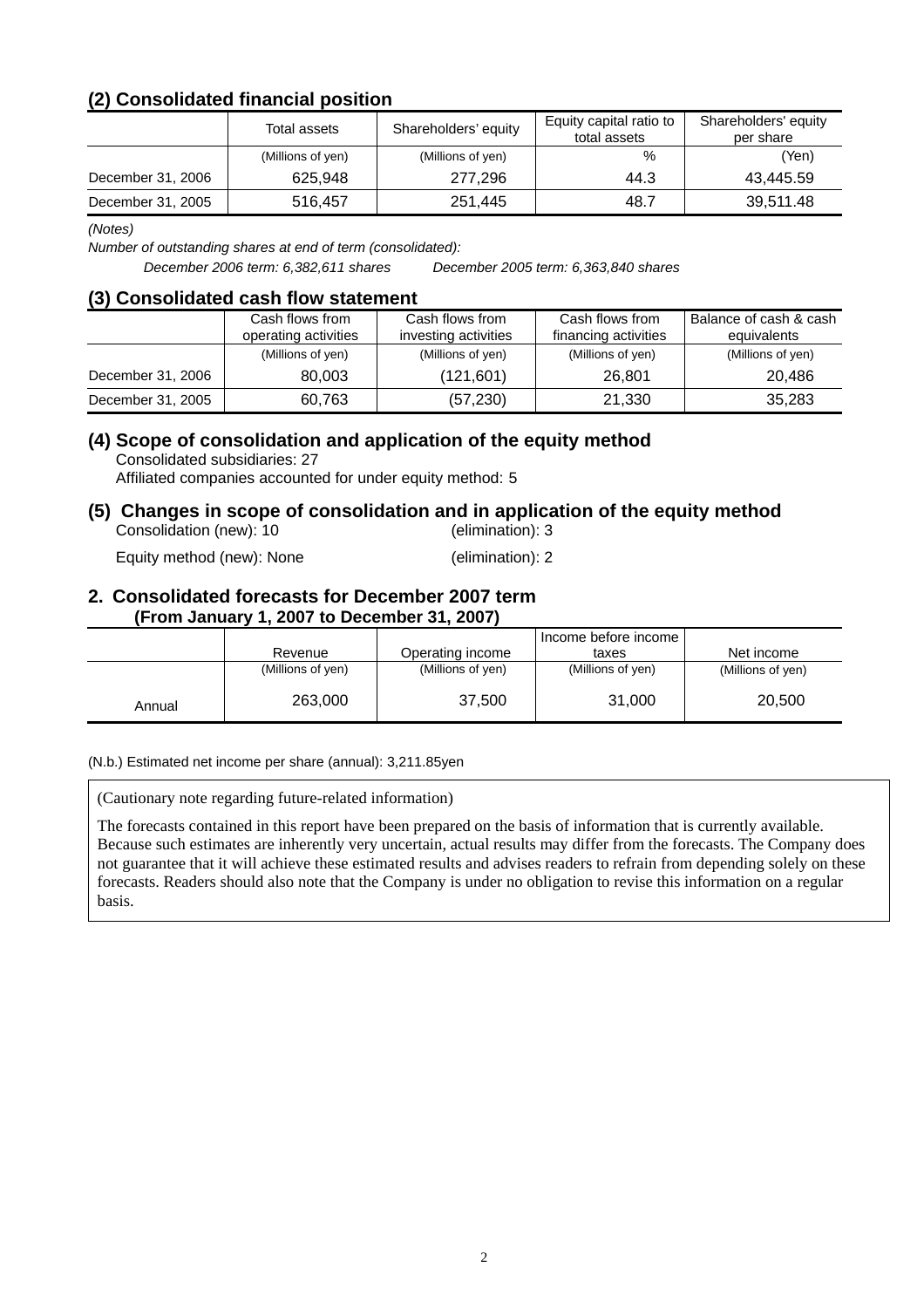# **1**.**Status of the Jupiter Telecommunications Co., Ltd.(J:COM) Group**

(as of December 31, 2006)



Note 1. Services and bundle services offered by Cable West Inc. (consolidated company marked with \*) and non-managed companies are different from the services provided under J:COM brand.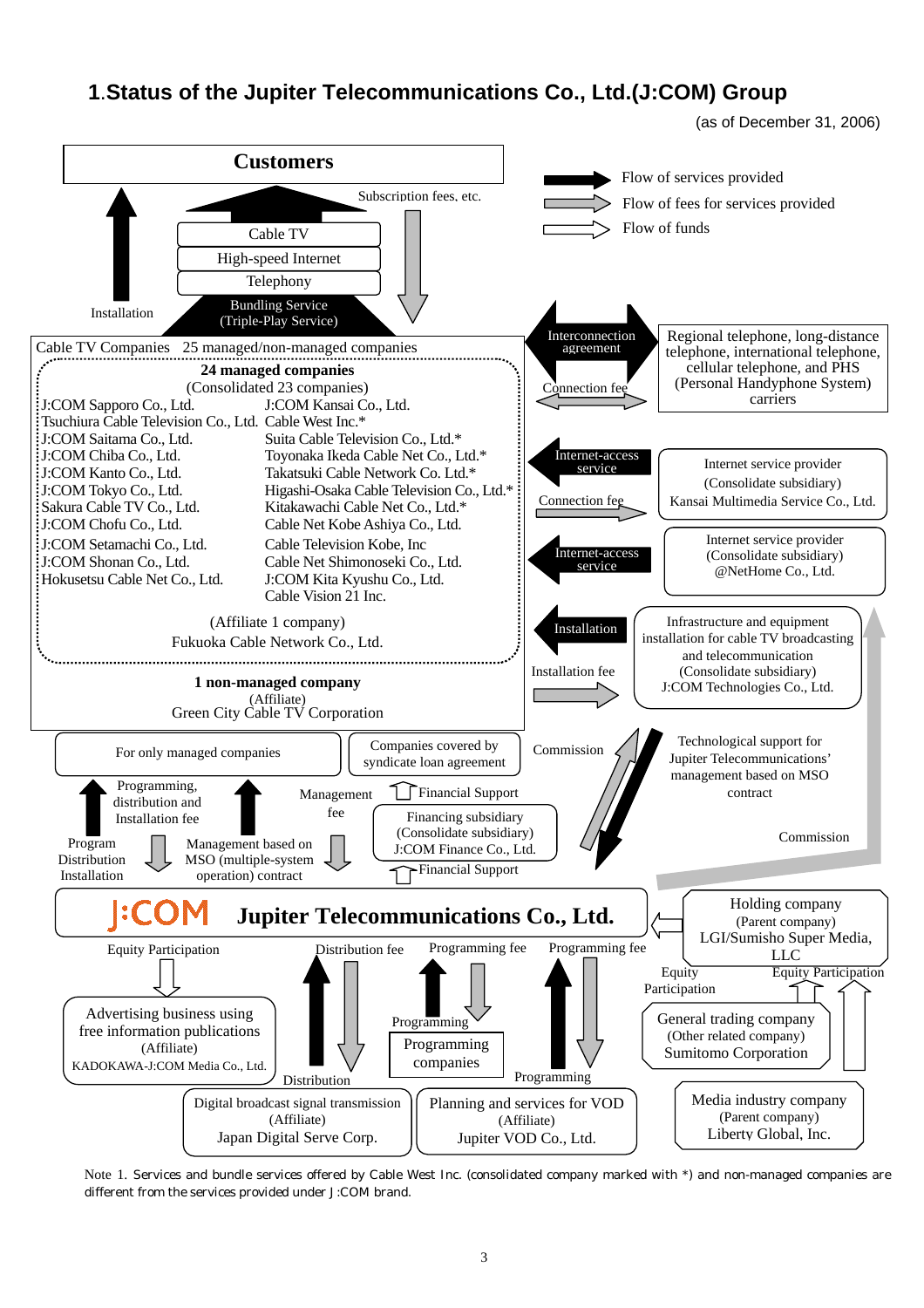# **2. Management Policy**

# **(1) Fundamental management policy**

The basic management philosophy of the Jupiter Telecommunications Co., Ltd. (J:COM or the Company) Group (the J:COM Group, consisting of the Company, consolidated subsidiaries and a managed equity method affiliate) defines the Company's mission as enhancing the sense of affluence felt by customers in their daily lives by meeting their needs through state-of-the-art visual, audio and Internet services based on high-quality technologies.

In order to realize its management philosophy, the J:COM Group provides three services as a comprehensive one-stop provider: (1) cable television (J:COM TV); (2) high-speed Internet access (J:COM NET); and (3) telephony services (J:COM PHONE). These services are provided through the Group's managed system operators (listed in the "1. Status of the Jupiter Telecommunications Co., Ltd. (J:COM) Group" chart), which utilizes the J:COM broadband (high speed, large capacity) network. In addition to these services, the J:COM Group launched a new mobile telecommunications service (J:COM MOBILE) in March 2006 with its partner WILLCOM, Inc. The move marks the evolution of the J:COM Group from a triple provider (cable television, Internet, telephone) to a "grand slam" provider with four services.

Through such services, the J:COM Group endeavors each day to build close relationships with customers and local communities. The aim of its efforts is to become the kind of company able to return the benefits of its achievements to its local communities and shareholders.

As a leader in the media and telecommunications industries in Japan, J:COM will seek to gain the satisfaction and trust of all stakeholders, including customers, local communities and shareholders. To achieve sustained growth, the Company will expand the range of its services and content hereafter by utilizing the technologies and know-how that it has accumulated, and will carefully explore all opportunities in new areas of business.

## **(2) Fundamental policy regarding the distribution of profits**

The Company will continue to consider an appropriate distribution of profits over the long run, while maintaining and strengthening its financial standing to enable business development that would maximize its corporate value for future growth.

## **(3) Philosophy and fundamental policy regarding reductions in the size of the investment unit**

The Company believes that expanding its base of shareholders and increasing the marketability of its shares are important issues from the standpoint of capital policy. Contingent upon its share price and liquidity moving forward, the Company will consider reducing minimum trading lots for shares.

## **(4) Target management indices**

The target of the J:COM Group's services are mainly individual subscribers. Hence, the ability of the J:COM Group to bundle services as a one-stop provider and at reasonable prices is its most powerful advantage. J:COM believes that the important benchmarks for measuring the effectiveness of management are revenue, subscriber numbers, number of services per subscribing household (bundling ratio), average monthly revenue per customer (average revenue per user, or ARPU), and churn rate.

In terms of profitability, the Company believes that operating cash flow (OCF) and OCF margins, when considered together with other U.S. GAAP measures of performance, are the most important indices for measuring its economy of scale against fixed costs including selling, general and administrative expenses.

## **(5) Medium- and long-term management strategies**

The J:COM Group has identified "Volume plus Value" as the core of its management strategy, and will continue to increase the number of subscribing households (expanding volume) and improve ARPU (increasing value).

In terms of volume strategy, the J:COM Group is endeavoring to increase subscriber numbers in existing service areas by taking the following actions: strengthening its sales and marketing capabilities, promoting business with a strong local presence, actively marketing to households that currently receive retransmission services, expanding the customer base by exploiting the increasing visibility of the digital service and the shift from analog to digital terrestrial broadcasting, and raising the level of customer satisfaction. In addition, the J:COM Group will promote other measures to expand existing market areas, including extending its network and forming strategic alliances with other cable television operators, or acquiring them.

In the rapidly changing media and telecommunications industries, the ability to adapt immediately to new technologies and new services is vital; the J:COM Group will work in tandem with other companies in the cable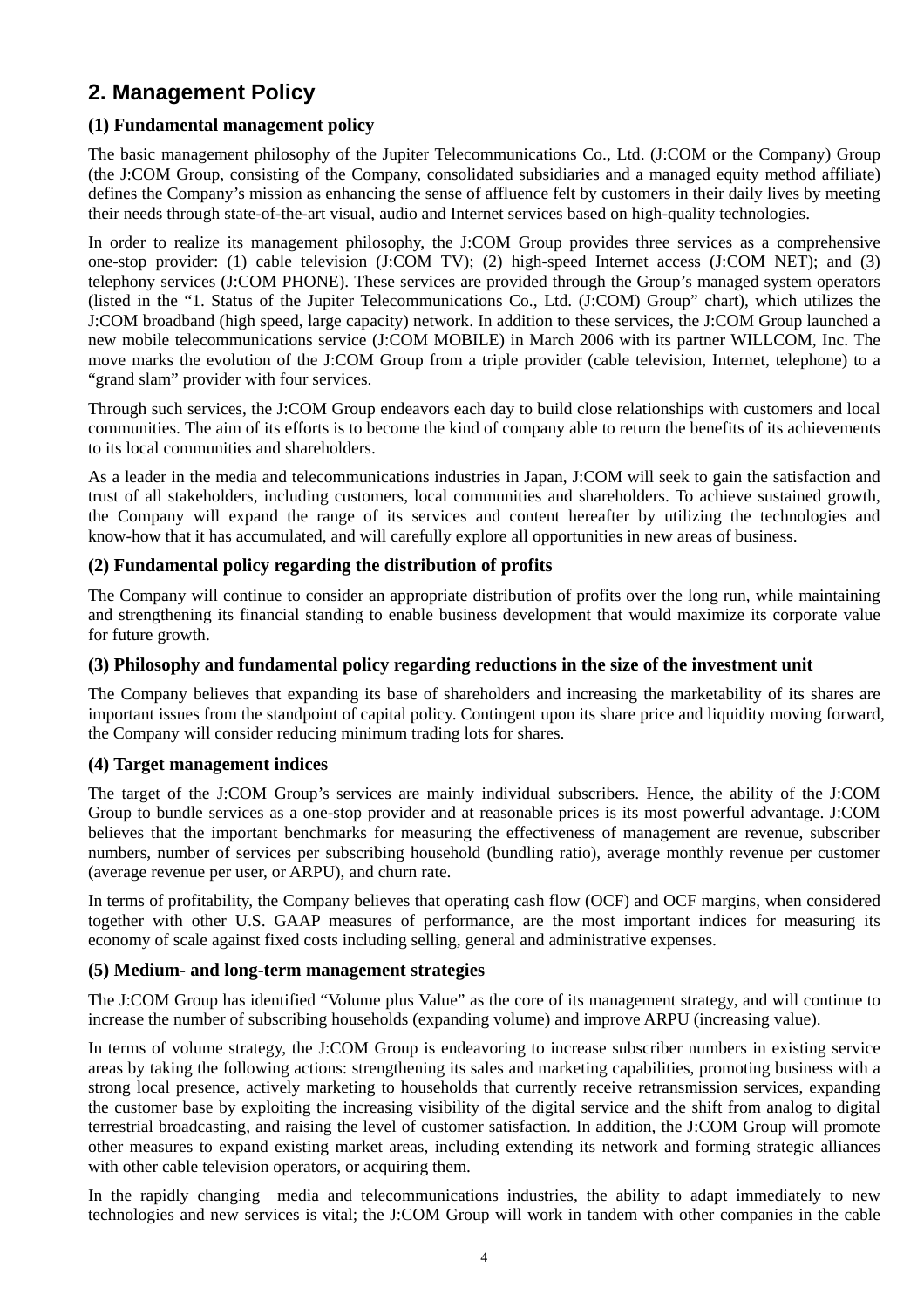television industry to enhance the competitive advantage of the industry as a whole and provide services to other cable television systems.

In terms of value strategy, the J:COM Group will endeavor to increase bundling ratio through bundled transactions in an effort to increase ARPU, while enhancing the added value of its existing services. The Company is also putting its weight behind the development of new services.

As a multiple-system operator (MSO), the Company is also striving to improve business efficiency through such measures as reorganization of the J:COM Group.

#### **(6) Issues requiring action**

The paramount issue facing the J:COM Group is sustaining consistent growth going forward, despite the increasingly harsh competition with telecommunications carriers and others.

To sustain future growth, the J:COM Group will steadily execute the concrete strategies and measures described in the following paragraphs to increase subscriber numbers and ARPU under the "Volume plus Value" growth strategy.

(The discussion appearing below under section (6) focuses on those franchises that have been integrated into J:COM Group's organization and system. Accordingly, information concerning Cable West, Inc. (Cable West Group), which was acquired in September 2006 and has not been fully integrated, is not included below except that subscriber statistics include Cable West Group unless indicated otherwise. Information on Cable West Group's service contents and prices are not included in this section. Information on management integration with Cable West Group is contained in item *o* below.)

## *a. Strengthening sales and marketing capabilities*

The J:COM Group currently deploys approximately 1,800 sales representatives (excluding Cable West Group) to cover the densely populated urban areas of the Kanto, Kansai and Kyushu regions, and Sapporo. Sales representatives take a consultative sales approach by meeting customers face-to-face and listening to their needs. These individual sales calls are very effective in helping customers understand how to use increasingly complex services and equipment, and play an extremely important role in winning the Company the trust of customers by giving a face to its business. To enable sales representatives to present information on the J:COM Group's services in a detailed yet easy-to-understand manner, the J:COM Group focuses on two tasks: providing a higher level of training to sales representatives and increasing the percentage of sales representatives employed by managed franchises as full-benefit employees or as contract employees. Moreover, the J:COM Group is using customer centers—three each in the Kanto and Kansai regions, and one each in the Kyushu and Sapporo regions—to supplement direct sales activity. At these centers, personnel are equipped not only to respond to inquiries from customers but also to explain services over the phone and to schedule installations. The aim is to attract new subscribers and to sell additional services to existing customers. In February 2006, the J:COM Group opened two additional customer centers in the Sapporo and Fukuoka to handle outbound call activities. In addition to providing support for existing customers, the customer centers are positioned to suggest new services according to each customer's profile, while reintroducing customers to existing service options. The aims are to improve customer satisfaction, increase ARPU by selling additional services, and lower churn rates.

The Group also anticipates tapping into new customer segments by expanding its door-to-door sales approach beyond the scope of individual households, while supplementing direct home-visit sales with new marketing approaches. As a part of this effort, the J:COM Group also commenced providing telephony and high-speed Internet service starting from January 2006, targeting the roughly 200 thousand small office/home office (SOHO) businesses within its service area.

In March 2006, the J:COM Group entered into a partnership with AEON Co., Ltd., Japan's largest general merchandising store chain involving business tie-ups and collaboration in the three fields of media utilization, sales, and customer acquisition. At the end of March 2006, select AEON stores launched bundled sales of J:COM TV Digital services sold with low-priced, large-screen TVs without built-in digital tuning. At the same time, some AEON stores host J:COM Station antenna shops. These antenna shops serve both to introduce J:COM's services and to provide customer service to subscribers.

The J:COM Group will continue to take steps to strengthen its sales and marketing capabilities, with the objective of increasing the number of its subscribers.

#### *b. Conducting business with a strong local presence*

The principal characteristic—and principal strength—of cable television operators is their strong local flavor and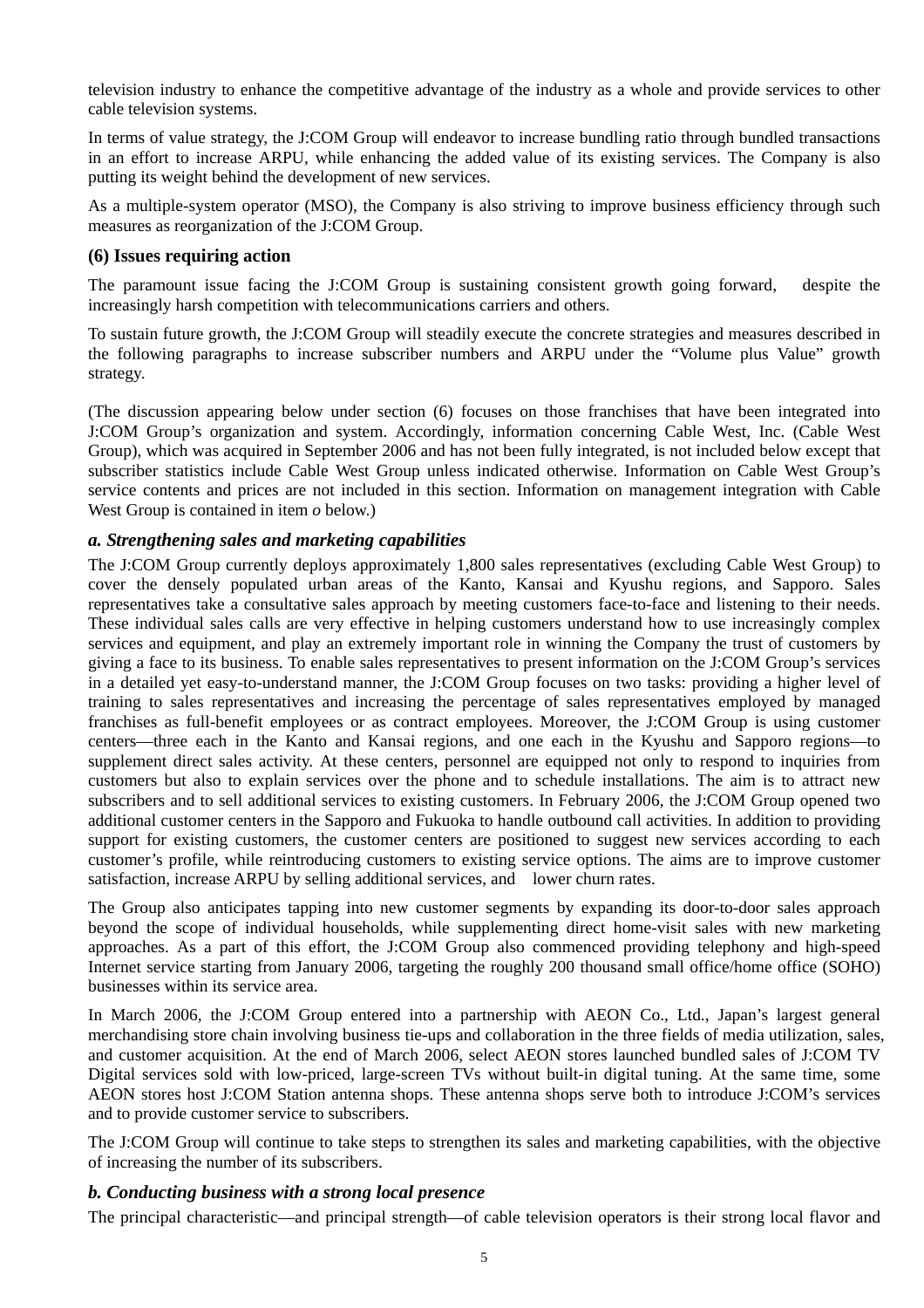their close ties to the communities they serve. Consequently, the J:COM Group has taken a two-pronged approach in each market: leveraging its status as an MSO to concentrate functions that contribute to economies of scale; and, at the same time, assigning staff who are intimately familiar with the area to handle local operations at managed system operators, assuring that sales, marketing and customer service suit the conditions and environment of each locale. The managed system operators also produce and broadcast community channels that cover local governmental events and topics relating to the local community. Also, in conjunction with program suppliers, each of the managed system operators organizes various events that target mainly its local customers.

To promote a sales approach that is increasingly locally oriented, the J:COM Group is endeavoring to hire sales representatives locally and to increase the ratio of local hires who become full-benefit employees of its managed system operators. The J:COM Group is also endeavoring to provide more effective and in-depth training programs to sales personnel. In addition, the J:COM Group has established customer centers in each region that can respond efficiently to telephone calls and email inquiries from customers because they are manned by personnel familiar with the social and cultural peculiarities of each locale. The technical support centers deployed in each region also provide prompt responses to requests for new installations or troubleshooting.

In May 2006, the J:COM Group launched the Elder Marketing Initiative, "Elder Iki-iki Project", which is designed to give seniors (50 years and over, primarily the baby boom generation) a chance to contribute to their communities through community activities, as well as to provide a lifestyle platform for older individuals as they transition into retirement

The Company also introduced the J:COM NET Heartful Pack, which is designed to promote the independence and social interaction of persons with disabilities, in response to the enactment of Japan's *Law for Independence of Disabled Persons* as of April 1, 2006. Under the plan, qualified persons receive J:COM NET Premier (30 Mbps) service for a basic monthly rate of 2,750 yen before taxes, half the usual rate.

In addition to community channels, products include Free on Demand, a free-access video on demand service that provides regional and government information and other information useful in daily life, and the free of charge InteracTV service, which offers a range of searchable, interactive content on the subscriber's television screen, including regional and government information. For example, J:COM Kansai Co., Ltd., started providing river disaster prevention information in partnership with Osaka Prefecture in June 2006 as well as providing security information in partnership with the Osaka Prefecture Police and Hyogo Prefecture Police in July and September, respectively.

The J:COM Group believes that further promotion of business activities with a strong local presence will strengthen the Group's ties with its customers, regional governments, and local communities.

## *c. Actively marketing to households that receive retransmission services*

In addition to the J:COM's consolidated 2,512 thousand paying households (as of December 31, 2006; 2,622 thousand households on a total managed system operators basis), 4,266 thousand households (as of December 31, 2006; 4,558 thousand on a total managed system operators basis) in multiple dwelling units (MDUs) or in areas affected by signal interference are currently connected to the J:COM Group's network and receive signals for free.

The J:COM Group provides these households with retransmission services at no cost to the customer for viewing terrestrial broadcasts on their television sets without using an antenna, in addition to providing local information through community channels. The community channels represent a potential medium for delivering promotional messages or advertisements on the J:COM Group's services. Consequently, the J:COM Group has an edge over its competitors in this segment of the market. Since these households are already connected to the Company's network, initial installation costs can be kept below what they would have otherwise been.

The J:COM Group makes the most of these advantages by promoting bulk contracts called J:COM In My Room in order to convert MDUs into a stable revenue source. This represents a different approach from the conventional way of marketing targeted at individual customers, as the J:COM Group's sales staff proposes that the MDUs' owners or management associations subscribe to its services in bulk for all households living in the MDUs. This revenue has been increasing steadily, since the Group believes it fulfills the owners' needs to raise the MDUs' asset value and increase rent revenue by shortening vacancy periods.

The ratio of MDUs under bulk contract to all MDUs in the J:COM Group's service area has risen to 18% (as of December 31, 2006, excluding Cable West Group), while the West Area System of J:COM Tokyo Co., Ltd., which is further advanced in bulk contracting, achieved a bulk contract ratio of 25% (as of the same date, excluding Cable West Group).

A further impact that the J:COM Group can expect from bulk contracts with MDU owners includes prevention of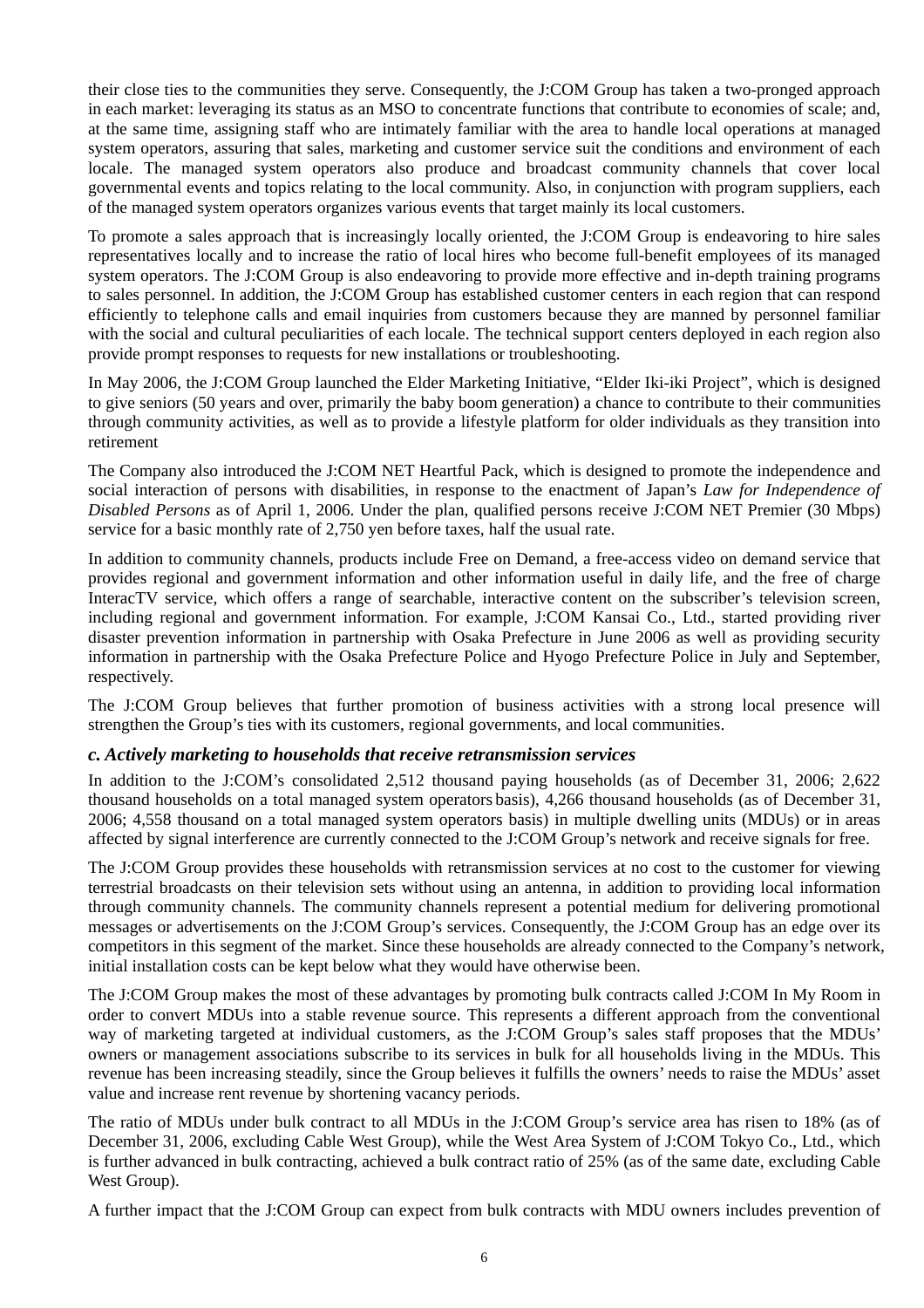competitors' entering into the market and reduction of the churn rate at MDUs that were subject to frequent churn. The Company will continue to push forward with the marketing of bulk contracts for MDU owners.

## *d. Expanding the customer base by exploiting the increasing visibility of digital services and the shift from analog to digital terrestrial broadcasting*

The Ministry of Internal Affairs and Communications has mandated that all terrestrial television broadcasting be changed from analog to digital by July 24, 2011. With the announcement of this policy, many terrestrial broadcasters have already begun digital broadcasting. Terrestrial digital broadcasts became available by December 1, 2006 throughout Japan's 47 prefectures, boosting the number of households capable of receiving the broadcast to 39,500 thousand (about 84% of all households in Japan).

Ordinarily, those who wish to view terrestrial digital broadcasts must have a special antenna and a digitally adapted television or digital tuner. This is not true of subscribers to the J:COM Group's digital service, who can watch terrestrial digital broadcasts, including a great number of attractive high-definition programs, by using a digital set-top box. As the general public's awareness of terrestrial digital broadcasting increases, we anticipate that the attractiveness of the J:COM Group's digital service will grow in the eyes of potential customers. This is an opportunity that will be vigorously pursued, and the J:COM Group will make the most of this chance to increase subscribers to its digital service.

As a specific example of its business activities, the J:COM Group is pursuing the sale of digital services to new customers, while also pursuing the upgrade of more than 1,020 thousand households subscribing from analog services to digital services by mid 2009 .

In addition to terrestrial digital broadcasts, J:COM offers other digital services through its single set-top box, including BS (broadcast satellite) digital and cable digital broadcasting—both of which include high-definition channels—electronic programming guides (EPG) which is an on-screen guide of scheduled broadcast television programs, , and video on demand or VOD (J:COM On Demand) service. The J:COM Group also offers digital services such as HDR (high-definition digital video recording using a set-top box with internal hard disc drive) and InteracTV services combined in one set-top box.

## *e. Raising the level of customer satisfaction*

To prevent the churn of existing subscribers and promote the acquisition of new subscribers, the J:COM Group is working to enhance customer satisfaction with each service of the Group. As one part of this effort, J:COM established the Customer Satisfaction Promotion Department in April 2006, which specializes in planning and implementing measures to increase customer satisfaction and prevent churn. One of these is the development of the Remote Control Quick View Sheet, which is placed over a multifunction remote control to make it easy to use. This product was launched in June 2006 in the Kansai region. In addition, the Kantan (simple) Remote Control, which will reduce the complexity of remote controls, is under development and scheduled for a nationwide launch in January 2007 or later. Beginning in May 2006, regional digital advisor teams were organized to deal in digital equipment and advise subscribers on the J:COM Group's digital services, including HDR, J:COM on Demand, and InteracTV, further enhancing customer support. Through the Elder Marketing initiative, which supports the regional activities of the Group's customers, the J:COM Group hopes to win the increased trust of its customers while providing them with greater satisfaction.

## *f. Extending the J:COM network*

One of the growth strategies of the J:COM Group is to concentrate resources on extending its network in order to increase the number of serviceable households, or homes passed, in an effort to raise the number of households with potential customers. ("Homes passed" refers to the number of households that can be connected through lines that have been laid for cable television, high-speed Internet access and telephony.)

During the fiscal year ended December 31, 2006, the J:COM Group made an effort to increase the number of homes passed by extending the network. This initiative was focused on the following areas: Munakata City, Fukuoka Prefecture; Noda City, Chiba Prefecture; Shiroyama-cho, Tsukui-gun, Kanagawa Prefecture; Mihara-ku, Sakai City, Osaka Prefecture; Onga-cho, Onga-gun, and Mizumaki-machi, Fukuoka Prefecture; Jozaihigashi, Kisarazu City, Chiba Prefecture.

Therefore, as a result of the network extensions in the J:COM Group's existing service areas, and including the areas of acquired cable television companies during this fiscal year, the number of homes passed on a consolidated base increased by 1,910 thousand to 9,206 thousand.

Going forward, the J:COM Group will continue to make the extension of its network an important part of its strategy, and will take vigorous steps to bring these plans to fruition.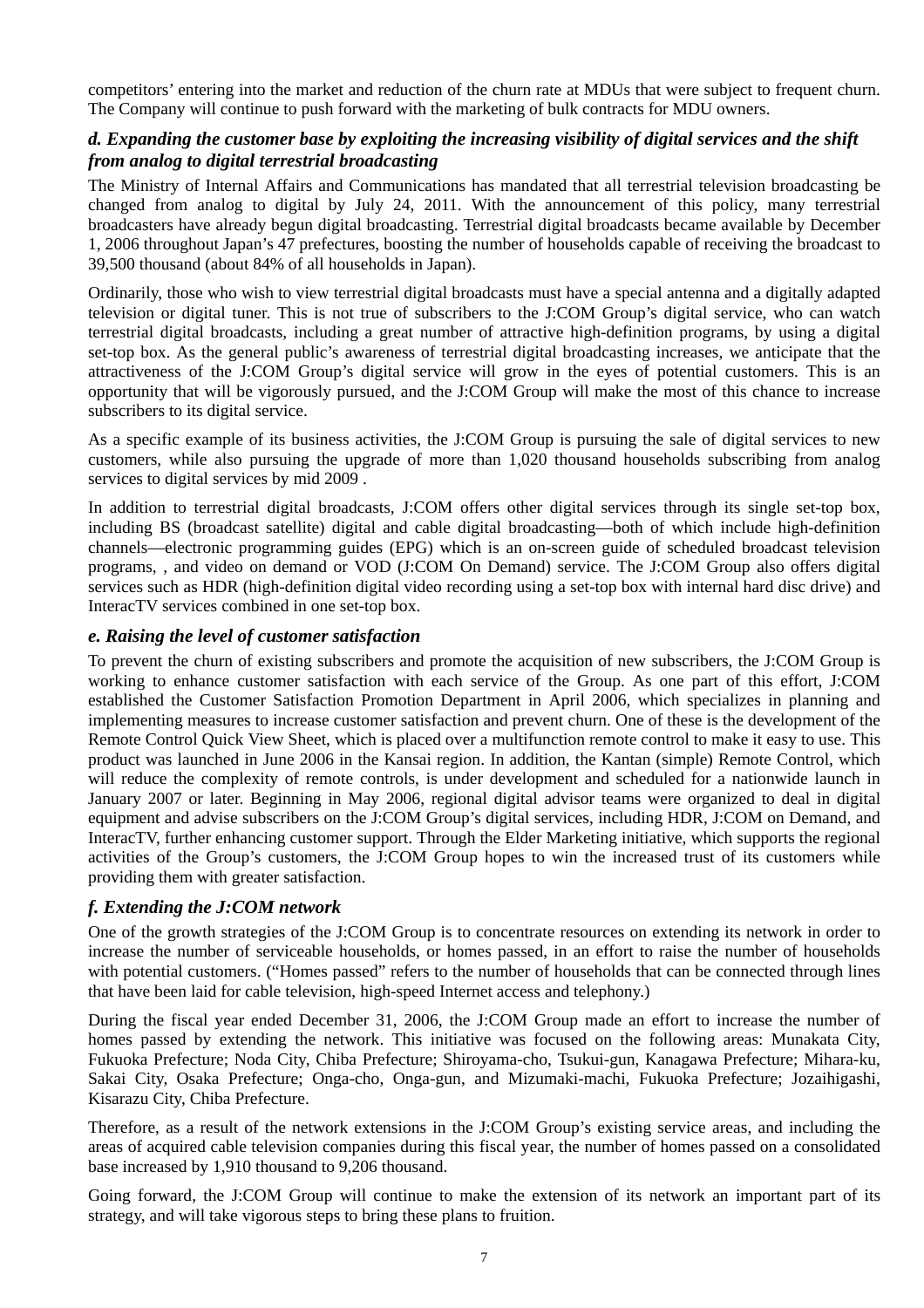#### *g. Acquiring and investing in other cable television operators*

The J:COM Group's managed franchises are concentrated in the Kanto, Kansai and Kyushu regions and Sapporo. Organizing managed franchises by region enables the J:COM Group to reduce network construction costs and to introduce new services rapidly.

This in turn allows the J:COM Group to serve customers more efficiently with franchise operations, sales, technical support, and customer service, through a common infrastructure.

Given the characteristics of the industry—a large number of small companies involved, the growing competitive pressures from outside the industry and the larger investments demanded by the shift to digital broadcasting, etc.—the J:COM Group believes that smaller cable television operators will begin moving toward mergers or alliances with companies that have more substantial managerial resources.

Amid this industry environment, on January 10, 2006, the J:COM Group acquired 81.00% of shares outstanding in Rokko Island Cable Vision Co., Ltd., which operates in areas close to the Company's own service areas in the Kansai region. (Rokko Island Cable Vision was merged into another J:COM subsidiary, Cable Net Kobe Ashiya Co., Ltd., on May 18, 2006.) On April 6, 2006, the J:COM Group also acquired 80.83% of the common stock and all preferred stock in Sakura Cable TV Co., Ltd., which operates cable television services in Sumida Ward, Tokyo.

In August 2006 J:COM acquired a portion of the outstanding shares of equity-method affiliate Cable Net Shimonoseki Co., Ltd., and made that firm a consolidated subsidiary. Further, on September 28, the Company increased its equity interest in Cable West, Inc. from 8.6% to 84.9%, to make it a consolidated subsidiary. Cable West is a cable television company that operates in the Kansai region and is the third largest in Japan. (For details, see item *o, Management integration with Cable West Group*)

It is the J:COM Group's policy to pursue equity-based alliances with and friendly acquisitions of cable television operators, focusing on those that are operating in areas close to J:COM Group franchises.

Equity-based alliances and acquisitions of companies other than cable television operators are also viewed as an important strategy for the J:COM Group. In the Kansai region, the Company increased its ownership of the outstanding shares of equity-method affiliate Kansai Multimedia Service Co., Ltd., which provides Internet access service for cable television operators, from 25.75% to 64.0% on January 6, 2006, making the firm a consolidated subsidiary of the Company.

In J:COM's Kansai Multimedia Service and @NetHome Co., Ltd. (100% owned subsidiary), the Company has control of two major ISPs for cable system operators. Going forward, the J:COM Group seeks to achieve even greater synergy in content development and existing businesses, as well as to further strengthen its operating base.

## *h. Reorganization of group companies*

The ongoing fusion of broadcasting and communications is bringing rapid changes in the competitive environment, and the J:COM Group is responding by pursuing greater efficiency in group management through mergers of consolidated subsidiaries, and strengthening competitiveness to realize sustainable growth throughout the entire group. Following the June 1, 2006 merger of Urawa Cable Television Network Co., Ltd., and Media Saitama Co., Ltd., each a J:COM subsidiary, J:COM Kanto Co., Ltd., and J:COM Gunma Co., Ltd., merged on December 1, 2006. These mergers and other reorganization measures not only make it possible to further strengthen the Group's financial position and enhance management efficiency, but also strengthen the J:COM Group's regional presence.

## *i. Strengthening the competitiveness of the entire cable television industry*

The J:COM Group recognizes that the ability to adapt immediately to new technologies and services in a rapidly changing broadcast telecommunications industry is important. At the same time, it believes that, in order to resist competitive inroads from other companies, it is vital to collaborate with other cable television companies over broad geographical areas to increase the entire industry's presence.

As a part of this, the J:COM Group uses the nationwide optical transmission network developed by Japan Digital Serve Corporation, which links the Tokyo-Osaka-Fukuoka corridor. This is a broad-area distribution network for cable television operators, and allows the J:COM Group to provide its digital cable subscribers with cable digital high-definition programming (Discovery HD, FOXlife HD, and Movie Plus HD) that is only available via cable television operators, and not via satellite.

Looking ahead, the J:COM Group will strive to strengthen the competitiveness of the cable television industry by continuing to add attractive content exclusive to cable television operators. This content will range from high-definition broadcasts to programs with local content.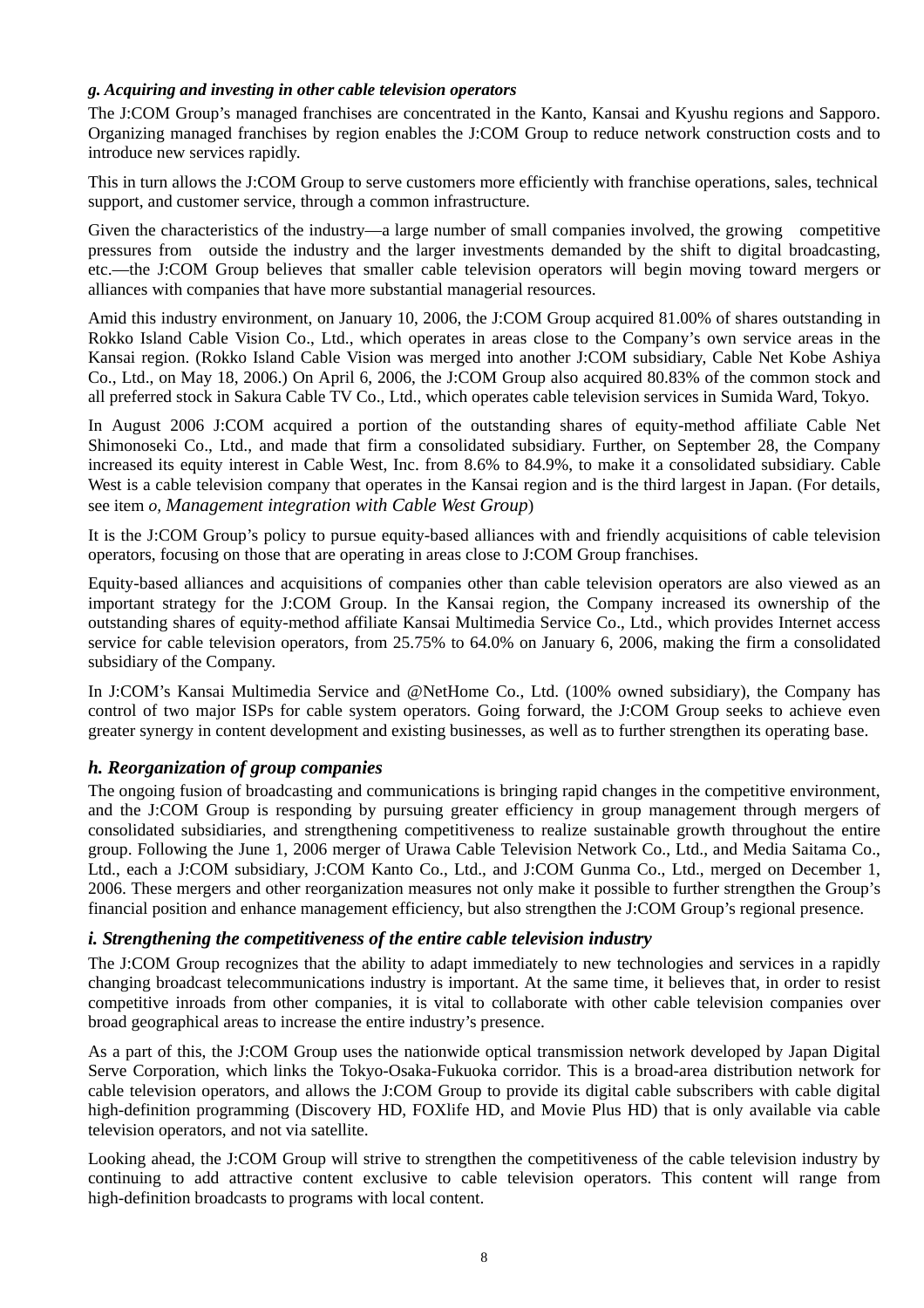The Company will simultaneously seek to strengthen the competitiveness of cable television operators in which it does not hold a stake by providing services to them. These services will include cable television digital distribution and primary IP telephony. In addition to strengthening the competitiveness of cable televisions operators, the move also benefits the J:COM Group by providing opportunities to increase revenue.

J:COM provides digital broadcasting, pay-per-view (PPV) and other digital distribution service to three operators affiliated with Mediatti Communications, Inc. The Company has also submitted proposals to start providing VOD services to other cable television operators.

## *j. Increasing the number of services provided per household (bundling ratio)*

The Company believes that the J:COM Group's bundled service, in which the three services provided by the Group (J:COM TV, J:COM NET, and J:COM PHONE) are combined in a single package, is superior to similar services provided by other companies in terms of service content and quality, level of customer service, pricing structure, and other factors.

The bundling ratio, which indicates the number of services provided per household, was unchanged at 1.73 as of December 31, 2006 from December 31, 2005, including Cable West Group. The ratio excluding Cable West Group improved to 1.78 as of December 31, 2006 from 1.73 at December 31, 2005.

As the bundling ratio increases, the churn rate tends to decline, and the monthly average churn rate of core cable television services declined from 1.2% in 2005 to 1.1% in 2006.

## *k. Enhancing the added value of existing services*

To increase ARPU, the J:COM Group will aim to enhance added value for its existing services through higher quality and performance.

The following section details the status of current services and the actions being taken to establish new services.

# *Cable television (J:COM TV)*

The J:COM Group began full-fledged marketing of J:COM TV Digital service in April 2004. By the end of the fiscal year ended December 31, 2006, subscriber households, including those receiving digital service offered by Cable West Group, reached 1,089 thousand on a consolidated basis (51.6% of all cable television subscribing households). The J:COM Group provides this digital service at a monthly rate of 4,980 yen (including rental costs for the set-top box but before taxes), which is 1,000 yen higher than the basic charge for its J:COM TV analog service. Hence, promoting the shift to digital services contributes to higher average revenue per customer. In the J:COM TV Digital service, subscribers can enjoy a basic package that offers substantial value, including terrestrial digital and BS digital broadcasts, with their large offerings of high-definition programs, as well as cable digital broadcasting, which features carefully selected and highly attractive specialty channels. The Company also offers the J:COM On Demand service, which enables customers to watch the programming they want to, whenever they want to. J:COM On Demand is one example of an interactive digital service that takes maximum advantage of the Company's broadband network yet cannot be duplicated by satellite TV operators.

On April 15, 2006, the J:COM Group rolled out its digital video recording (DVR) service, which utilizes an HDR set-top box that enables recording of high-definition broadcasts to an internal hard drive. The service is available for an additional monthly rate of 800 yen before taxes, added to the monthly rate for J:COM TV Digital service. The service enables up to 20 hours of hard disc drive recording with no loss of quality for high-definition programming available through terrestrial digital, BS digital and cable digital broadcasts. Other features include the ability to record another program while watching a different program or record two programs in competing time slots. The service also uses EPG service to simplify timer recording and a "time shift<sup>[1](#page-8-0)</sup>" function to significantly improve convenience for users. The HDR has become popular for its features and its good cost/performance ratio. From the time the J:COM Group began offering this service on March 15, 2006 through the end of the fiscal year on December 31, 2006, the J:COM Group received 118 thousand applications (and has completed installation of 84.5 thousand excluding those offered by Cable West Group). Also in December 2006, the J:COM Group introduced J:COM TV Digital Compact (a pared-down version of J:COM TV Digital, basic monthly rate before taxes, ¥4,180) in the Kansai region, in an effort to win new subscribers for cable television services and shift analog subscribers to digital services. The movie channel Movie Plus HD, a third high definition channel for cable television operators, was added to J:COM TV Digital as one of its basic channels in August. In October, the Korean entertainment channel "KBS World" was added to J:COM TV Digital. In May 2006, the J:COM Group also finished rolling out InteracTV, a service that gives users the ability to obtain useful local lifestyle information on

<span id="page-8-0"></span> <sup>1</sup> A function that can simultaneously record "live" TV programs and reproduce/pause programs, just like a video player.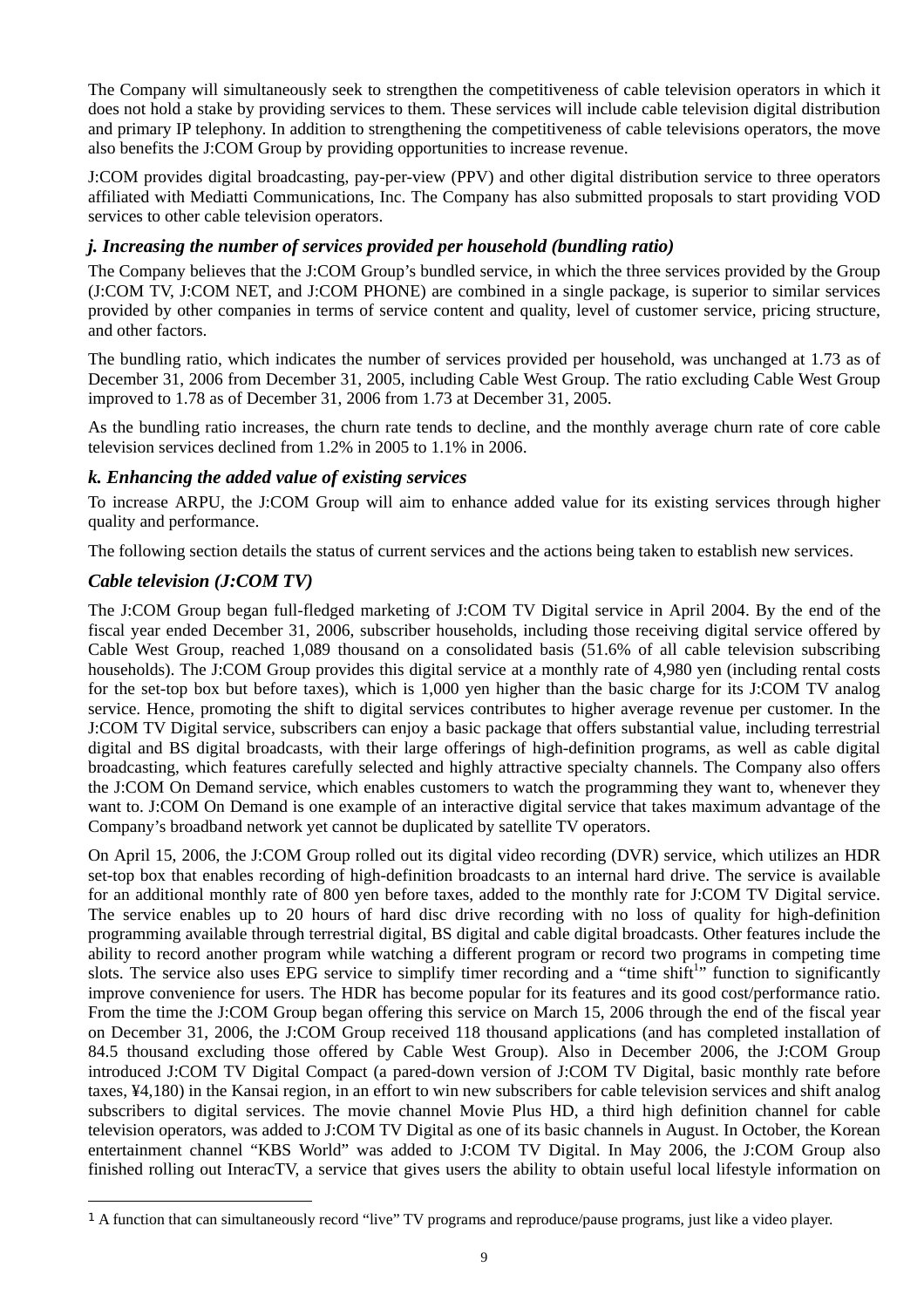their cable television screens, including that provided by local governments for free. The service is now available through all managed system operators.

With regard to VOD service, Jupiter VOD Co., Ltd., an equity-method affiliate and a VOD content provider, has concluded agreements with eight of Hollywood's major studios, resulting in an increase in the number of titles provided by the J:COM Group from about 4,900 at the beginning of the fiscal year to about 5,900 at the end of the fiscal year. The number of HD VOD titles has also increased to 20.

In an effort to strengthen its competitiveness against rival services from companies such as satellite operators and telecommunications carriers, the Company will continue to enhance the quality of cable television service products it offers. The strategy will center on the three major digital services of high-definition programming, video on demand, and DVR services.

## *High-speed Internet access (J:COM NET)*

#### **I. Pursuing a non-price competition strategy by improving depth of services**

Price competition for high-speed Internet access is possibly the fiercest of the J:COM Group's services. The J:COM Group's principal high-speed Internet access services are J:COM NET Premier (a best-effort service that uses a device with 30 Mbps downstream and 2 Mbps upstream specifications) and J:COM NET (a best-effort service that uses a device with 8 Mbps downstream and 2 Mbps upstream specifications). Basic monthly fees for these services are ¥5,500 and ¥4,980, respectively, (both before taxes), and the subscriber base is expanding steadily. The reasons behind this expansion are that the Group is employing a strategy of going beyond providing simple connection services in order to differentiate its services from those of other companies. The J:COM Group offers an extended range of basic services including exciting broadband content, as well as various security services that include e-mail virus scanning, firewall services, website filtering, spam mail filtering, up to five e-mail accounts, and a generous allotment for personal Web space. The J:COM Group's optional services include wireless home LAN services, official community services by program using the social network service (SNS), and package discounts for bundling services. These services have increased customer satisfaction.

#### **II. Promoting faster speeds**

The Company's efforts to offer faster access speeds have also been a factor in enabling the J:COM Group to continue expanding its customer base amid fierce competition. J:COM Net Premier has been well-received by customers. However, in response to the needs of customers who require even faster service, in August 2005, the Company launched the J:COM NET Hikari service for MDUs, which offers speeds up to 100 Mbps. The service provides very high-speed Internet access service through the use of optical fiber cables laid to MDUs and utilizing coaxial wiring in buildings.

The J:COM Group plans to begin offering a very high-speed Internet service for customers living in single dwelling units, individual homes and smaller apartment buildings through J:COM NET that will deliver downstream speeds of up to 160 Mbps and upstream speeds up to 10 Mbps. The service is scheduled to be rolled out in April 2007 starting with service areas of J:COM Kansai Co.,Ltd. The technology J:COM is using in the 160 Mbps service effort combines J:COM's existing HFC networks (using the DOCSIS<sup>2</sup> 3[.](#page-9-0)0 cable Internet standard) with its channel bonding function<sup>2</sup>. The J:COM Group is confident that its HFC network is capable of providing effective service speeds equaling not only ADSL but even fiber to the home (FTTH).

## *Telephony service (J:COM PHONE)*

## **I. Delivering high quality, primary telephony service at affordable prices**

The J:COM Group offers the J:COM PHONE service as a primary fixed-line telephony service with comparable quality to the services of Nippon Telegraph and Telephone (NTT) East Corp. and NTT West Corp., but at a lower monthly rate and with lower call charges. The Company is striving to raise customer satisfaction by offering services such as number portability and volume discounts for high usage customers, in addition to discounted rates for calls between subscribers. Other services include affordable optional services and discounts for bundling services. The Company also offers an optional discount plan for calls to or from the J:COM MOBILE telecommunications service, which was launched in March 2006.

#### **II. Expanding telephone service areas and launching IP telephony service with primary quality**

At the end of the fiscal year, the J:COM PHONE service was offered through 18 managed franchises, excluding the Cable West Group . Since 2005, managed franchises launching telephone services for the first time have deployed

<span id="page-9-0"></span> <sup>2</sup> Channel bonding is a function in which multiple DOCSIS signals are combined (i.e., "bonded") multiplying the speed of conventional DOCSIS data transmission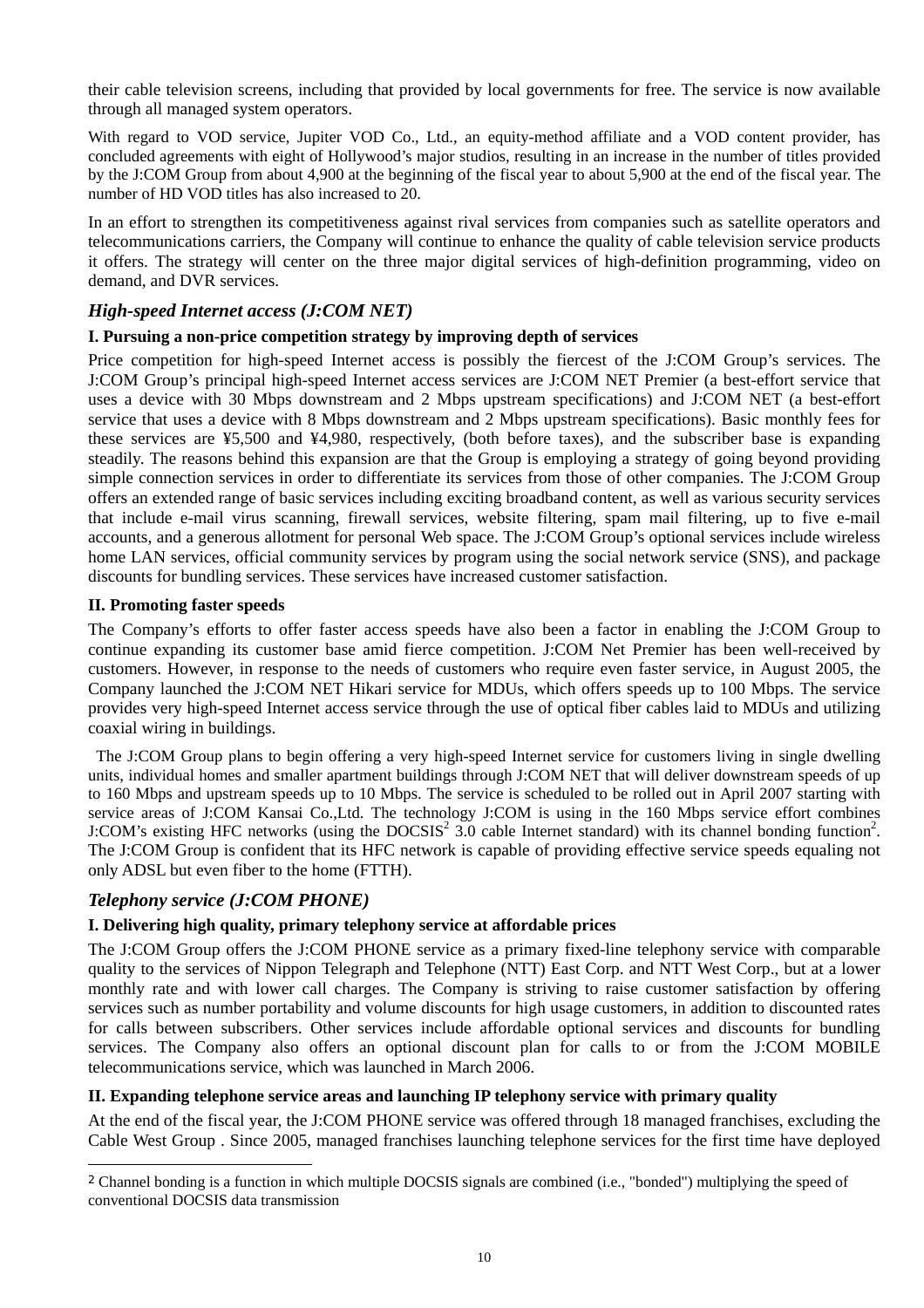fixed-line telephony service based on IP technology, which delivers the same quality and features as telephone services based on switchboard technology. The list of managed franchises that offer IP telephony service is as follows: J:COM Sapporo Co., Ltd.; the Minami-Osaka system and part of the Sakai system of J:COM Kansai Co., Ltd.; Chofu Cable Inc.; J:COM Setamachi Co., Ltd., the former J:COM Gunma Co., Ltd., Cable Television Kobe, Inc., CableNet Kobe Ashiya Co., Ltd. (the area covered by former Rokko Island Cable Vision Co., Ltd.), and Sakura Cable Television Co., Ltd. The IP telephony service is a high quality, primary IP telephony service with number portability and the ability to place emergency calls (110, 118 and 119), making it distinct from the optional telephony services (050 prefix) offered by some ISPs.

In addition, the J:COM Group started to introduce primary IP telephony services in areas which previously only had switchboard telephony service. The first step was taken by J:COM Shonan Co., Ltd., in September 2006. All other franchises are scheduled to offer these services by the summer of 2007, and from that point forward all new subscribers to J:COM PHONE will have access to IP telephony services.

## *l. Development of new services*

The J:COM Group is continuing to develop new services, building on its customer base of 2,512 thousand households and other business resources such as brand strength, marketing, sales and technical capabilities, customer service infrastructure and billing platforms. One recent example is the Company's launch of a new mobile telecommunications service in March 2006 in partnership with WILLCOM, Inc. J:COM Group's entry into the mobile business is designed to improve customer satisfaction by strengthening the Company's overall ability to provide services. The move is also designed to lower churn rates even further and to improve ARPU.

The J:COM Group has been conducting trials leading to the commercialization of fixed mobile convergence (FMC, the fusion of fixed and mobile telephony) services since October 2006. This service uses mobile telephones and PHS terminals with a wireless LAN card (WiFi) as an extension of the family's fixed telephone, and is Japan's first full-scale FMC service fusing fixed and mobile telephony for the family.

Further, the Company also acquired a 50% stake in KADOKAWA-J:COM Media Co., Ltd., in November 2005, making it an equity method affiliate, in order to strengthen regional marketing. In April 2006, this affiliate launched a free monthly coupon magazine, *Clippie*, targeting housewives in Saitama City. The magazine is packaged with the J:COM TV program guide and distributed to cable television subscribing households in the area. It sells ad space in *Clippie* magazine to local companies and conducts regional information advertising via cable television programs and the Internet. The Group's plans for the affiliate include sequential development of regional information advertising activities at each managed system operator. In addition, the J:COM Group began providing an innovative Digital Viewership Ratings service for digital cable channels to programming providers in August 2006. This service utilizes the interactive capabilities of the J:COM TV Digital set-top box to calculate average audience ratings for programs seen by all households (with a program monitoring agreement), calculated every 30 minutes using viewing history. This is the first genuine digital cable channel audience rating data in Japan. Programming providers use this data as a measure for advertising and when formulating marketing strategies for program scheduling and advertising, and J:COM hopes in this way to contribute to the expansion of the multichannel market.

#### *m. Improving the operational efficiency of the entire group*

The J:COM Group is striving to further improve the business efficiency of all of its managed system operators by slimming down business structures to reduce overlapping costs at each operator. For example, the J:COM Group has taken the respective call center capabilities of managed system operators and condensed them into a network of eight customers centers spread across the country including two owned by Cable West Group.

In addition, master headend systems, which are deployed and operated by centers for media and telecommunications services, have been concentrated in four locations including one operated by Cable West Group across the country. Each location is positioned to enable neighboring multiple cable television stations within a specific region to operate the master headend systems for maximum economy of scale and operation.

To enhance operational efficiency in technical departments, all technology-related operations in the J:COM Group is being integrated into J:COM Technology Co., Ltd., which was established in 2005. Going forward, the J:COM Group will improve both operational quality and efficiency through further integration of shared functions.

Uniform marketing under the J:COM brand will allow the Group to stabilize selling, general, and administrative expenses and achieve efficiency in marketing promotions. Further, the Group can acquire equipment and programming under more favorable conditions as its subscriber base expands, so this policy also strengthens the J:COM Group's negotiating position *vis-a-vis* its suppliers.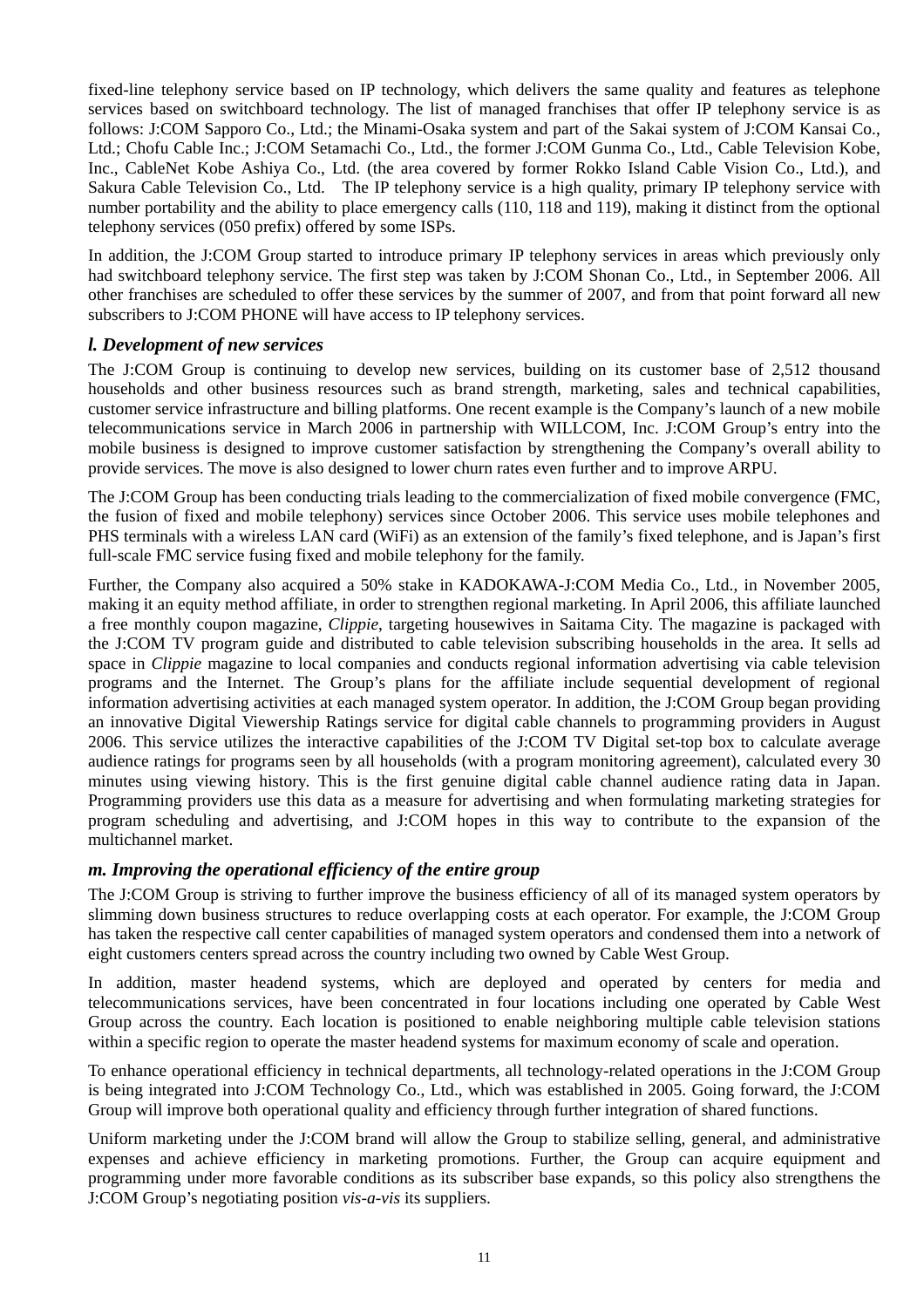## *n. Intensifying CSR activities*

The J:COM Group is energetically engaged in a number of corporate social responsibility (CSR) activities.

When the Law Supporting the Independence of Disabled Persons came into effect on April 1, 2006, the J:COM Group introduced the J:COM NET Heartful Pack to support the independence and participation in society of people with disabilities. The monthly fee for this service is ¥2,750 (before taxes), which is half the cost of the J:COM NET Premier (30 Mbps) service, and makes it easier for persons with disabilities to enjoy the Internet. Fukuoka Cable Network Co., Ltd., and Cable Vision 21, Inc., were the first to introduce this service, and by November 2006 the service was offered in all service areas with the exception of the Cable West Group service areas. In May 2006, the J:COM Group introduced the Elder Marketing Initiative, which is designed to give seniors (50 years and over, primarily the baby boom generation) a chance to contribute to their communities through community activities, as well as to provide a lifestyle platform for older individuals as they transition into retirement. In December 2006 the J:COM Group introduced the Donation on Demand service, which allows subscribers to donate purchased amounts (tax excluded) to charitable organizations, such as UNICEF, by purchasing the relevant content on J:COM on Demand.

In the future, the J:COM Group will continue to broaden the scope of its CSR activities.

#### *o. Management integration with Cable West Group*

J:COM acquired all shares of Cable West, Inc., held by Matsushita Electric Industrial Co., Ltd., and Kosaido Co., Ltd., and a portion of the shares held by other minority shareholders. As a result, on September 28, 2006 Cable West, which is engaged in cable television operations in the Kansai region, along with its subsidiaries, six companies in total became consolidated subsidiaries of J:COM. The Cable West Group is Japan's third-largest cable television operator, and is the largest operator acquired by J:COM since its initial public offering. The group offers three services, cable television, high-speed Internet access, and telephony service("Cable Plus Phone" ). With 334,700 total subscribing households (as of December 31, 2006), its addition to the J:COM Group brings the J:COM Group's total subscribing households to 2,512 thousand. This brings the J:COM Group's share of Japan's cable television market (on a total subscribing household basis) from approximately 30% to approximately 35% (as of September 30, 2006; figures by "Broadcast Journal," December 2006 issue), further strengthening the J:COM Group's competitiveness and significantly expanding the potential subscriber base. The Company also believes that it can expect reductions in operating costs resulting from the joint use of facilities by the J:COM Group's existing subsidiaries, economies of scale arising from joint procurement of materials and programming, greater efficiency in sales and marketing activities and other synergistic effects growing out of its business strategy. As a result of the consolidation with the Cable West Group, a new strategy for the Kansai area and a growth strategy for the Group are in view.

# **(7) Items relating to parent companies**

## *a. Business names of parent companies*

| Business Name or Title of Parent<br>Company | Description                                                           | Voting Rights Held by<br><b>Parent Company</b><br>(Percentage of Indirectly)<br>Held Shares) | Place of Listing for Shares<br><b>Issued by Parent Company</b>                                                    |
|---------------------------------------------|-----------------------------------------------------------------------|----------------------------------------------------------------------------------------------|-------------------------------------------------------------------------------------------------------------------|
| LGI/Sumisho Super Media, $LLC4$             | Parent company                                                        | 62.47%                                                                                       |                                                                                                                   |
| Liberty Global, Inc.                        | Parent company                                                        | 62.47%<br>$(36.64\%)$                                                                        | <b>NASDAQ</b>                                                                                                     |
| Sumitomo Corporation                        | A company of<br>which the Company<br>is an equity method<br>affiliate | $0.00\%$<br>(25.83%)                                                                         | Tokyo Stock Exchange,<br><b>Osaka Securities</b><br>Exchange, Nagoya Stock<br>Exchange, Fukuoka Stock<br>Exchange |

<sup>4</sup> LGI/Sumisho Super Media, LLC is a joint-venture company established by subsidiaries of Liberty Global, Inc. (58.66% stake) and Sumitomo Corporation (41.34%). Liberty Global, Inc. and Sumitomo Corporation indirectly hold shares of Jupiter Telecommunications through their stake in LGI/Sumisho Super Media, LLC.

## *b. Business name or title of parent company with greatest influence on Jupiter Telecommunications and explanation thereof*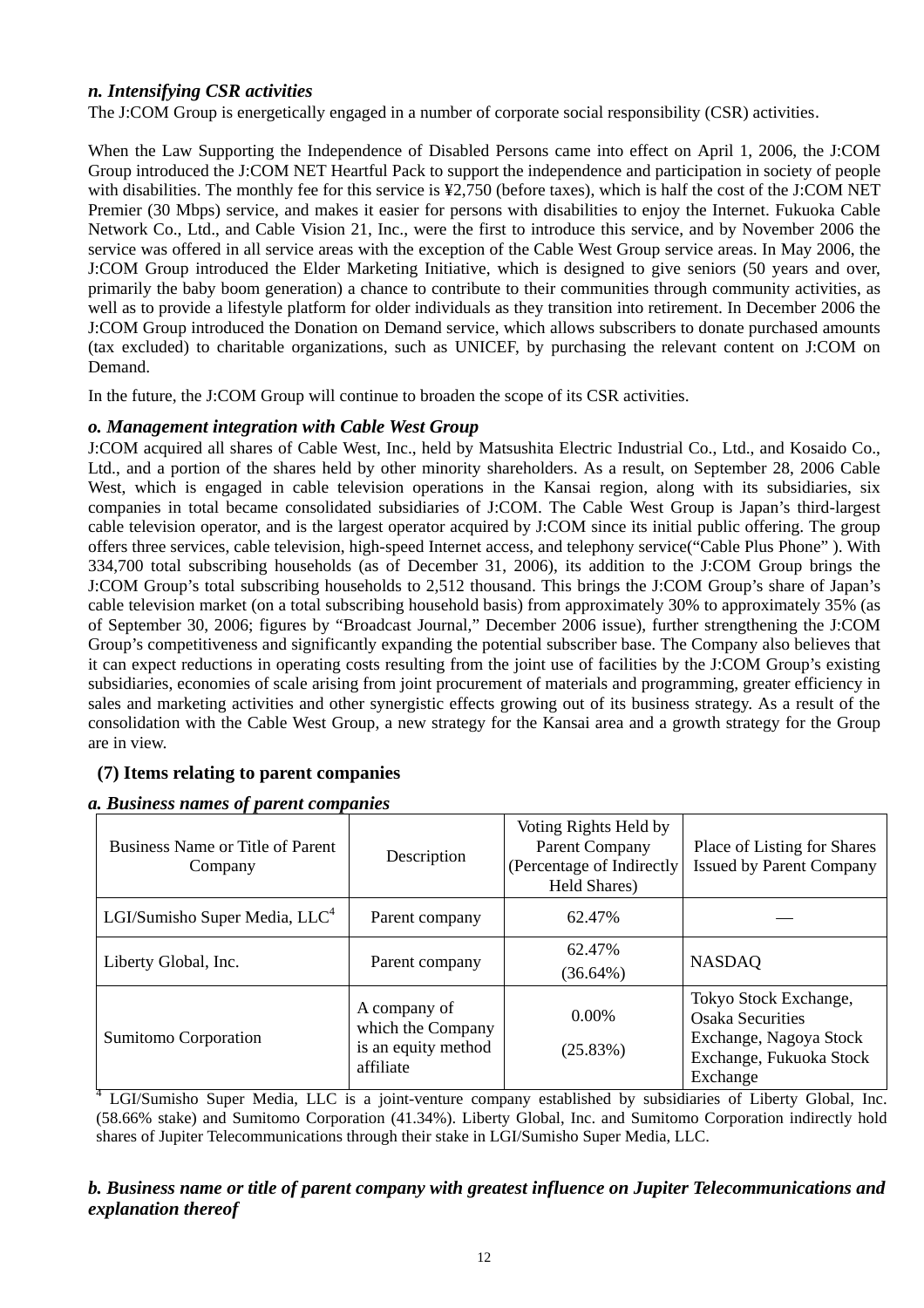| Business name or title of<br>listed company with greatest<br>influence on Jupiter<br>Telecommunications | Liberty Global, Inc.                                                                                                                                                                                                                                                                                                                                                                                                                                                                                                                         |
|---------------------------------------------------------------------------------------------------------|----------------------------------------------------------------------------------------------------------------------------------------------------------------------------------------------------------------------------------------------------------------------------------------------------------------------------------------------------------------------------------------------------------------------------------------------------------------------------------------------------------------------------------------------|
| Explanation                                                                                             | Decisions regarding the operation of parent company LGI/Sumisho Super Media,<br>LLC are decided by a two-person committee. Each shareholder of LGI/Sumisho<br>Super Media, LLC appoints one member to this committee. Of the two<br>shareholders, Liberty Global, Inc. holds the ultimate decision-making authority on<br>stalemate issues, effectively giving it 100% decision-making authority over<br>LGI/Sumisho Super Media, LLC. Consequently, Liberty Global, Inc. exercises the<br>greatest influence on Jupiter Telecommunications. |

#### *c. Relationship of the Company to Liberty Global, Inc. and Sumitomo Corporation*

As of December 31, 2005, Liberty Global, Inc. effectively exercised 100% decision-making authority over LGI/Sumisho Super Media, LLC, which owns a 62.47% stake in Jupiter Telecommunications. Sumitomo Corporation indirectly owns a 25.83% stake in Jupiter Telecommunications through its holdings in LGI/Sumisho Super Media, LLC. Consequently, Jupiter Telecommunications is an indirect consolidated subsidiary of Liberty Global, Inc. and an equity method affiliate of Sumitomo Corporation.

As of December 31, 2005, Liberty Global, Inc. and Sumitomo Corporation had each appointed three part-time directors to Jupiter Telecommunications. These outside directors have provided input on ways to maximize the corporate value of the Company. In addition, Liberty Global, Inc., has appointed two part-time auditors and Sumitomo Corporation has appointed one to Jupiter Telecommunications.

## *d. Ensuring independence from parent companies*

Jupiter Telecommunications is steered by a management team that consists of a majority of full-time directors. The management team makes independent decisions about the Company's business activities. Almost all of the Company's customers are general consumers or general corporations not related to the parent companies of Jupiter Telecommunications. Therefore, the Company has already achieved an adequate level of independence from parent companies in its business activities.

## **(8) Preparation and operation of internal management structure**

## *a. Fundamental policy on creation of an internal control system*

At the Board meeting held on June 28, 2006, the Board of Directors made the decision to adopt a fundamental policy that mandates the creation of an internal control system, in accordance with Article 362 of the Company Act and Article 100 of the Enforcement Regulations for the Company Act.

## *b. Organization and structure for internal auditing*

The Internal Auditing Department, which reports directly to the President, is responsible for internal audits of the entire internal organization and J:COM Group companies. The Internal Auditing Department has a staff of approximately 10 employees. Its employees audit internal organizations and J:COM Group companies. As a rule, audits are conducted every two years, according to an auditing plan. Audit findings are submitted as reports to the President. After auditing, organizations are routinely monitored to trace the progress of improvements to address deficiencies uncovered by audits.

The Internal Auditing Department and auditors work independently but maintain close communications. The Internal Auditing Department reports the findings of audits to the full-time auditor, in order to contribute to audits by the board of statutory auditors.

#### *c. Internal Control Committee*

As a consolidated subsidiary of LGI, whose shares are listed on the U.S. NASDAQ Stock Market, Jupiter Telecommunications is required to comply with the US Sarbanes-Oxley Act starting for the fiscal year-end 2006. The Company is taking steps to strengthen and promote its internal control structure, initially focused on compliance with the Sarbanes-Oxley Act. In May 2005, to support this effort, the Company established the Internal Control Committee and the Internal Control Project Secretariat (later renamed the Internal Control Promotion Dept. in March 2006) to perform concrete planning and execution under the direction of the Internal Control Committee.

#### *d. Preparation of compliance structure*

The Compliance Committee at Jupiter Telecommunications is responsible for strengthening and promoting a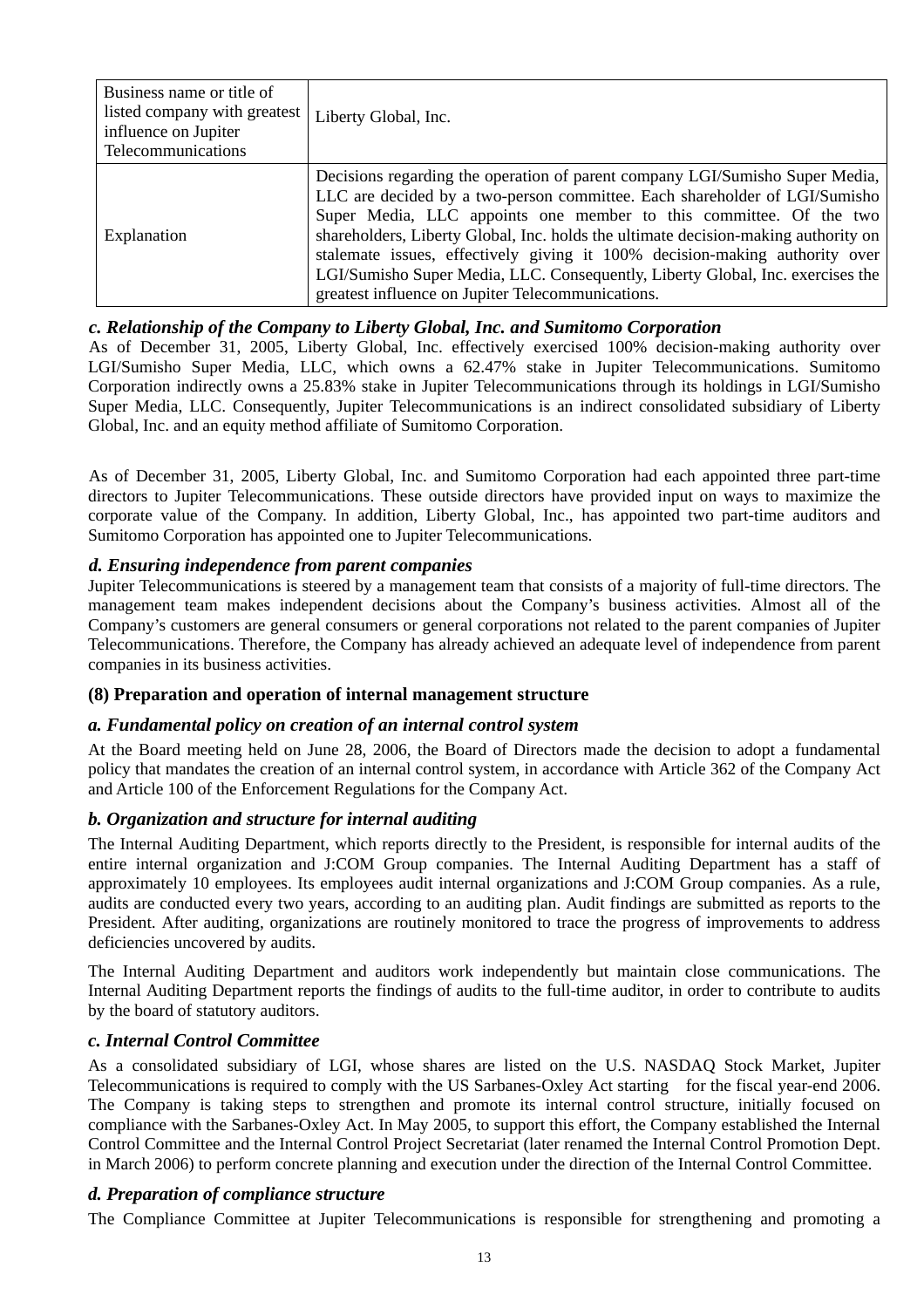Company-wide structure for compliance. The Company has prepared a compliance manual that is distributed to all officers and employees of J:COM Group companies, and implements compliance training in an effort to secure a solid foundation for ensuring compliance.

In addition, the Company has been promoting its "Speak Up" initiative for internal reporting at J:COM Group companies since May 2005. The initiative provides an avenue for employees to speak up about compliance issues through direct consultation with the Compliance Committee and outside lawyers. The initiative functions as a safeguard against situations that, for whatever reason, make it difficult to deal with or report compliance issues under the normal chain of command. In May 2006, the Company's full-time auditor was added to the list of contact persons for employees to report information.

#### *e. Information management and risk management structure*

The Information Security Committee at Jupiter Telecommunications meets regularly to promote stronger measures for information security. The committee's initiatives include implementing **security-hole[5](#page-13-0)** measures for all systems. Jupiter Telecommunications is also taking steps to strengthen its protection of personal information. Almost all Group companies have acquired certification under the Privacy Mark program operated by the Japan Information Processing Development Corporation (JIPDEC). As part of its risk management structure, the Company has established a system for 24/7 monitoring of networks at J:COM Group companies. The system is designed to ensure stable provision of broadcast and telecommunications services and swift response to network interruptions.

<span id="page-13-0"></span><sup>&</sup>lt;sup>5</sup> A design problem in a software or network allowing an attacker to juggle computer to threaten information assets. For protection confirmation of safety and renovation work is needed.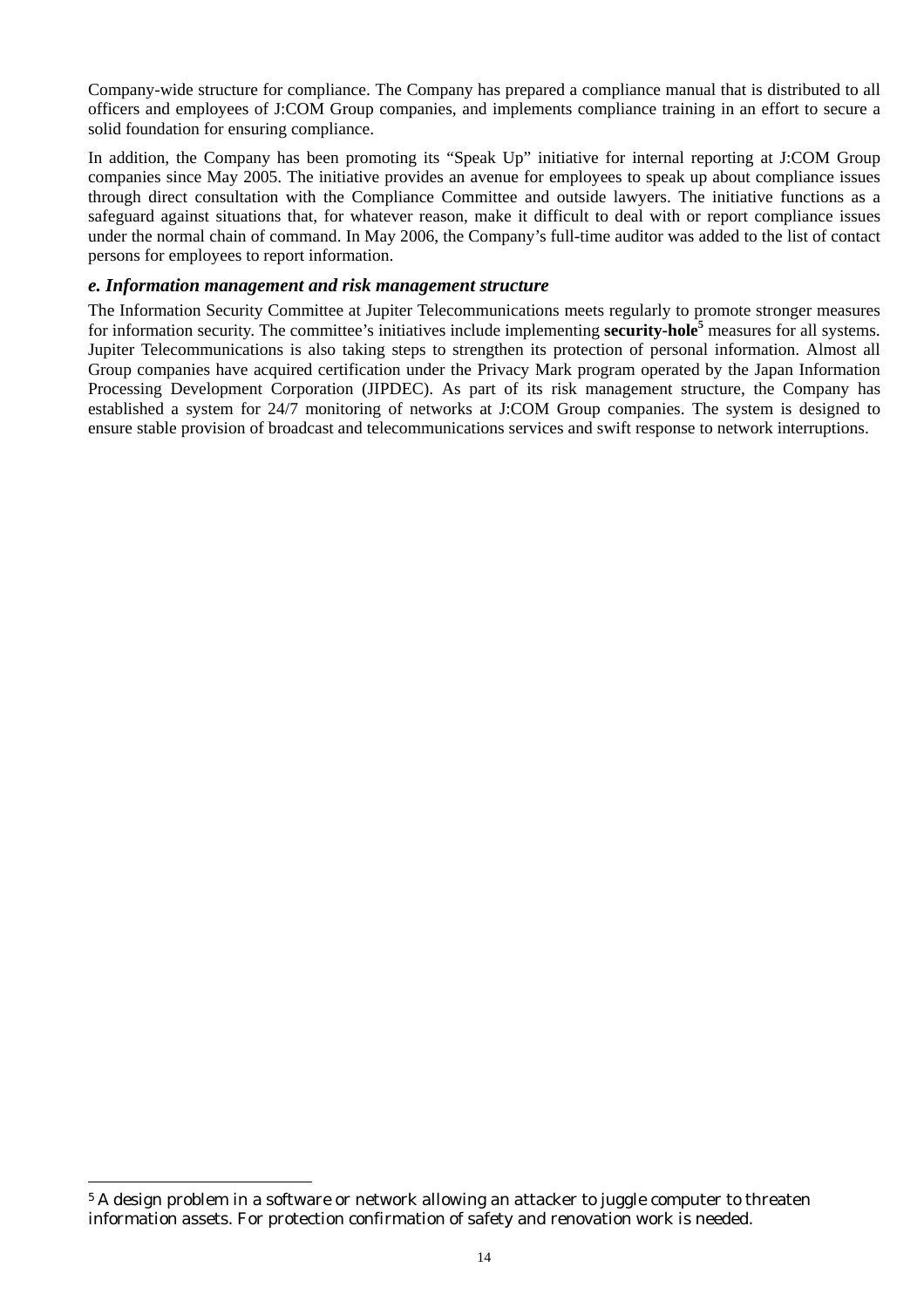# **3.Business Results and Financial Conditions**

## **(1) Business Results (comparisons are year-on-year)**

During 2006, RGUs of the Jupiter Telecommunications consolidated group increased as follows: cable TV, by 424,400 to 2,109,300 households, high-speed Internet access, by 244,600 to 1,108,800 households and telephony services, by 208,600 to 1,119,900 households.

The number of customers connected stood at 2,512,200 at December 31, 2006, an increase of 509,400 from December 31, 2005. The average RGU per customer was unchanged at 1.73 as of December 31, 2006 from December 31, 2005, including Cable West Inc. The ratio excluding Cable West Inc. increased to 1.78 as of December 31, 2006, compared to 1.73 as of the end of the twelve-month period to December 2005. (Note: the data on RGUs are totals for the J:COM Group's consolidated subsidiaries excluding affiliated franchise companies.) ARPU (ARPU is determined for any period as total revenue of our consolidated franchises, excluding revenue attributable to installation charges for new customers and fees paid to us by building owners related to terrestrial blockage, divided by the weighted-average number of connected customers during the period.) increased to ¥7,787 for the year ended December 31, 2006, an increase of ¥249 compared to ¥7,538 for the year ended December 31, 2005.

During the year ended December 31, 2006, the Company reported revenue of ¥221,915 million, an increase of 21% or ¥38,771 million. Operating income increased by 29% (by ¥7,107 million) to ¥31,582 million. Net income was ¥24,481 million, an increase of 27% or ¥5,148 million.

The following discusses reasons for changes in the major categories of revenues and expenses.

## **a. Revenue**

Total revenue increased by ¥38,771 million, or 21%, from ¥183,144 million for the year ended December 31, 2005 to ¥221,915 million for the year ended December 31, 2006. The effect of acquisitions accounted for approximately ¥15,406 million, or 40% of such total revenue increase.

#### *Subscription Fees*

Subscription fees increased by ¥33,137 million, or 20%, from ¥163,378 million for the year ended December 31, 2005 to ¥196,515 million for the year ended December 31, 2006. The effect of acquisitions accounted for approximately ¥14,228 million, or 43% of such subscription fee increase.

Including the effects of acquisitions, cable television subscription fees increased by ¥17,549 million, or 21%, from ¥85,254 million for the year ended December 31, 2005 to ¥102,803 million for the year ended December 31, 2006. Including the effects of acquisitions, high-speed Internet subscription fees increased by ¥10,696 million, or 23%, from ¥47,425 million for the year ended December 31, 2005 to ¥58,121 million for the year ended December 31, 2006. Including the effects of acquisitions, telephony subscription fees increased by 4,892 million, or 16%, from ¥30,699 million for the year ended December 31, 2005 to ¥35,591 million for the year ended December 31, 2006. These increases were primarily the result of acquisitions and subscriber growth in our consolidated franchises of 25% for cable television, 28% for high-speed Internet and 23% for telephony. The 21% increase in cable television subscription fees was due to 25% subscriber growth and increasing proportion of cable television subscribers who subscribe to our digital service, for which we charge a higher fee compared to the analog service. As of December 31, 2006, 52% of our cable television subscribers were receiving our digital service, compared to 37% as of December 31, 2005. The 23% increase in high-speed Internet subscription fees was attributable to subscriber growth of 28%. The 16% increase in telephony subscription fees was attributable to 23% subscriber growth that was partly offset by a decrease in the average monthly telephone call revenue per subscriber.

## *Other*

Other revenue increased by ¥5,634 million, or 29%, from ¥19,766 million for the year ended December 31, 2005 to ¥25,400 million for the year ended December 31, 2006. The effect of acquisitions accounted for approximately ¥1,177 million, or 21% of such other revenue increase. Other revenue includes poor reception compensation, construction, installation, advertising, program production, commission and other fees, and charges and sales made to our unconsolidated managed franchises for management, programming, construction materials and other services.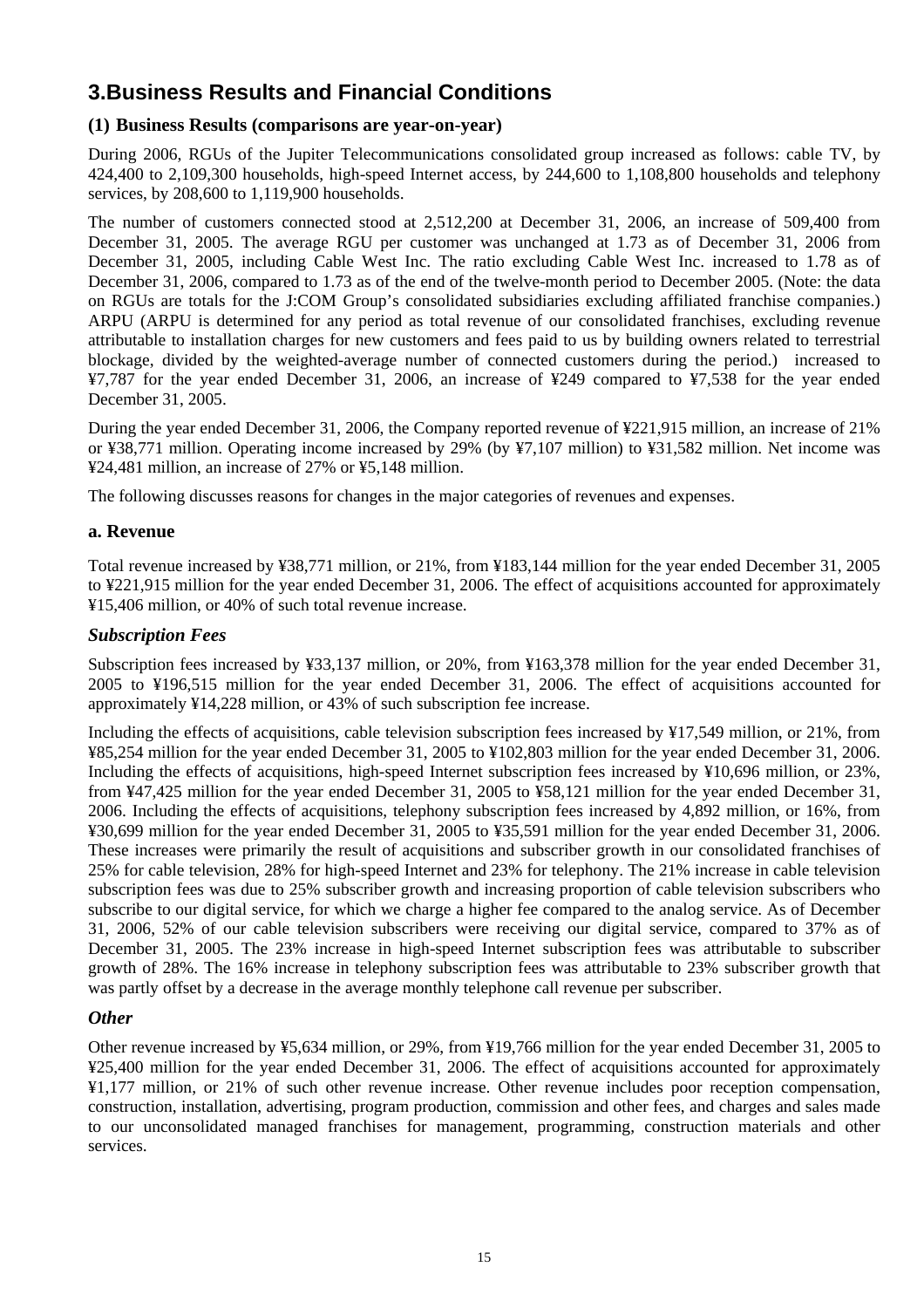# **b. Operating Costs and Expenses**

## *Operating and Programming Costs*

Operating and programming costs increased by ¥15,530 million, or 20%, from ¥76,767 million for the year ended December 31, 2005 to ¥92,297 million for the year ended December 31, 2006. The effect of acquisitions accounted for approximately ¥3,412 million, or 22% of such increase, and the increase in programming costs associated with the increase in the number of cable television subscribers was ¥5,126 million, and remaining increases primarily related to increases in maintenance related expense, salaries, wages and other employee expenses, and increases in expenses associated with the expansion of our network and the increase in the number of subscribing customers during the period.

## *Selling, General and Administrative Expenses*

Selling, general and administrative expenses increased by ¥5,428 million, or 14%, from ¥38,564 million for the year ended December 31, 2005 to ¥43,992 million for the year ended December 31, 2006. The effect of acquisitions accounted for approximately ¥6,370 million with the remaining decrease primarily attributable to a ¥1,339 million decrease in stock-based compensation expense and decreases in marketing and advertising expense, which were partially offset by increased salary, wages and other employee related costs.

## *Depreciation and Amortization*

Depreciation and amortization expenses increased by ¥10,706 million, or 25%, from ¥43,338 million for the year ended December 31, 2005 to ¥54,044 million for the year ended December 31, 2006. The increase was primarily attributable to additions to depreciable and amortizable assets related to the installation of services to new customers, ¥4,673 million related to acquisitions, and the amortization of customer relationship intangible assets.

## **c. Other Costs and Expenses**

## *Interest Expense (Net)*

Interest expense, net decreased by ¥4,181 million, or 54%, from ¥7,703 million for the year ended December 31, 2005 to ¥3,522 million for the year ended December 31, 2006. This decrease is primarily due to the repayment of our ¥50 billion subordinated loan facility in March 2005, and reduced bank fee amortization.

## *Other Income (Expense), Net*

Other income, net, decreased by ¥69 million, from ¥322 million for the year ended December 31, 2005 to ¥253 million for the year ended December 31, 2006.

## *Equity in Earnings of Affiliates*

Equity in earnings of affiliates decreased by ¥280 million, or 43%, from ¥651 million for the year ended December 31, 2005 to ¥371 million for the year ended December 31, 2006. The decrease as primarily attributable to a reduction in the number of affiliates and reduced earnings from the remaining affiliates for the year ended December 31, 2006.

## *Minority Interest in Net Income*

Minority interest in net income increased by ¥184 million, from ¥997 million for the year ended December 31, 2005 to ¥1,181 million for the year ended December 31, 2006.

## *Income Tax (Expense)/Benefit*

Income tax benefit was ¥3,071 million for the year ended December 31, 2005 compared to income tax expense of ¥3,022 million for the year ended December 31, 2006. The income tax expense of ¥3,022 million in the year ended December 31, 2006 included ¥4.7 billion of net deferred tax benefit recognized as a result of valuation allowances that were reversed for certain franchises as we believe the related deferred tax assets will be realizable in future years. The year ended December 31, 2005 also included a net deferred tax benefit of ¥7.5 billion resulting from the release of valuation allowances.

## *Net Income*

Net income increased by ¥5,148 million, or 27%, from ¥19,333 million for the year ended December 31, 2005, to ¥24,481 million for the year ended December 31, 2006 for the reasons set forth above.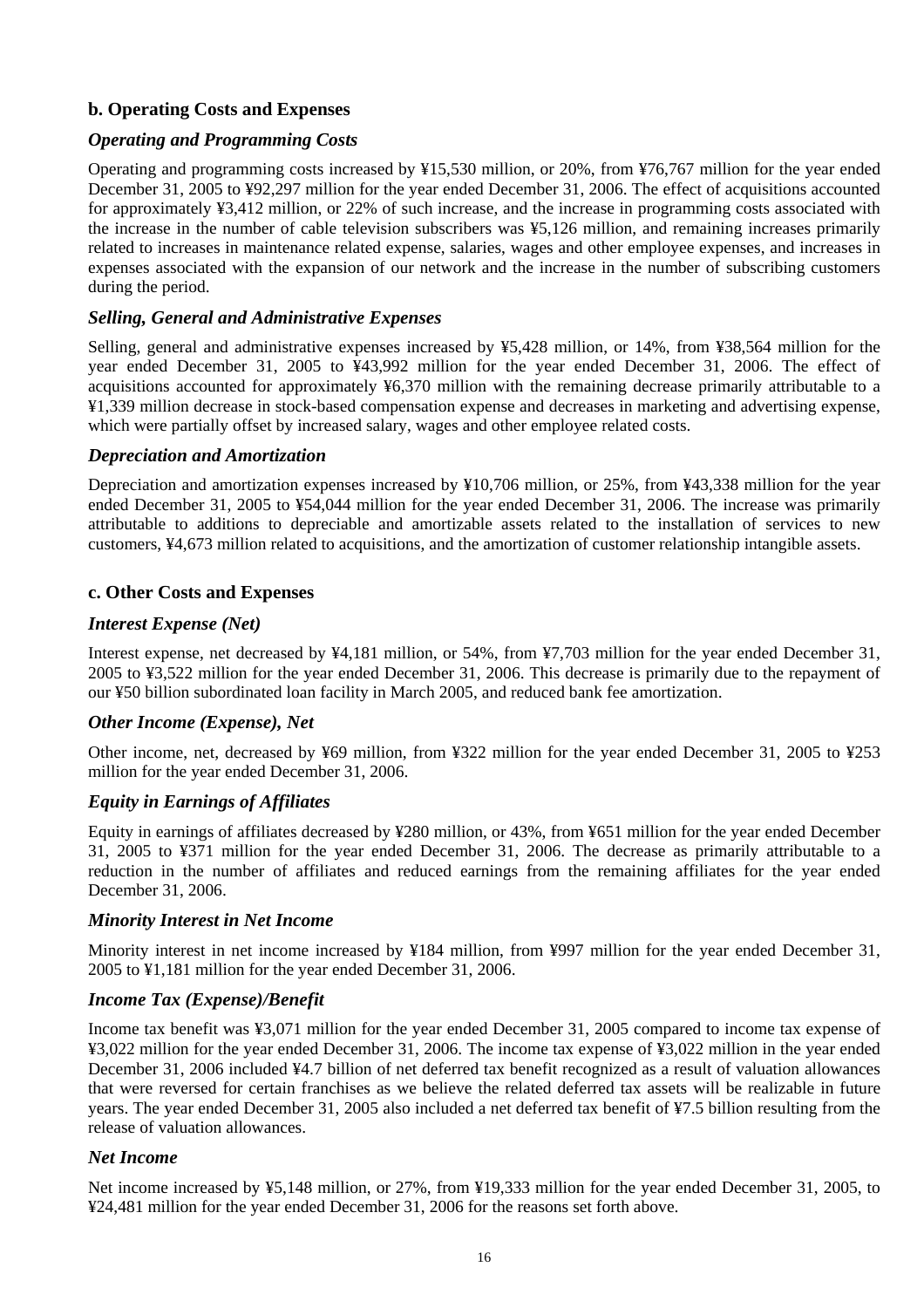## **(2) Financial situation**

As of December 31, 2006, our cash and cash equivalents decreased by ¥14,797 million, from ¥35,283 million to ¥20,486 million, primarily as a result of cash used for acquisitions, offset by proceeds from short-term loans and long term debt and cash provided by operating activities. The following is a summary of cash flows during the year ended December 31, 2006.

## *Cash Flows from Operating Activities*

Net cash provided by operating activities was ¥80,003 million for the year ended December 31, 2006, compared to ¥60,763 million the year ended December 31, 2005, or an increase of ¥19,240 million. The increase was primarily the result of a ¥15,935 million increase in operating cash flow (revenue less operating and programming costs and selling, general and administrative costs (exclusive of stock compensation, depreciation and amortization)), together with a net decrease in the movement on various working capital components.

## *Cash Flows from Investing Activities*

Net cash used in investing activities was ¥121,601 million for the year ended December 31, 2006, compared to ¥57,230 million for the year ended December 31, 2005, or an increase of ¥64,371 million. The increase was primarily attributable to a ¥10,055 million increase in capital expenditures and a ¥56,770 million increase in the acquisition of new subsidiaries, net of cash acquired, and the acquisitions of minority interest in consolidated subsidiaries.

## *Cash Flows from Financing Activities*

Net cash provided from financing activities was ¥26,801 million for the year ended December 31, 2006, compared to ¥21,330 million for the year ended December 31, 2005. The net cash provided by financing activities for the year ended December 31, 2006 primarily consisted of ¥106,789 million of proceeds from long-term debt, primarily obtained to fund the Cable West acquisition, partially offset by ¥66,975 million in principle payments of long-term debt and ¥13,455 million principle payment of capital leases. The net cash provided by financing activities in the year ended December 31, 2005 primarily consisted of ¥91,420 million net proceeds from issuance of common stock as a result of our initial public offering (including exercise of stock options), offset by a ¥58,888 million net reduction of long-term and short-term debt, and ¥11,970 million in principal payment of capital leases.

## **(3) Business Risk**

The Company is subject to various risks in its business activities. Should one of these risks actually occur, the Group's financial position, operating results and cash flows may be materially affected. The Group is thus doing its utmost to manage its exposure to such risks.

With regard to risks not under direct control of the Group, major items at December 31, 2006 are as follows;

a. Changes in natural environment

This includes damage to the Group's distribution equipment caused by natural disaster.

b. Changes in market environment

This includes intensifying competition among service providers whose service is similar to the Group's, tightening of legal restrictions, deterioration of market trends, and so forth.

c. Changes in transactional environment for the Group

This includes suspension of business transactions with program suppliers, providers of network infrastructure, and suppliers of equipment for transmitting and receiving services such as digital set-top boxes.

A more detailed list of risk factors will be included in the annual securities report that Jupiter Telecommunications submits on March 2007.

## **(4) Plan for application of fund and result for appropriation of fund related to public stock offerings of issuance at market price**

Jupiter Telecommunication raised approximately ¥82,954 million through the public stock offerings on March 22, 2005 as it was listed on Jasdaq Securities Exchange and additional fund of approximately ¥8,710 million through the allocation of new shares to a third party on April 20, 2005. The company had planned to apply these funds for repayment of debt loans, acquisition of cable television companies, and capital expenditure.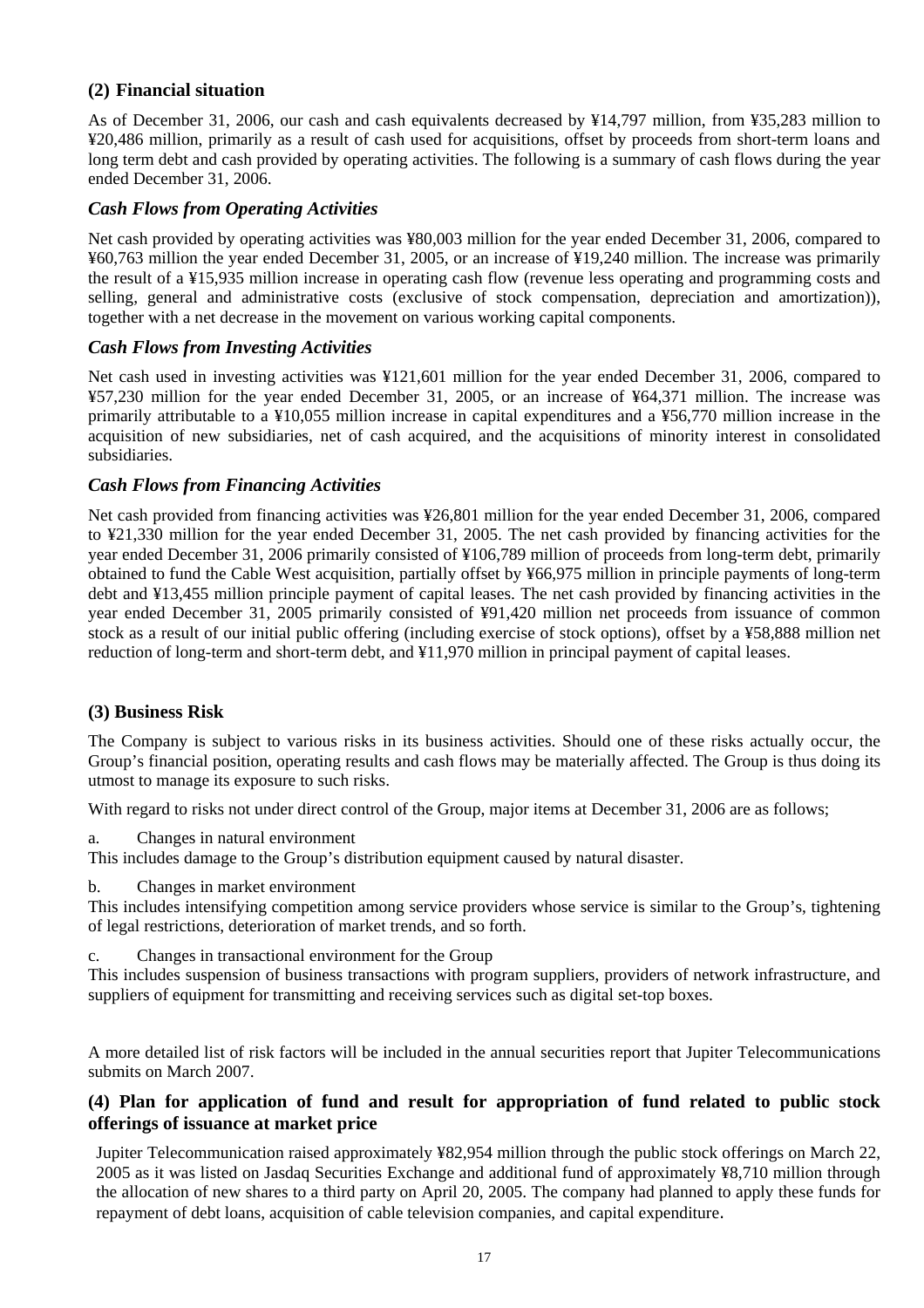However, because the proceeds from operating activities were available to fund capital expenditures, the Company has used ¥50 billion to repay debt and the remaining ¥41,664 million was used to fund the acquisition of CATV operators. The entire amount was used by the end of 2006.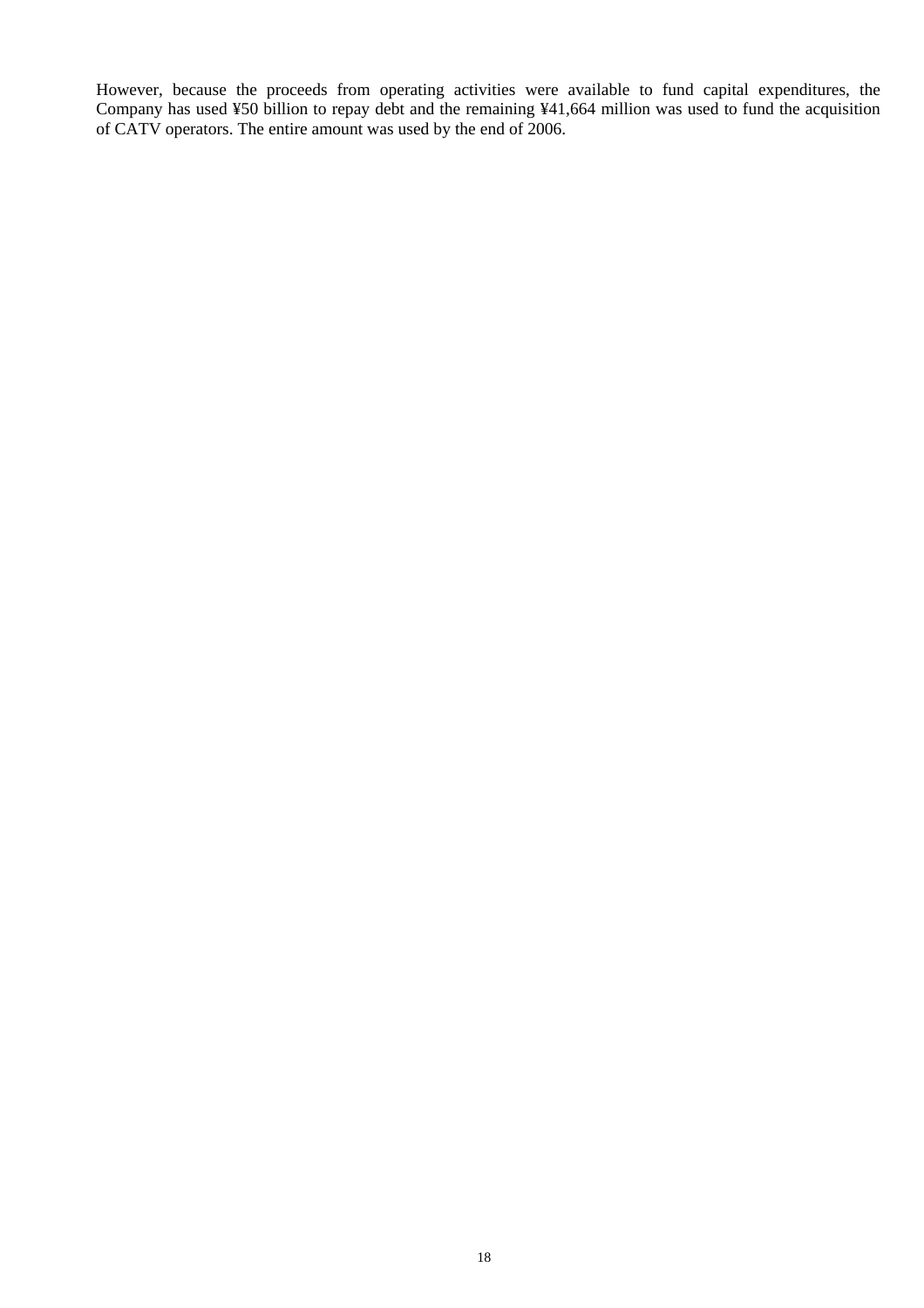# **5.Consolidated Annual Financial Statements**

#### **JUPITER TELECOMMUNICATIONS CO., LTD. AND SUBSIDIARIES**

## **CONSOLIDATED STATEMENTS OF OPERATIONS**

| (YEN IN MILLIONS, EXCEPT SHARE AND PER SHARE AMOUNTS)                       |                                        |                                        |           |        |  |
|-----------------------------------------------------------------------------|----------------------------------------|----------------------------------------|-----------|--------|--|
| Account                                                                     | <b>Year ended December</b><br>31, 2006 | <b>Year ended December</b><br>31, 2005 | Change    |        |  |
|                                                                             | Amount                                 | <b>Amount</b>                          | Amount    | $(\%)$ |  |
| Revenue:                                                                    |                                        |                                        |           |        |  |
| Subscription fees                                                           | 196,515                                | 163,378                                | 33,137    | 20.3   |  |
| Other                                                                       | 25,400                                 | 19,766                                 | 5,634     | 28.5   |  |
|                                                                             | 221,915                                | 183,144                                | 38,771    | 21.2   |  |
| Operating costs and expenses                                                |                                        |                                        |           |        |  |
| Operating and programming costs                                             | (92, 297)                              | (76, 767)                              | (15, 530) | (20.2) |  |
| Selling, general and administrative                                         | (43,992)                               | (38, 564)                              | (5, 428)  | (14.1) |  |
| Depreciation and amortization                                               | (54, 044)                              | (43, 338)                              | (10, 706) | (24.7) |  |
|                                                                             | (190, 333)                             | (158, 669)                             | (31, 664) | (20.0) |  |
| Operating income                                                            | 31,582                                 | 24,475                                 | 7,107     | 29.0   |  |
| Other income (expenses):                                                    |                                        |                                        |           |        |  |
| Interest expense, net:                                                      |                                        |                                        |           |        |  |
| <b>Related parties</b>                                                      | (1, 109)                               | (988)                                  | (121)     | (12.2) |  |
| Other                                                                       | (2, 413)                               | (6, 715)                               | 4,302     | 64.1   |  |
| Other income, net                                                           | 253                                    | 322                                    | (69)      | (20.9) |  |
| Income before income taxes and other<br>items                               | 28,313                                 | 17,094                                 | 11,219    | 65.6   |  |
| Equity in earnings of affiliates                                            | 371                                    | 651                                    | (280)     | (43.1) |  |
| Minority interest in net (income) losses of<br>consolidated subsidiaries    | (1, 181)                               | (997)                                  | (184)     | (18.5) |  |
| Income before income taxes                                                  | 27,503                                 | 16,748                                 | 10,755    | 64.2   |  |
| Income tax (expense)/benefit                                                | (3,022)                                | 3,071                                  | (6,093)   |        |  |
| Income before cumulative effect of<br>accounting change                     | 24,481                                 | 19,819                                 | 4,662     | 23.5   |  |
| Cumulative effect of accounting change                                      |                                        | (486)                                  | 486       |        |  |
| Net income                                                                  | 24,481                                 | 19,333                                 | 5,148     | 26.6   |  |
| Per Share data                                                              |                                        |                                        |           |        |  |
| Income before cumulative effect of accounting<br>change per share - basic   | 3,844.83                               | 3,258.96                               | 585.87    | 18.0   |  |
| Income before cumulative effect of accounting<br>change per share - diluted | 3,838.33                               | 3,248.57                               | 589.76    | 18.2   |  |
| cumulative effect of accounting change per<br>share - basic                 |                                        | (80.02)                                | 80.02     | 100.0  |  |
| cumulative effect of accounting change per<br>$share$ – diluted             |                                        | (79.76)                                | 79.76     | 100.0  |  |
| Net income per share - basic                                                | 3,844.83                               | 3,178.95                               | 665.88    | 20.9   |  |
| Net income per share - diluted                                              | 3,838.33                               | 3,168.81                               | 669.52    | 21.1   |  |
| Weighted average number of ordinary shares<br>outstanding - basic           | 6,367,220                              | 6,081,511                              | 285,709   | 4.7    |  |
| Weighted average number of ordinary shares<br>outstanding - diluted         | 6,378,001                              | 6,100,971                              | 277,030   | 4.5    |  |

*Note1*<br>*Note1*<br>*Percentages are calculated based on amounts before rounding. Percentages are calculated based on amounts before rounding. Note2*

*The Company included stock based compensation in "operating and programming costs" and*"*selling, general and*  administrative expenses" for all periods presented, which was presented separately in previous periods, due to the adoption<br>of SFAS No.123R as stated in Notes to Annual Consolidated Financial Statements, 4.Significant acco *(13)Stock compensation. The stock expense amounts included in "operating and programming costs" are ¥95 million and ¥634 million for the years ended December 31,2006 and 2005, respectively, and amounts included in "selling, general and administrative expenses" are ¥237 million and ¥1,576 million for the years ended December 31, 2006 and 2005, respectively.*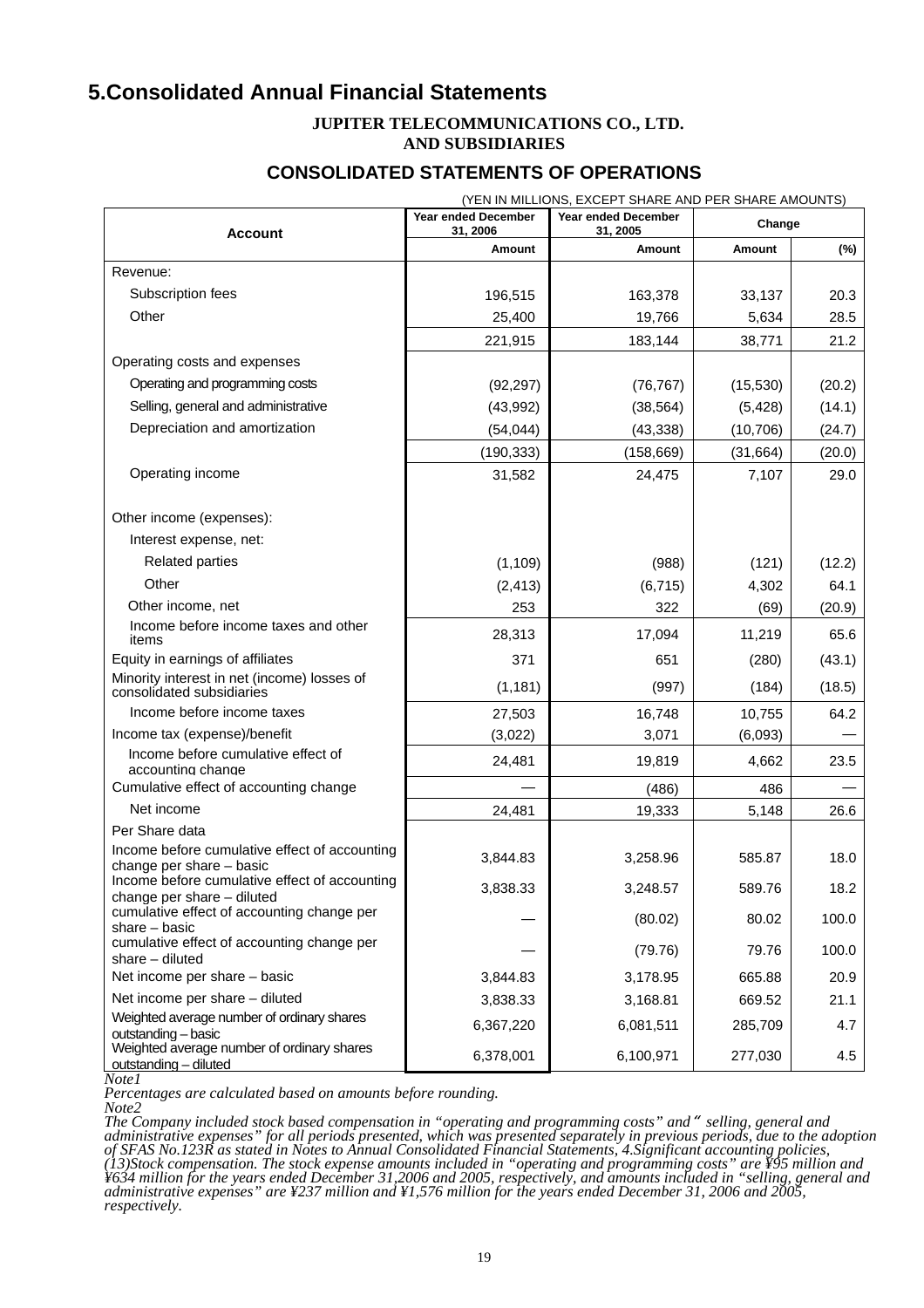#### **JUPITER TELECOMMUNICATIONS CO., LTD. AND SUBSIDIARIES**

# **CONSOLIDATED BALANCE SHEETS**

| (YEN IN MILLIONS)                         |                   |                   |           |  |  |
|-------------------------------------------|-------------------|-------------------|-----------|--|--|
| <b>Account</b>                            | December 31, 2006 | December 31, 2005 | Change    |  |  |
|                                           | Amount            | Amount            | Amount    |  |  |
| Current assets:                           |                   |                   |           |  |  |
| Cash and cash equivalents                 | 20,486            | 35,283            | (14, 797) |  |  |
| Accounts receivable                       | 14,245            | 10,754            | 3,491     |  |  |
| Allowance for doubtful accounts           | (378)             | (285)             | (93)      |  |  |
| Deferred tax asset-current                | 11,877            | 10,285            | 1,592     |  |  |
| Prepaid expenses and other current assets | 4,669             | 3,169             | 1,500     |  |  |
| Total current assets                      | 50,899            | 59,206            | (8, 307)  |  |  |
| Investments:                              |                   |                   |           |  |  |
| Investments in affiliates                 | 2,469             | 5,155             | (2,686)   |  |  |
| Investments in other securities, at cost  | 801               | 2,890             | (2,089)   |  |  |
| Total investments                         | 3,270             | 8,045             | (4, 775)  |  |  |
| Property and equipment, at cost:          |                   |                   |           |  |  |
| Land                                      | 2,845             | 1,796             | 1,049     |  |  |
| Distribution system and equipment         | 480,363           | 395,738           | 84,625    |  |  |
| Support equipment and buildings           | 32,554            | 28,246            | 4,308     |  |  |
|                                           | 515,762           | 425,780           | 89,982    |  |  |
| Less accumulated depreciation             | (180, 594)        | (144,080)         | (36, 514) |  |  |
| Total property and equipment, at cost     | 335,168           | 281,700           | 53,468    |  |  |
| Other assets:                             |                   |                   |           |  |  |
| Goodwill                                  | 202,267           | 150,030           | 52,237    |  |  |
| Intangible asset – customer lists, net    | 21,181            | 6,393             | 14,788    |  |  |
| Deferred tax asset-non current            | 5,629             | 3,515             | 2,114     |  |  |
| Other                                     | 7,534             | 7,568             | (34)      |  |  |
| Total other assets                        | 236,611           | 167,506           | 69,105    |  |  |
| <b>Total assets</b>                       | 625,948           | 516,457           | 109,491   |  |  |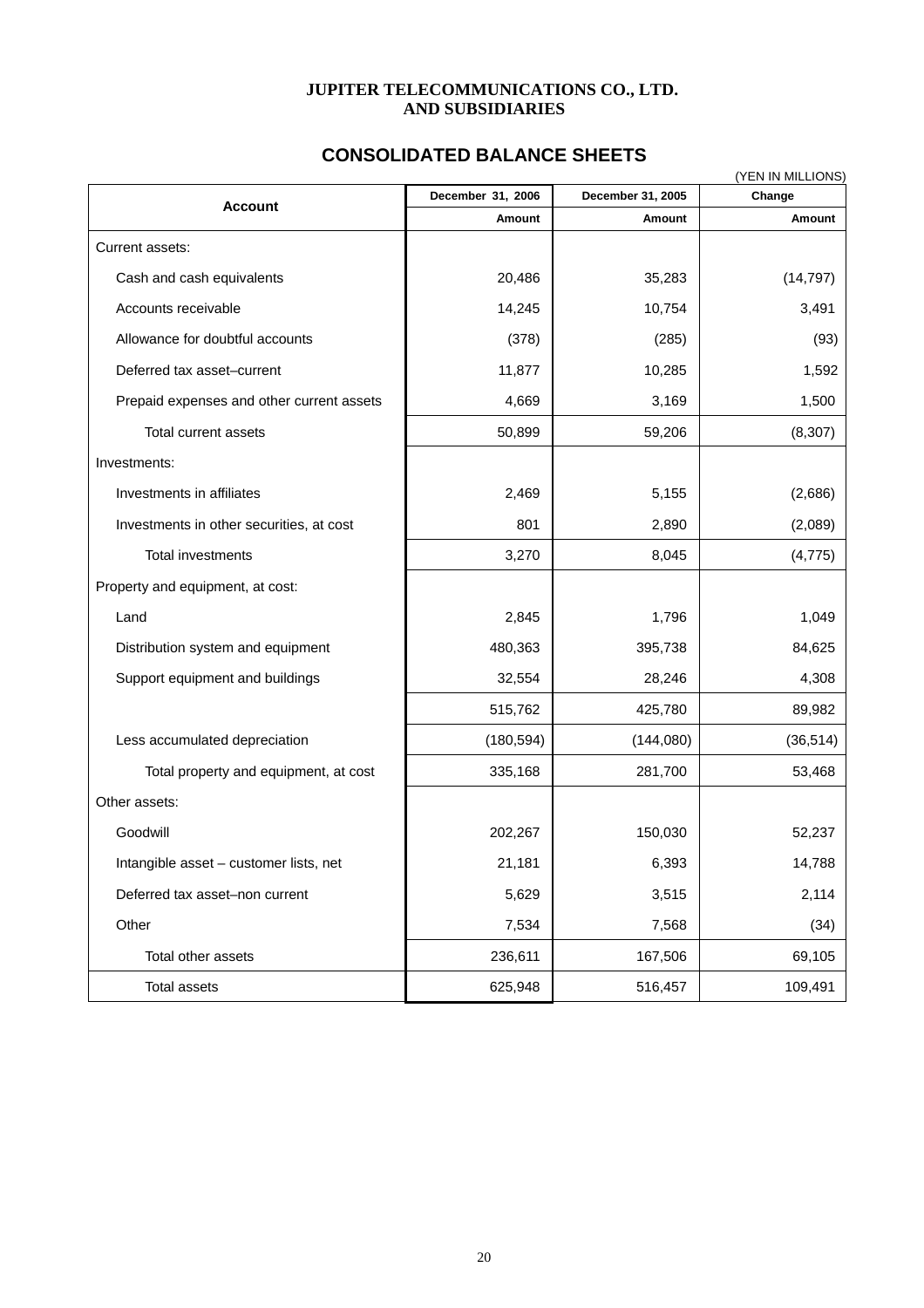| <b>Account</b>                                                    | December 31, 2006 | December 31, 2005 | Change  |
|-------------------------------------------------------------------|-------------------|-------------------|---------|
|                                                                   | Amount            | Amount            | Amount  |
| <b>Current liabilities:</b>                                       |                   |                   |         |
| Short-term loans                                                  | 2,000             | 2,000             |         |
| Long-term debt-current portion                                    | 16,158            | 11,508            | 4,650   |
| Capital lease obligations-current portion                         |                   |                   |         |
| <b>Related parties</b>                                            | 10,893            | 9,253             | 1,640   |
| Other                                                             | 1,988             | 1,299             | 689     |
| Accounts payable                                                  | 26,166            | 19,855            | 6,311   |
| Income tax payable                                                | 3,411             | 2,532             | 879     |
| Deferred revenue-current portion                                  | 4,862             | 3,580             | 1,282   |
| Accrued expenses and other liabilities                            | 5,424             | 4,124             | 1,300   |
| <b>Total current liabilities</b>                                  | 70,902            | 54,151            | 16,751  |
| Long-term debt, less current portion                              | 173,455           | 133,096           | 40,359  |
| Capital lease obligations, less current portion:                  |                   |                   |         |
| <b>Related parties</b>                                            | 30,595            | 25,292            | 5,303   |
| Other                                                             | 6,986             | 2,679             | 4,307   |
| Deferred revenue                                                  | 55,044            | 44,346            | 10,698  |
| Redeemable preferred stock of consolidated<br>subsidiary          | 500               | 500               |         |
| Other liabilities                                                 | 7,120             | 1,658             | 5,462   |
| <b>Total liabilities</b>                                          | 344,602           | 261,722           | 82,880  |
| Minority interests                                                | 4,050             | 3,290             | 760     |
|                                                                   |                   |                   |         |
| Shareholders' equity:                                             |                   |                   |         |
| Ordinary shares no par value                                      | 115,232           | 114,481           | 751     |
| Additional paid-in capital                                        | 196,335           | 195,219           | 1,116   |
| Accumulated deficit                                               | (34,071)          | (58, 353)         | 24,282  |
| Accumulated other comprehensive income<br>(loss)                  | (200)             | 98                | (298)   |
| Treasury stock                                                    | (0)               | (0)               | (0)     |
| Total shareholders' equity                                        | 277,296           | 251,445           | 25,851  |
| Total liabilities, minority interests and<br>shareholders' equity | 625,948           | 516,457           | 109,491 |

*Note1*

*Amounts in Change column are presented based on rounded amounts compared by each Account, thus detail and total may disagree. Note2*

*The Company presented "Deferred tax asset–current" separately from "Prepaid expenses and other current assets", "Deferred tax asset–non current" separately from "Other" and "Income tax payable" and "Deferred revenue–current portion" separately from "Other liabilities" for all periods presented. Note3*

*The Company presented "Intangible asset–customer list, net" separately from "Other" for all periods presented. Note4*

*The Company included "Severance and retirement allowance" in "Other liabilities" for all periods presented. The amounts are ¥495 million on December 31, 2006 and ¥94 million on December 31, 2005*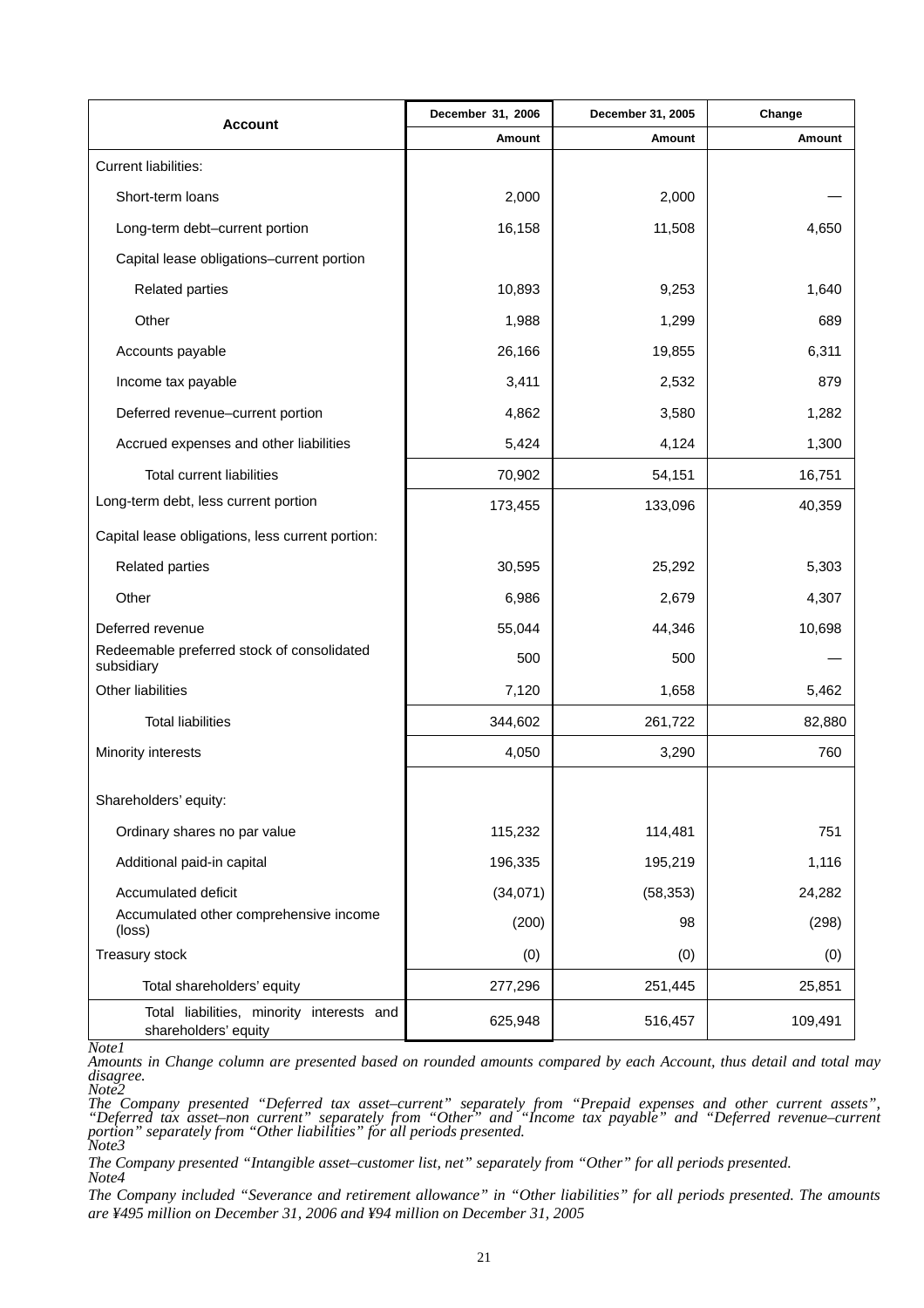#### **JUPITER TELECOMMUNICATIONS CO., LTD. AND SUBSIDIARIES**

# **Consolidated Statements of Shareholders' Equity**

|                                                                     |                        |                               |                                |                        |                                                        | (YEN IN MILLIONS)                |
|---------------------------------------------------------------------|------------------------|-------------------------------|--------------------------------|------------------------|--------------------------------------------------------|----------------------------------|
|                                                                     | <b>Ordinary Shares</b> | Additional paid in<br>capital | Comprehensive<br>Income/(Loss) | Accumulated<br>Deficit | Accumulated<br>Other<br>Comprehensive<br>Income/(Loss) | Total<br>Shareholders'<br>Equity |
| Balance at January 1, 2005                                          | 78,133                 | 137,931                       |                                | (77,686)               | (8)                                                    | 138,370                          |
| Net Income                                                          |                        |                               | 19,333                         | 19,333                 |                                                        | 19,333                           |
| Other comprehensive income:                                         |                        |                               |                                |                        |                                                        |                                  |
| Changes in the fair value of<br>derivative financial<br>instruments |                        |                               | 106                            |                        | 106                                                    | 106                              |
| Comprehensive income                                                |                        |                               | 19,439                         |                        |                                                        |                                  |
| Stock option exercise                                               | 466                    | 466                           |                                |                        |                                                        | 932                              |
| Stock compensation (includes<br>paid not issued options)            |                        | 2,216                         |                                |                        |                                                        | 2,216                            |
| Treasury stock                                                      | (0)                    |                               |                                |                        |                                                        | (0)                              |
| Issuance of shares upon IPO,<br>net of related costs                | 35,882                 | 54,606                        |                                |                        |                                                        | 90,488                           |
| Balance at December 31,<br>2005                                     | 114,481                | 195,219                       |                                | (58, 353)              | 98                                                     | 251,445                          |
| Net income:                                                         |                        |                               | 24,481                         | 24,481                 |                                                        | 24,481                           |
| Unrecognized loss of acquired<br>companies                          |                        |                               |                                | (199)                  |                                                        | (199)                            |
| Other comprehensive income:                                         |                        |                               |                                |                        |                                                        |                                  |
| Changes in the fair value of<br>derivative financial<br>instruments |                        |                               | (298)                          |                        | (298)                                                  | (298)                            |
| Comprehensive income                                                |                        |                               | 24,183                         |                        |                                                        |                                  |
| Stock option exercise                                               | 751                    | 782                           |                                |                        |                                                        | 1,533                            |
| Stock compensation (includes<br>paid not issued options)            |                        | 334                           |                                |                        |                                                        | 334                              |
| Treasury stock                                                      | (0)                    |                               |                                |                        |                                                        | (0)                              |
| Balance at December 31,<br>2006                                     | 115,232                | 196,335                       |                                | (34,071)               | (200)                                                  | 277,296                          |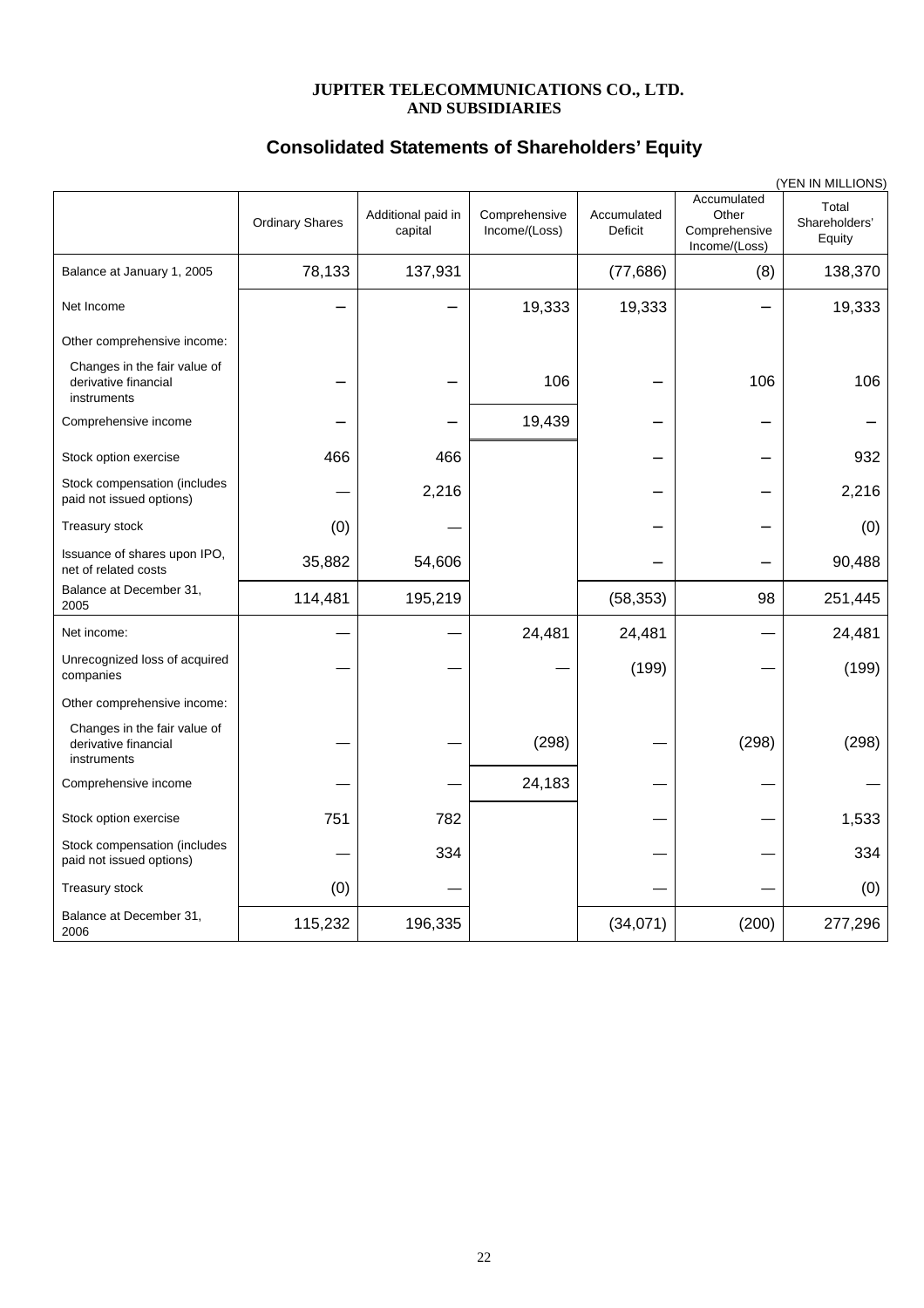#### **JUPITER TELECOMMUNICATIONS CO., LTD. AND SUBSIDIARIES**

| (YEN IN MILLIONS)                                                                                                                     |                                        |                                        |  |
|---------------------------------------------------------------------------------------------------------------------------------------|----------------------------------------|----------------------------------------|--|
|                                                                                                                                       | <b>Year ended December</b><br>31, 2006 | <b>Year ended December</b><br>31, 2005 |  |
| <b>Classification</b>                                                                                                                 | Amount                                 | <b>Amount</b>                          |  |
| Cash flows from operating activities:                                                                                                 |                                        |                                        |  |
| Net income                                                                                                                            | 24,481                                 | 19,333                                 |  |
| Adjustments to reconcile net income to net cash provided by<br>operating activities:                                                  |                                        |                                        |  |
| Depreciation and amortization                                                                                                         | 54.044                                 | 43,338                                 |  |
| Equity in earnings of affiliates                                                                                                      | (371)                                  | (651)                                  |  |
| Minority interest in net income of consolidated subsidiaries                                                                          | 1,181                                  | 997                                    |  |
| Stock compensation expenses                                                                                                           | 332                                    | 2,210                                  |  |
| Deferred income taxes                                                                                                                 | (1,328)                                | (5,257)                                |  |
| Cumulative effect of accounting change<br>Changes in operating assets and liabilities, excluding effects of<br>business combinations: |                                        | 486                                    |  |
| (Increase)/decrease in accounts receivable, net                                                                                       | 436                                    | (974)                                  |  |
| Increase in prepaid expenses and other current assets                                                                                 | (674)                                  | (1, 499)                               |  |
| Decrease in other assets                                                                                                              | 1,102                                  | 2,810                                  |  |
| Increase in accounts payable                                                                                                          | 864                                    | 4,955                                  |  |
| Increase/(decrease) in accrued expenses and other<br>liabilities                                                                      | 2,611                                  | (335)                                  |  |
| Decrease in provision for retirement allowance                                                                                        | (110)                                  | (2,676)                                |  |
| Decrease in deferred revenue                                                                                                          | (2, 565)                               | (1, 974)                               |  |
| Net cash provided by operating activities                                                                                             | 80,003                                 | 60,763                                 |  |
| Cash flows from investing activities:                                                                                                 |                                        |                                        |  |
| Capital expenditures                                                                                                                  | (48, 460)                              | (38, 405)                              |  |
| Acquisitions of new subsidiaries, net of cash acquired                                                                                | (56, 137)                              | (12,049)                               |  |
| Investments in and advances to affiliates                                                                                             |                                        | 140                                    |  |
| Acquisition of minority interests in consolidated subsidiaries                                                                        | (17, 587)                              | (4,905)                                |  |
| Other investing activities                                                                                                            | 583                                    | (2,011)                                |  |
| Net cash used in investing activities                                                                                                 | (121, 601)                             | (57, 230)                              |  |
| Cash flows from financing activities:                                                                                                 |                                        |                                        |  |
| Proceeds from issuance of common stock                                                                                                | 1,533                                  | 91,420                                 |  |
| Net increase in short-term loans                                                                                                      | 93                                     | 1,750                                  |  |
| Proceeds from long-term debt                                                                                                          | 106,789                                | 126,904                                |  |
| Principal payments of long-term debt                                                                                                  | (66, 975)                              | (187, 542)                             |  |
| Principal payments under capital lease obligations                                                                                    | (13, 455)                              | (11, 970)                              |  |
| Other financing activities                                                                                                            | (1, 184)                               | 768                                    |  |
| Net cash provided by (used in) financing activities                                                                                   | 26,801                                 | 21,330                                 |  |
| Net increase/(decrease) in cash and cash equivalents                                                                                  | (14, 797)                              | 24,863                                 |  |
| Cash and cash equivalents at beginning of year                                                                                        | 35,283                                 | 10,420                                 |  |
| Cash and cash equivalents at end of term                                                                                              | 20,486                                 | 35,283                                 |  |

# **CONSOLIDATED STATEMENTS OF CASH FLOWS**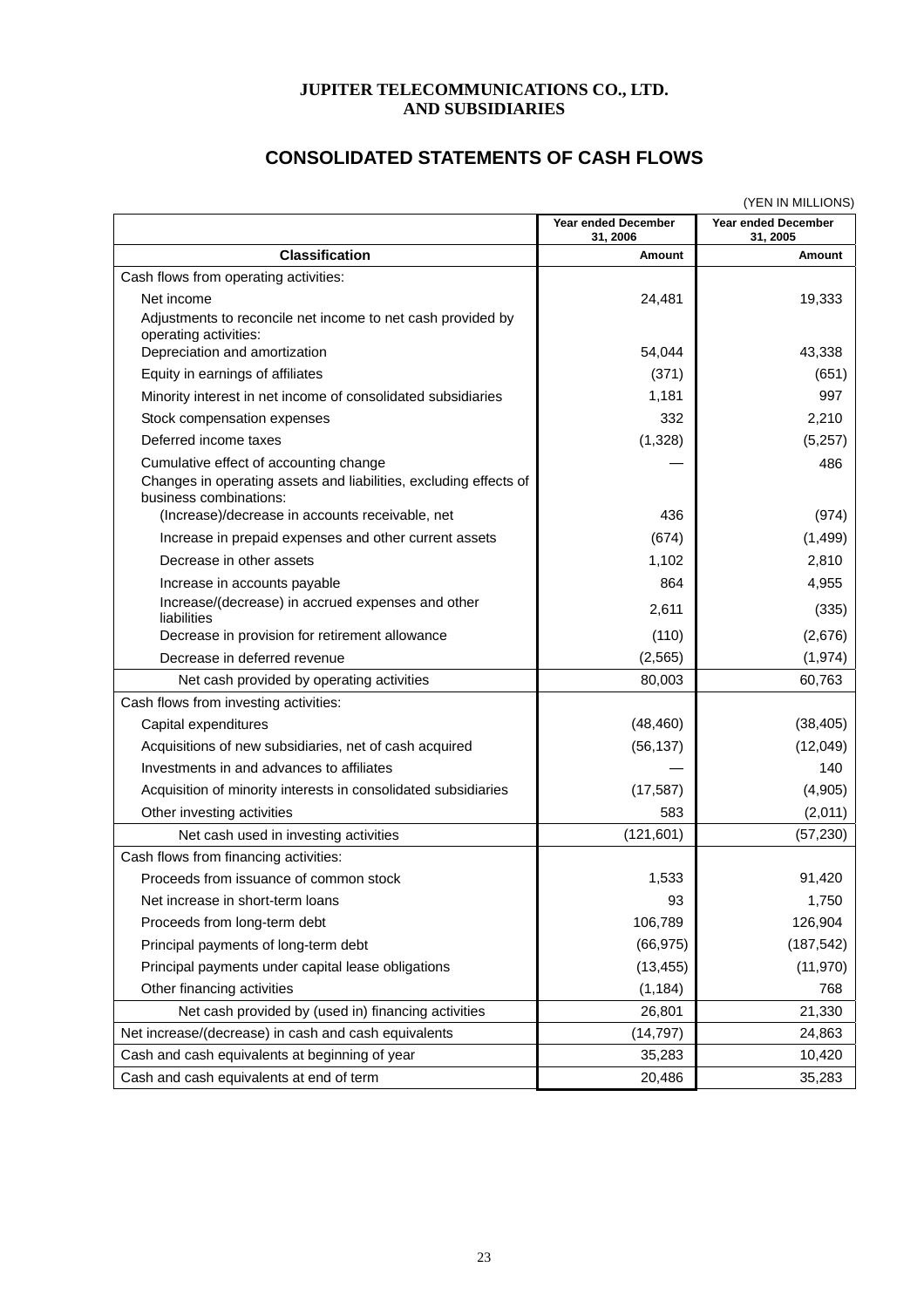# **Notes to Annual Consolidated Financial Statements**

- 1. Scope of consolidation
	- (1) Number of consolidated subsidiaries: 27
	- (2) The names of the Company's consolidated subsidiaries are shown in "1.Status of the Jupiter Telecommunications Co., Ltd.(J:COM) Group".
- 2. Scope of application of equity method
	- (1) Number of equity method affiliates: 5
	- (2) The names of these affiliates are shown in "1.Status of the Jupiter Telecommunications Co., Ltd.(J:COM) Group".
- 3. Fiscal year end

The fiscal year end for all consolidated subsidiaries is the same as the date of consolidated

- 4. Significant accounting policies
	- (1) Accounting standards used to prepare financial statements The Company prepares its annual consolidated financial statements using terminology, forms and methods of preparation required under accounting principles generally accepted in the United States of America.
	- (2) Securities valuation standards and valuation method To value its securities, the Company applies Statement of Financial Accounting Standards ("SFAS") No. 115, "Accounting for Certain Investments in Debt and Equity Securities."
		- Investments in affiliates (excluding loans): Equity method
			- Investments in other securities: Cost method

When investments in affiliates and unmarketable stocks decline in value, the Company considers the possibility of recognizing impairment losses if such declines are deemed to be other-than-temporary.

(3) Valuation standards and valuation methods for derivatives

The Company accounts for derivatives based on SFAS No.133 "Accounting for Certain Derivative Instruments and Hedging Activities" as amended. According to SFAS No. 133, as amended, all derivatives must be fairly valued and recognized on the balance sheet as assets or liabilities.

- Derivative instrument designated and effectively active as a fair value hedge: Changes in the fair value of derivative instruments and of the assets or liabilities being hedged are recognized as periodic income/loss.
- Derivative instrument designated as cash flow hedge—regarding the portion effectively active as a hedge: Until income/losses on the assets or liabilities being hedged are recognized on the income statement, they must be recognized as other comprehensive income/loss.
- Derivative instrument designated as cash flow hedge—regarding the portion that is not effectively active as a hedge:
	- Recognized as periodic income/loss.
- Derivative instruments not designated as hedge: Changes in fair value recognized as periodic income/loss.
- (4) Accounting for long-lived assets

For long-term assets other than goodwill, the Company evaluates the need for impairment losses on the guidance in SFAS No. 144 "Accounting for the Impairment or Disposal of Long-Lived Assets", whenever events or changes in circumstances indicate that the carrying amount of an asset may not be recoverable.

(5) Depreciation method for tangible fixed assets

The straight-line method is applied.

Useful lives of major assets:

| Distribution equipment:                       | $10 - 15$ years |  |
|-----------------------------------------------|-----------------|--|
| Buildings:                                    | $15 - 40$ years |  |
| Support equipment and buildings: 5 - 15 years |                 |  |
|                                               |                 |  |

(Assets acquired through capital leases are depreciated over periods ranging from 2-21 years.)

# (6) Valuation standards and valuation methods for goodwill

The Company recognizes as goodwill the difference between costs of acquisition of consolidated subsidiaries and the estimated fair value of the net assets of applicable companies.

In accordance with SFAS No. 142, "Goodwill and Other Intangible Assets," the Company conducts an impairment test once each year or whenever an event occurs that suggests the possibility of impairment.

(7)Accounting methods of Asset Retirement Obligation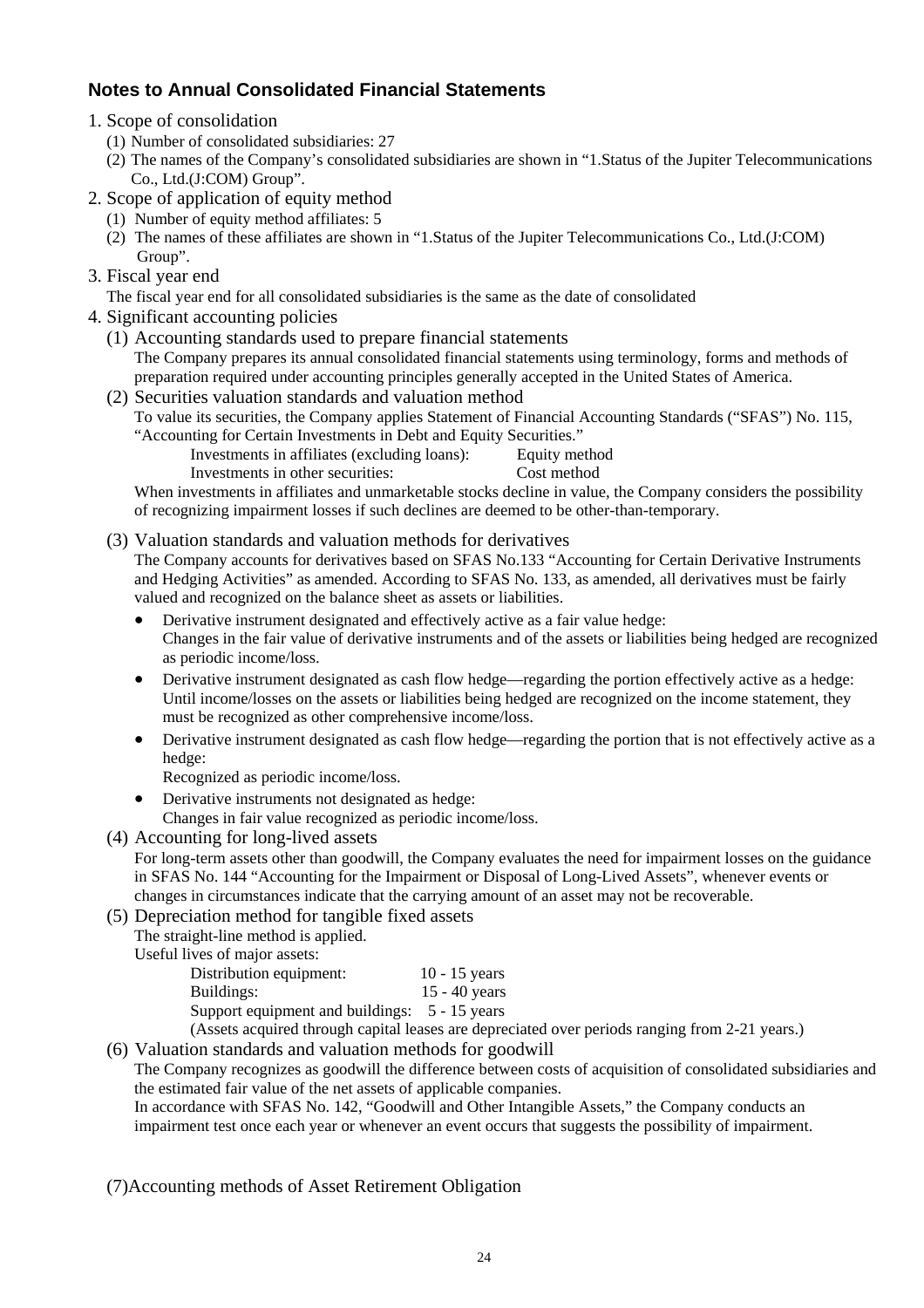The company applies FASB Interpretation No. 47 which clarifies that the term asset retirement obligation as used in FASB Statement No.143, Accounting for Asset Retirement Obligations. This interpretation requires us to recognize a liability for the fair value of a conditional asset retirement obligation if the fair value of the liability can be reasonably estimated.

#### (8) Stan dards for recognition of important allowances

#### B ad debt allowance

The Company calculates a bad debt allowance on the basis of our best estimate of probable future losses on accounts receivable. It also recognizes estimated uncollectible amounts when such allowances are required.

(9) Lease transactions

The Company accounts for leases in accordance with SFAS No.13 "Accounting for Leases."

(10) Amortization of intangible assets

Intangible assets consist of customer relationships, which are amortized over the expected lives of our customers.

(11) Income Taxes

to apply to taxable income in the years in which those temporary differences are expected to be recovered or settled. The effect on deferred tax assets and liabilities of a change in tax rates is recognized in income in the The Company and its subsidiaries account for income taxes under the asset and liability method. Deferred tax assets and liabilities are recognized for the future tax consequences attributable to differences between the financial statement carrying amounts of existing assets and liabilities and their respective tax bases and operating loss and tax credit carryforwards. Deferred tax assets and liabilities are measured using enacted tax rates expected period that includes the enactment date.

(12) Revenue Recognition

The Company and its subsidiaries recognize cable television, high-speed Internet access, telephony and programming revenues when such services are provided to subscribers. Revenues derived from other sources are recognized when services are provided, events occur or products are delivered. Initial subscriber installation revenues are recognized in the period in which the related services are provided to the extent of direct selling costs. Any remaining amount is deferred and recognized over the estimated average period that the subscribers are expected to remain connected to the cable television system. Historically, installation revenues have been less than related direct selling costs, therefore such revenues have been recognized as installations are completed. The Company and its subsidiaries provide poor reception rebroadcasting services to noncable television viewers suffering from poor reception of television waves caused by artificial obstacles. The Company and its subsidiaries enter into agreements with parties that have built obstacles causing poor reception for construction and maintenance of cable facilities to provide such services to the affected viewers at no cost to them during the

and are being recognized in income on a straight-line basis over the agreement periods which are generally 20 agreement period. Under these agreements, the Company and its subsidiaries receive up-front, lump-sum compensation payments for construction and maintenance. Revenues from these agreements have been deferred years. Such revenues are included in revenue - other in the accompanying consolidated statements of operations.

(13 )Stock compensation

grant-date fair value of the award. That cost will be recognized over the period during which an employee is required to provide service in exchange for the award. The company has applied the modified prospective method to adopt SFAS No. 123R since January 1, 2006. The FASB issued SFAS No. 123 (Revised 2004) (SFAS No. 123R) in December 2004. SFAS No. 123R is a revision of SFAS No. 123 Accounting for Stock-Based Compensation. SFAS No. 123R requires a public entity to measure the cost of employee services received in exchange for an award of equity instruments based on the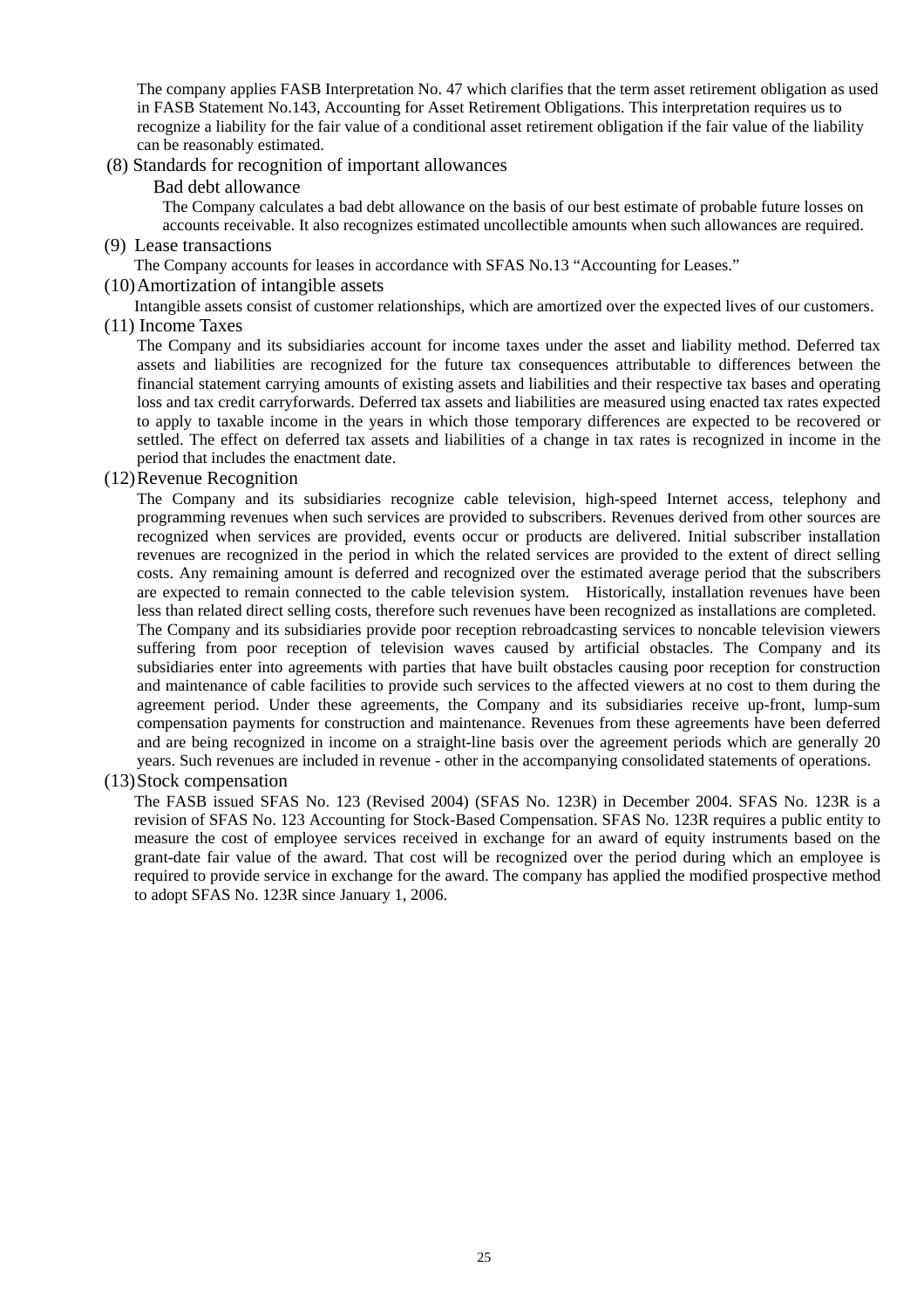# **6.Manufacturing, Orders and Sales**

The Jupiter Telecommunications Group (the Company and its consolidated subsidiaries) is primarily involved in providing cable TV, high-speed Internet access, and telephony services. Accordingly, the Group has nothing to report regarding manufacturing and orders.

The details of revenue—subscription fees are as shown under "3.Business Results and Financial Conditions - (1) a Revenue".

# **7.Segment Information**

(1) Operating segments

The Jupiter Telecommunications Group (the Company and its consolidated subsidiaries) operates a single segment which it calls the cable TV businesses. Therefore, information on operating segments has been omitted in this section.

(2) Segment information by region

Because the Company does not have any overseas subsidiaries or branches, this section is not applicable.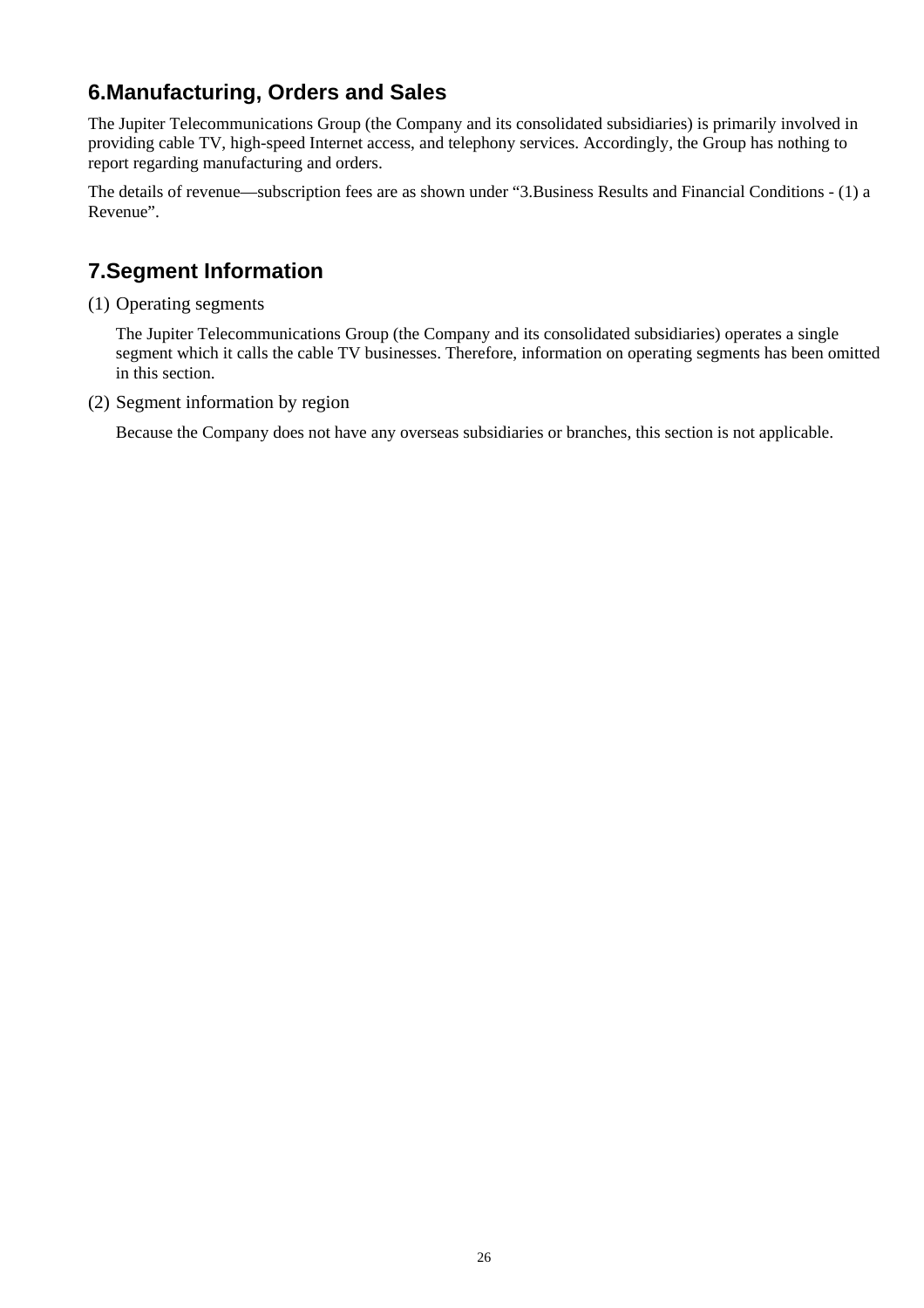(Translation from Japanese disclosure to JASDAQ)

January 30, 2007

# **[JAPANESE GAAP]**

# **Annual Financial Results Release**

For the Year Ended December 31, 2006

# **Jupiter Telecommunications Co., Ltd.**(**Parent Company Only**)

Company code number: 4817 (URL http://www.jcom.co.jp/) Shares traded: JASDAQ Location of headquarters: Tokyo Executive position of legal representative: Tomoyuki Moriizumi, Chief Executive Officer Please address all communications to:

Koji Kobayashi, IR Department Phone: +81-3-6765-8157 E-Mail: KobayashiKo@jupiter.jcom.co.jp Toshiyuki Yamamoto, General Accounting Dept. Phone: +81-3-6765-8180 E-Mail: YamamotoT@jupiter.jcom.co.jp Date of Board of Directors' meeting for approval of annual financial results: January 30, 2007

Provision for interim cash dividends: Provision exists

Date of annual shareholders meeting: March 27, 2007

Number of shares in unit share system: No

Name of parent companies (Percentage of voting rights held in the Company)

LMI/Sumisho Super Media, LLC (62.47%\*)

Liberty Global, Inc. (Listed on the NASDAQ) (62.47%)

*\*Percentage of shareholdings in LMI/Sumisho Super Media, LLC is 58.66% for Liberty Global, Inc. and 41.34% for Sumitomo Corporation*

# **1. Operating results (From January 1, 2006 to December 31, 2006) (1)Financial results**

(In millions of yen, with fractional amounts rounded)

|                   | Net sales |      | Operating Income |        | Ordinary Income |       | Net Income |      |
|-------------------|-----------|------|------------------|--------|-----------------|-------|------------|------|
|                   |           | ℅    |                  | ℅      |                 | $\%$  |            | %    |
| December 31, 2006 | 100,288   | 33.7 | 4,326            | 242.2  | 6,625           | 214.2 | 6,482      |      |
| December 31, 2005 | 75,002    | 17.1 | 1,264            | (20.6) | 2,109           | 42.0  | (2, 141)   | 36.4 |

|                   | Net income per share | Net income per share<br>(diluted) | Net income ratio to<br>net worth | Ordinary income ratio<br>to total assets | Ordinary income ratio to<br>net sales |
|-------------------|----------------------|-----------------------------------|----------------------------------|------------------------------------------|---------------------------------------|
| December 31, 2006 | 'Yen)<br>1.018.01    | (Yen)<br>1,016.29                 | $\%$<br>3.4                      | %<br>1.8                                 | %<br>6.6                              |
| December 31, 2005 | (352.11)             |                                   | (1.5)                            | 0.9                                      | 2.8                                   |

 *(Notes)* 

*1. Average number of outstanding shares during term:* 

*December 2006 term: 6,367,220 shares (Diluted 6 378,001 shares) December 2005 term: 6,081,511 shares 2. Changes in accounting methods: None*

*3. The percentages shown next to revenue, operating income, income before income taxes and net income represent year-on-year changes.*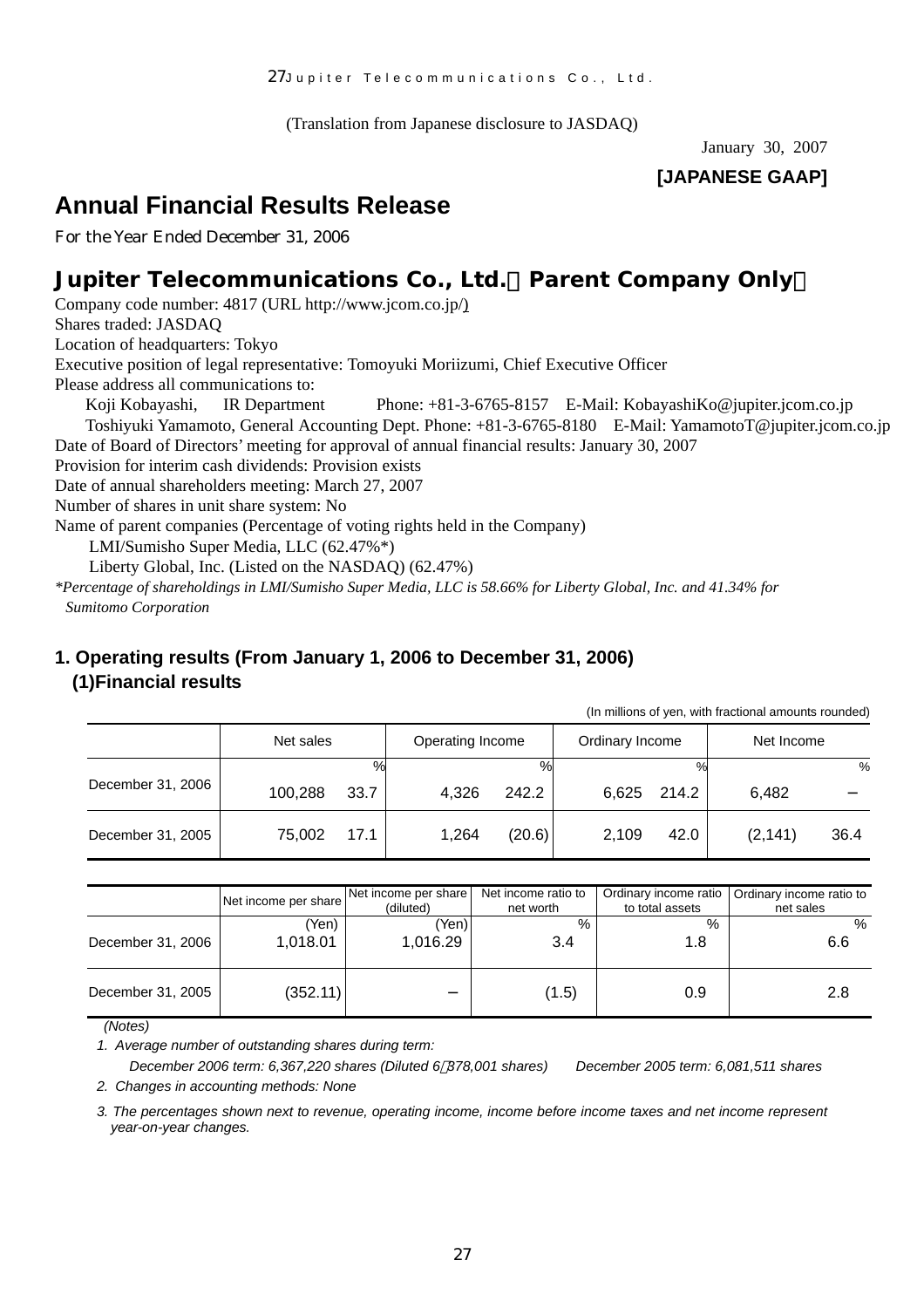**(2)Financial position** (In millions of yen, with fractional amounts rounded)

|                   | Total assets                 | <b>Net Assets</b>            | Equity capital ratio<br>to total assets | <b>Net Assets</b><br>per share |
|-------------------|------------------------------|------------------------------|-----------------------------------------|--------------------------------|
| December 31, 2006 | (Millions of yen)<br>374.352 | (Millions of yen)<br>193,155 | %<br>51.6                               | (Yen)<br>30,262.71             |
| December 31, 2005 | 320,208                      | 185,332                      | 57.9                                    | 29,122.68                      |

*(Notes)* 

*Number of outstanding shares at end of term December 2006 term: 6,382,611 shares December 2005 term: 6,363,840 shares* 

# **2. Forecasts for December 2007 term**

# **(From January 1, 2007 to December 31, 2007)**

We are a multiple system operator, who supports managed system operators. We don't disclose our own forecast since our business results depend on managed system operators' performance.

# **3. Dividend information**

|                   |      | Annual cash dividends per share | Total amount of<br>annual cash | Dividends payout | Total amount of<br>dividends ratio to |  |
|-------------------|------|---------------------------------|--------------------------------|------------------|---------------------------------------|--|
|                   |      | Year-end                        | dividends                      | ratio            | shareholders' equity                  |  |
|                   | Yenl | Yen                             | Million yen                    |                  |                                       |  |
| December 31, 2006 |      |                                 |                                |                  |                                       |  |
| December 31, 2005 |      |                                 |                                |                  |                                       |  |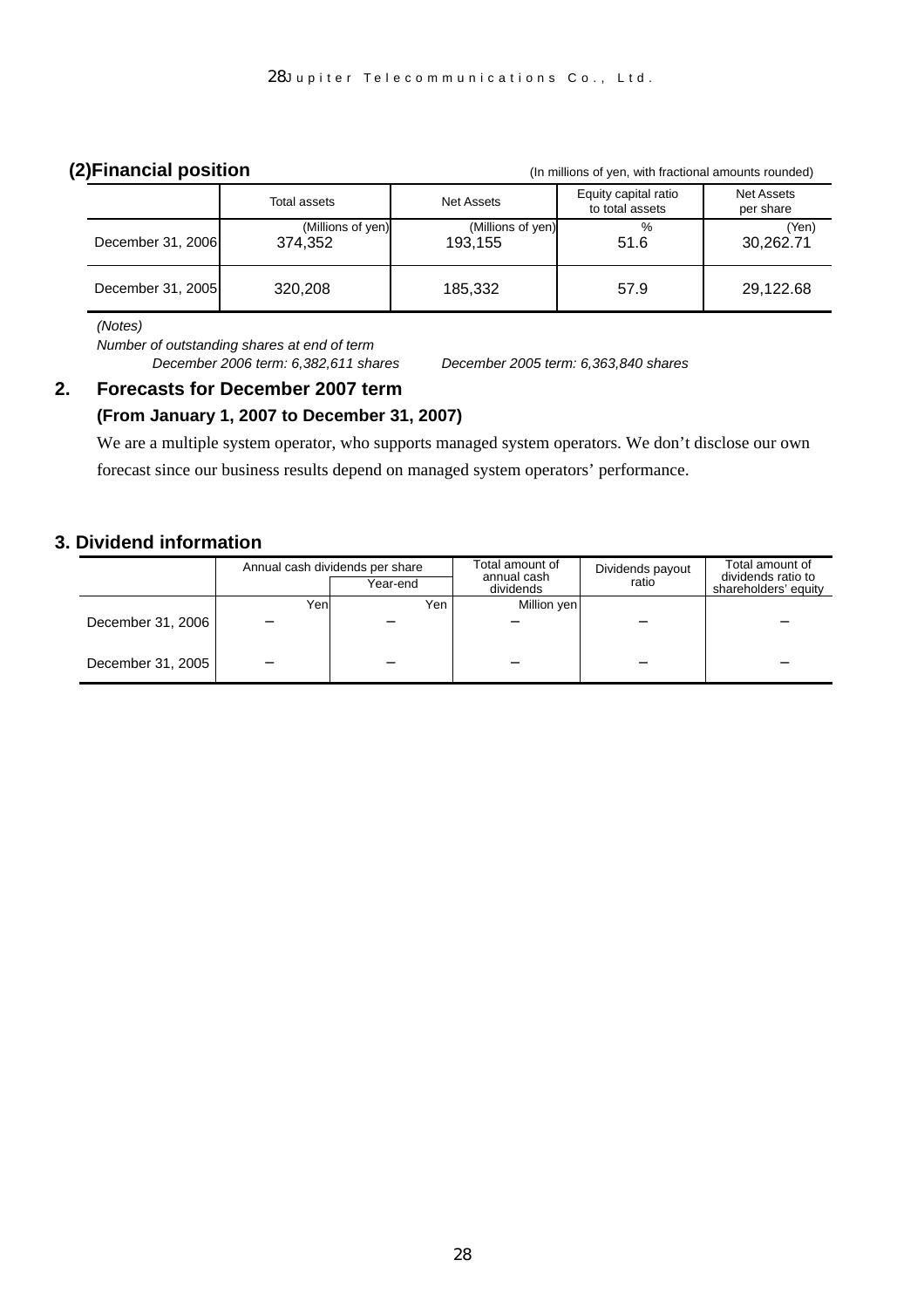(Translation from Japanese disclosure to JASDAQ)

## **Annual financial Statements**

For the Year Ended December 31, 2006

# **JUPITER TELECOMMUNICATIONS CO., LTD (Parent Company Only-Japanese GAAP) STATEMENTS OF OPERATION**

**(YEN IN MILLIONS)**

| <b>Account</b>                                             | Year ended<br>December 31, 2006 | Year ended<br>December 31, 2005 | Change        |         |
|------------------------------------------------------------|---------------------------------|---------------------------------|---------------|---------|
|                                                            | Amount                          | Amount                          | <b>Amount</b> | ( )     |
| Sales                                                      | 100,288                         | 75,002                          | 25,286        | 33.7    |
| Cost of sales                                              | 85,300                          | 56,327                          | 28,973        | 51.4    |
| <b>Gross income</b>                                        | 14,988                          | 18,675                          | (3,687)       | (19.7)  |
| Selling, general & administrative expenses                 | 10,662                          | 17,411                          | (6, 749)      | (38.8)  |
| Wages and salaries                                         | 3,529                           | 5,696                           | (2, 167)      | (38.0)  |
| Retirement cost                                            | 71                              | 308                             | (237)         | (76.9)  |
| Employee's benefit                                         | 824                             | 2,670                           | (1,846)       | (69.1)  |
| Rent expense                                               | 736                             | 887                             | (151)         | (17.0)  |
| Consulting expenses                                        | 2,407                           | 5,040                           | (2,633)       | (52.2)  |
| Depreciation expense                                       | 860                             | 618                             | 242           | 39.0    |
| Other                                                      | 2,235                           | 2,192                           | 43            | 2.0     |
| <b>Operating income</b>                                    | 4,326                           | 1,264                           | 3,062         | 242.2   |
| Non-Operating profit                                       | 4,494                           | 2,586                           | 1,908         | 73.8    |
| Interest revenue                                           | 2,699                           | 1,564                           | 1,135         | 72.6    |
| <b>Dividends</b>                                           | 1,366                           | 669                             | 697           | 104.2   |
| Guarantee fee                                              | 117                             | 100                             | 17            | 16.6    |
| Exchange gain                                              | 3                               | 13                              | (10)          | (79.4)  |
| Other                                                      | 309                             | 240                             | 69            | 29.2    |
| Non-Operating charges                                      | 2,195                           | 1,741                           | 454           | 26.0    |
| Interest expense                                           | 1,635                           | 642                             | 993           | 154.5   |
| Guarantees expense                                         |                                 | 221                             | (221)         | (100.0) |
| Long term prepaid guarantees amortization                  | 167                             | 543                             | (376)         | (69.2)  |
| Stock issue cost amortization                              | 251                             | 289                             | (38)          | (13.2)  |
| Other                                                      | 142                             | 46                              | 96            | 208.7   |
| <b>Ordinary income</b>                                     | 6,625                           | 2,109                           | 4,516         | 214.2   |
| <b>Extraordinary losses</b>                                | 111                             | 4,228                           | (4, 117)      | (97.4)  |
| Loss on one-time amortization of loan expense              | 111                             | 2,845                           | (2,734)       | (96.1)  |
| Loss on sale of investment securities                      |                                 | 1,383                           | (1, 383)      | (100.0) |
| Net income (loss) before taxes                             | 6,514                           | (2, 119)                        | 8,633         |         |
| Income taxes & inhabitant taxes                            | 463                             | 22                              | 441           |         |
| Income taxes                                               | (431)                           |                                 | (431)         |         |
| Net income (loss) after taxes                              | 6,482                           | (2, 141)                        | 8,623         |         |
| Accumulated loss brought forward from the<br>previous term |                                 | 16,025                          | (16, 025)     | (100.0) |
| Accumulated loss as of the term-end                        |                                 | 18,166                          | (18, 166)     | (100.0) |

*\* Fractional rounded makes some differences between sum of breakdown and total in Change column.*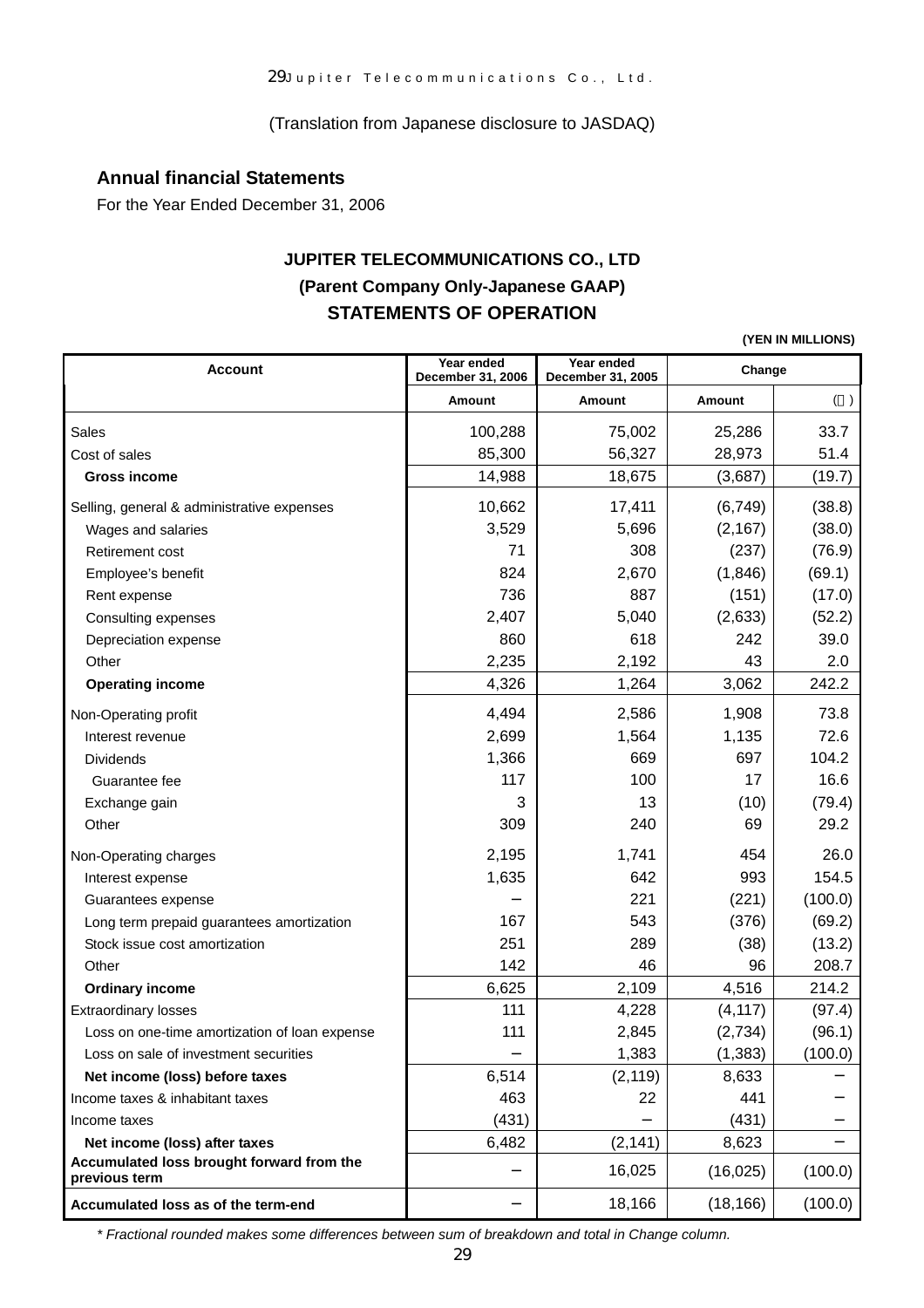# **JUPITER TELECOMMUNICATIONS CO., LTD (Parent Company Only-Japanese GAAP) BALANCE SHEETS**

|                                           |                      |                      |          |                                                        | (YEN IN MILLIONS)           |                      |            |
|-------------------------------------------|----------------------|----------------------|----------|--------------------------------------------------------|-----------------------------|----------------------|------------|
| <b>Account</b>                            | December<br>31, 2006 | December<br>31, 2005 | Change   | <b>Account</b>                                         | <b>December</b><br>31, 2006 | December<br>31, 2005 | Change     |
|                                           | <b>Amount</b>        | Amount               | Amount   |                                                        | Amount                      | Amount               | Amount     |
| Current assets:                           |                      |                      |          | <b>Current liabilities:</b>                            |                             |                      |            |
| Cash and cash equivalents                 | 3,613                | 22,268               | (18,655) | Accounts payable-Trade<br>Long-term debt -current      | 8,472                       | 8,235                | 237        |
| Accounts receivable-Trade                 | 12,327               | 11,081               | 1,246    | portion                                                | 12,750                      |                      | 12,750     |
| Securities                                | 5,995                |                      | 5,995    | Other current liabilities                              | 3,991                       | 1,455                | 2,536      |
| Merchandises                              | 769                  | 957                  | (188)    | <b>Total current liabilities</b>                       | 25,213                      | 9,690                | 15,523     |
| Prepaid expenses                          | 491                  | 162                  | 329      | <b>Fixed liabilities:</b>                              |                             |                      |            |
| Advances to suppliers                     |                      | 32                   | (32)     | Long-term debt                                         | 155,750                     | 125,000              | 30,750     |
| Deposit                                   | 7,000                |                      | 7,000    | Retirement cost to<br>directors                        |                             | 45                   | (45)       |
| Deffered tax asset                        | 426                  |                      | 426      | Other long term liabilities                            | 234                         | 141                  | 93         |
| Other current assets                      | 3,643                | 450                  | 3,193    | <b>Total fixed liabilities</b>                         | 155,984                     | 125,186              | 30,798     |
| <b>Total current assets</b>               | 34,264               | 34,950               | (686)    | <b>Total Liabilities</b>                               | 181,197                     | 134,876              | 46,321     |
|                                           |                      |                      |          | Paid-in Capital                                        |                             | 114,481              | (114, 481) |
| Fixed assets:                             |                      |                      |          | Advance on subscription                                |                             | 0                    | (0)        |
| <b>Buildings</b>                          | 986                  | 971                  | 15       | Capital surplus:                                       |                             |                      |            |
| Other structure                           | 33                   | 36                   | (3)      | Additional paid-in capital                             |                             | 89,017               | (89,017)   |
| Machinery and equipment                   | 1,505                | 910                  | 595      | Retained earnings:                                     |                             |                      |            |
| Land                                      | 429                  | 429                  |          | <b>Accumulated losses</b>                              |                             | 18,166               | (18, 166)  |
| Tangible fixed assets                     | 2,953                | 2,346                | 607      | Total retained earnings                                |                             | (18, 166)            | 18,166     |
|                                           |                      |                      |          | Treasury stock                                         |                             | (0)                  | $\Omega$   |
| Software                                  | 3,474                | 2,399                | 1,075    | <b>Total Stockholder's equity</b>                      |                             | 185,332              | (185, 332) |
| Other intangible fixed asset              | 10                   | 9                    | 1        | <b>Total Liabilities &amp;</b><br>Stockholders' equity |                             | 320,208              | (320, 208) |
|                                           |                      |                      |          | Stockholders' equity                                   |                             |                      |            |
| Intangible fixed assets                   | 3,484                | 2,408                | 1,076    | Common stock                                           | 115,232                     |                      | 115,232    |
| Investment securities                     | 779                  | 2,867                | (2,088)  | Advance on subscription                                | 32                          |                      | 32         |
| Investments to subsidiaries               | 211,045              | 155,205              | 55,840   | Capital surplus:                                       |                             |                      |            |
| and affiliates<br>Contribution to related | 3                    | 3                    |          | Capital reserve                                        | 29,371                      |                      | 29,371     |
| parties<br>Long-term loans to others      | 268                  | 286                  | (18)     | Additional paid-in capital                             | 42,230                      |                      | 42,230     |
| Long-term loans to related                |                      |                      |          |                                                        |                             |                      |            |
| parties                                   | 119,500              | 120,000              | (500)    | <b>Total Capital Surplus</b>                           | 71,601                      |                      | 71,601     |
| Long-term prepaid expenses                | 982                  | 803                  | 179      | Accumulated profit                                     |                             |                      |            |
| Guarantees                                | 821                  | 726                  | 95       | Other accumulated profit<br>Retained earnings carried  |                             |                      |            |
| Other assets                              | 39                   | 149                  | (110)    | forward                                                | 6,482                       |                      | 6,482      |
| Total investments and other<br>assets     | 333,437              | 280,039              | 53,398   | Total retained earnings                                | 6,482                       |                      | 6,482      |
| <b>Total fixed assets</b>                 | 339,874              | 284,793              | 55,081   | Treasury stock                                         | (0)                         |                      | (0)        |
|                                           |                      |                      |          | <b>Total Stockholder's equity</b>                      | 193,347                     |                      | 193,347    |
| Deffered charges                          |                      |                      |          | Revaluation surplus                                    |                             |                      |            |
| Stock issuance cost                       | 214                  | 465                  | (251)    | Deferred hedge loss                                    | (192)                       |                      | (192)      |
| <b>Total Deferred charges</b>             | 214                  | 465                  | (251)    | <b>Total Revaluation surplus</b>                       | (192)                       |                      | (192)      |
|                                           |                      |                      |          | <b>Total Net Assets</b>                                | 193,155                     |                      | 193,155    |
| <b>Total Assets</b>                       | 374,352              | 320,208              | 54,144   | <b>Total Liabilities &amp;</b><br><b>Net Assets</b>    | 374,352                     |                      | 374,352    |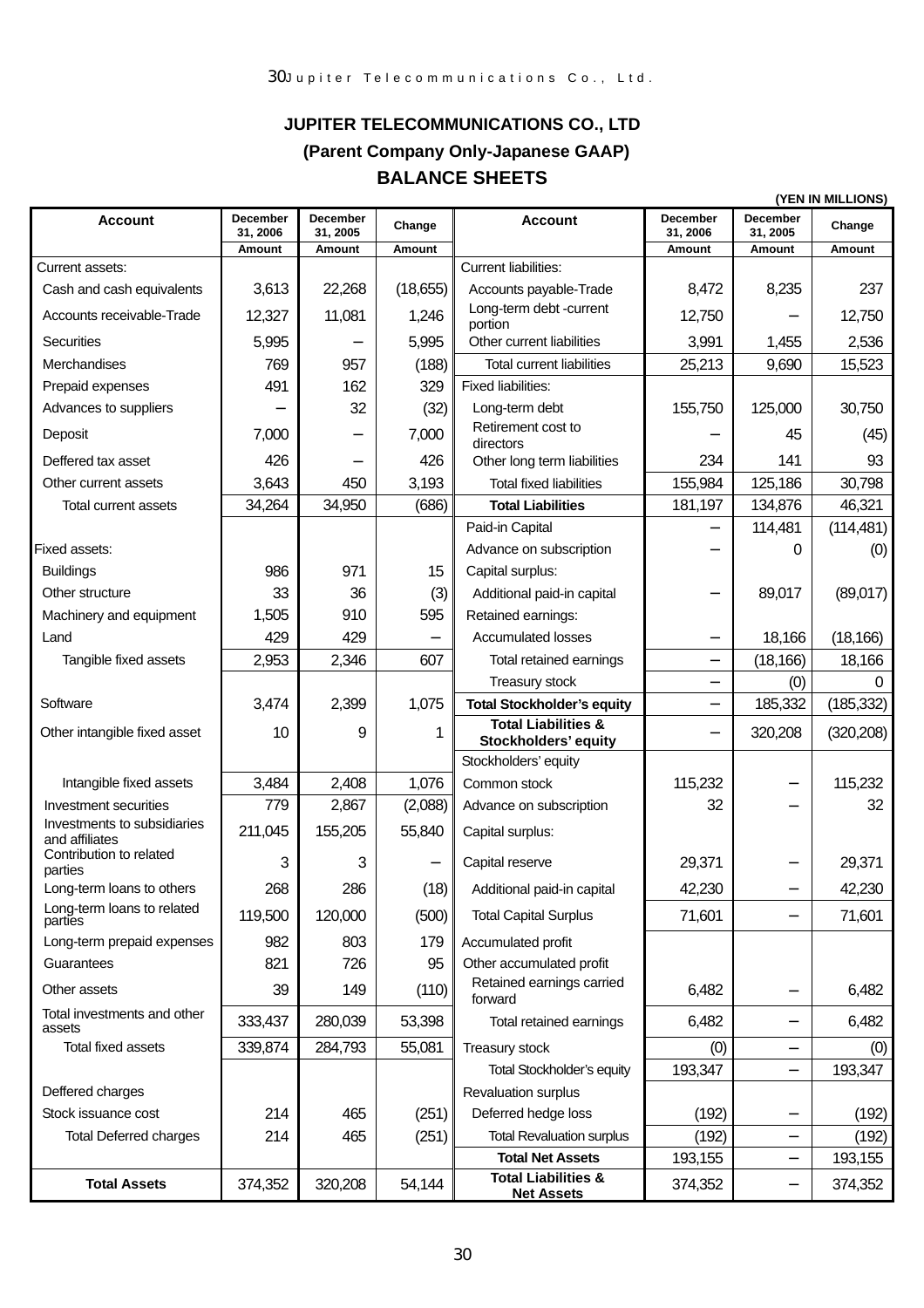*\*The Company included "Trademark" and "Telephone rights" in "Other intangible fixed asset" for all periods presented. The amounts of "Trademark" are ¥0 million on December 31, 2006 and ¥0 million on December 31, 2005, and the amounts of "Telephone rights" are ¥10 million on December 31, 2006 and ¥9 million on December 31, 2005.* 

#### **(Note)**

| 1 Accumulated depreciation of Tangible fixed assets |                                                       |                                    | December 31, 2006<br>¥794 million | December 31, 2005<br>¥513 million |                    |
|-----------------------------------------------------|-------------------------------------------------------|------------------------------------|-----------------------------------|-----------------------------------|--------------------|
|                                                     | 2 Guarantee liabilities for bank loan                 |                                    | ¥27,090 million                   | ¥30,602 million                   |                    |
|                                                     | 3 Increase of capital stock<br>Insurance of new stock |                                    |                                   |                                   |                    |
|                                                     | Type of Issue                                         | In number of<br>outstanding shares | Total amount<br>at issue price    | Amount received                   | Amount capitalized |
|                                                     | Exercise of stock option                              | 18,771 Share                       | ¥1,501 million                    | ¥1,501 million                    | ¥751 million       |
|                                                     |                                                       |                                    |                                   |                                   |                    |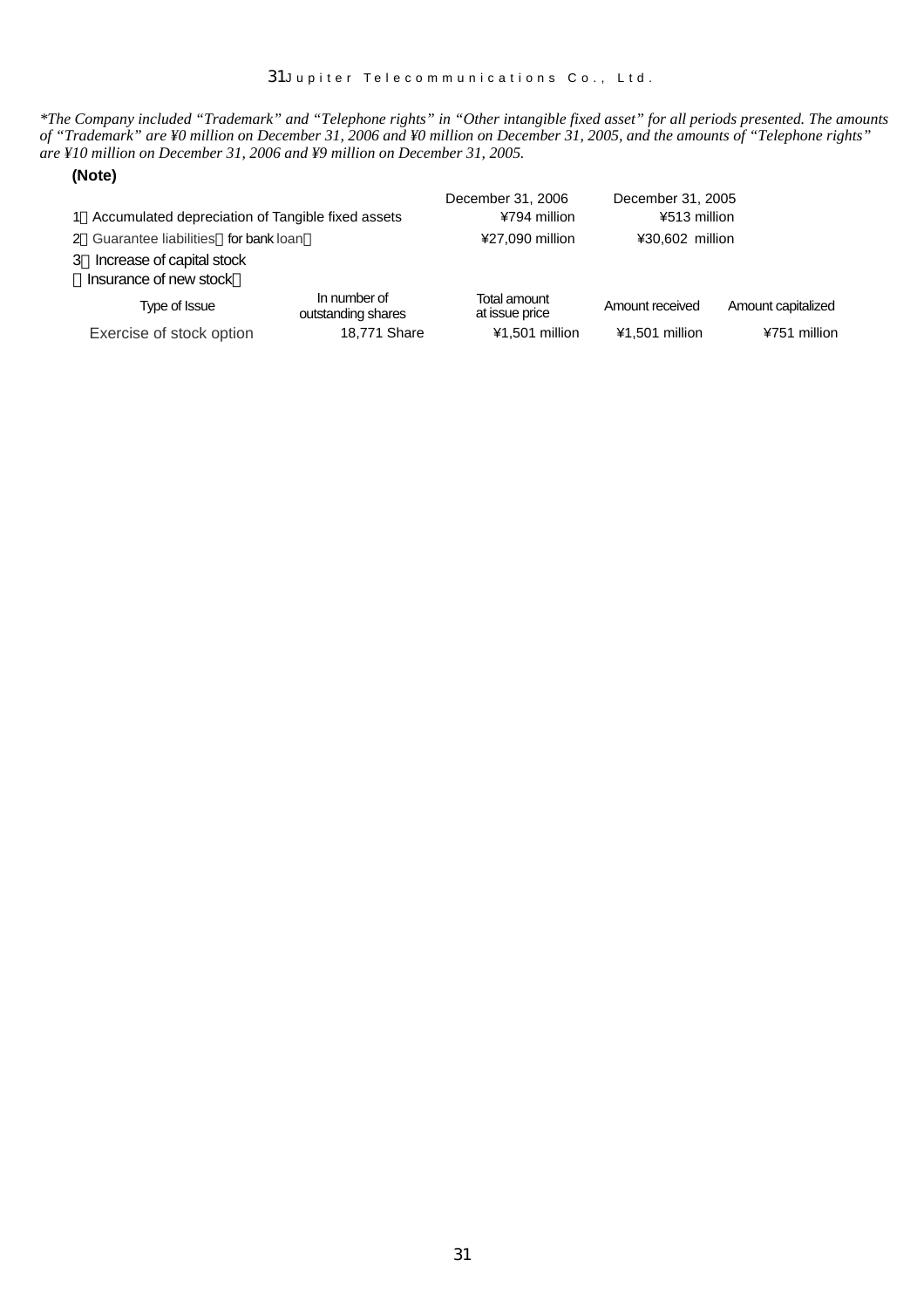# **JUPITER TELECOMMUNICATIONS CO., LTD**

**(Parent Company Only-Japanese GAAP)** 

# **Statement of stockholders' equity**

For the 12 month ended December 31, 2006

|                                                                              |                 | Stockholders' equity |                        |                       |                          |                                      |                   |                   |                        |
|------------------------------------------------------------------------------|-----------------|----------------------|------------------------|-----------------------|--------------------------|--------------------------------------|-------------------|-------------------|------------------------|
|                                                                              |                 |                      | <b>Capital Surplus</b> |                       | <b>Retained Earnings</b> |                                      |                   |                   |                        |
|                                                                              | Common<br>stock | Advance on           | Capital                | Additional<br>paid-in | Total capital            | Accumulated<br>profit                | Total<br>retained | Treasury<br>stock | Total<br>Stockholders' |
|                                                                              |                 | subscription         | reserve                | capital               | surplus                  | Retained earnings<br>carried forward | earnings          |                   | equity                 |
| Balance at December 31, 2005                                                 | 114,481         | 0                    | 89,017                 |                       | 89,017                   | (18, 166)                            | (18, 166)         | (0)               | 185,332                |
| Movement for this period                                                     |                 |                      |                        |                       |                          |                                      |                   |                   |                        |
| Covering of deficit due to<br>decrease of capital reserve                    |                 |                      | (60, 396)              | 42,230                | (18, 166)                | 18,166                               | 18,166            |                   |                        |
| Net income                                                                   |                 |                      |                        |                       |                          | 6,482                                | 6,482             |                   | 6,482                  |
| Treasury stock                                                               |                 |                      |                        |                       |                          |                                      |                   | (0)               | (0)                    |
| Stock option exercise                                                        | 751             | 32                   | 750                    |                       | 750                      |                                      |                   |                   | 1,533                  |
| Redass from Advance on<br>subscription to Common<br>stock or Capital reserve |                 | (0)                  |                        |                       |                          |                                      |                   |                   | (0)                    |
| Movement by recognition of<br>hedge gain (loss)                              |                 |                      |                        |                       |                          |                                      |                   |                   |                        |
| <b>Total movement</b>                                                        | 751             | 32                   | (59,646)               | 42,230                | (17, 416)                | 24,648                               | 24,648            | (0)               | 8,015                  |
| Balance at December 31, 2006                                                 | 115,232         | 32                   | 29,371                 | 42,230                | 71,601                   | 6,482                                | 6,482             | (0)               | 193,347                |

|                                                                              | <b>Revaluation surplus</b> | <b>Total Net</b>             |         |
|------------------------------------------------------------------------------|----------------------------|------------------------------|---------|
|                                                                              | Deferred hedge<br>loss     | Total revaluation<br>surplus | assets  |
| Balance at December 31, 2005                                                 |                            |                              | 185,332 |
| Movement for this period                                                     |                            |                              |         |
| Covering of deficit due to<br>decrease of capital reserve                    |                            |                              |         |
| Net income                                                                   |                            |                              | 6,482   |
| Treasury stock                                                               |                            |                              | (0)     |
| Stock option exercise                                                        |                            |                              | 1,533   |
| Redass from Advance on<br>subscription to Common<br>stock or Capital reserve |                            |                              | (0)     |
| Movement by recognition of<br>hedge loss                                     | (192)                      | (192)                        | (192)   |
| Total movement                                                               | (192)                      | (192)                        | 7,823   |
| Balance at December 31, 2006                                                 | (192)                      | (192)                        | 193,155 |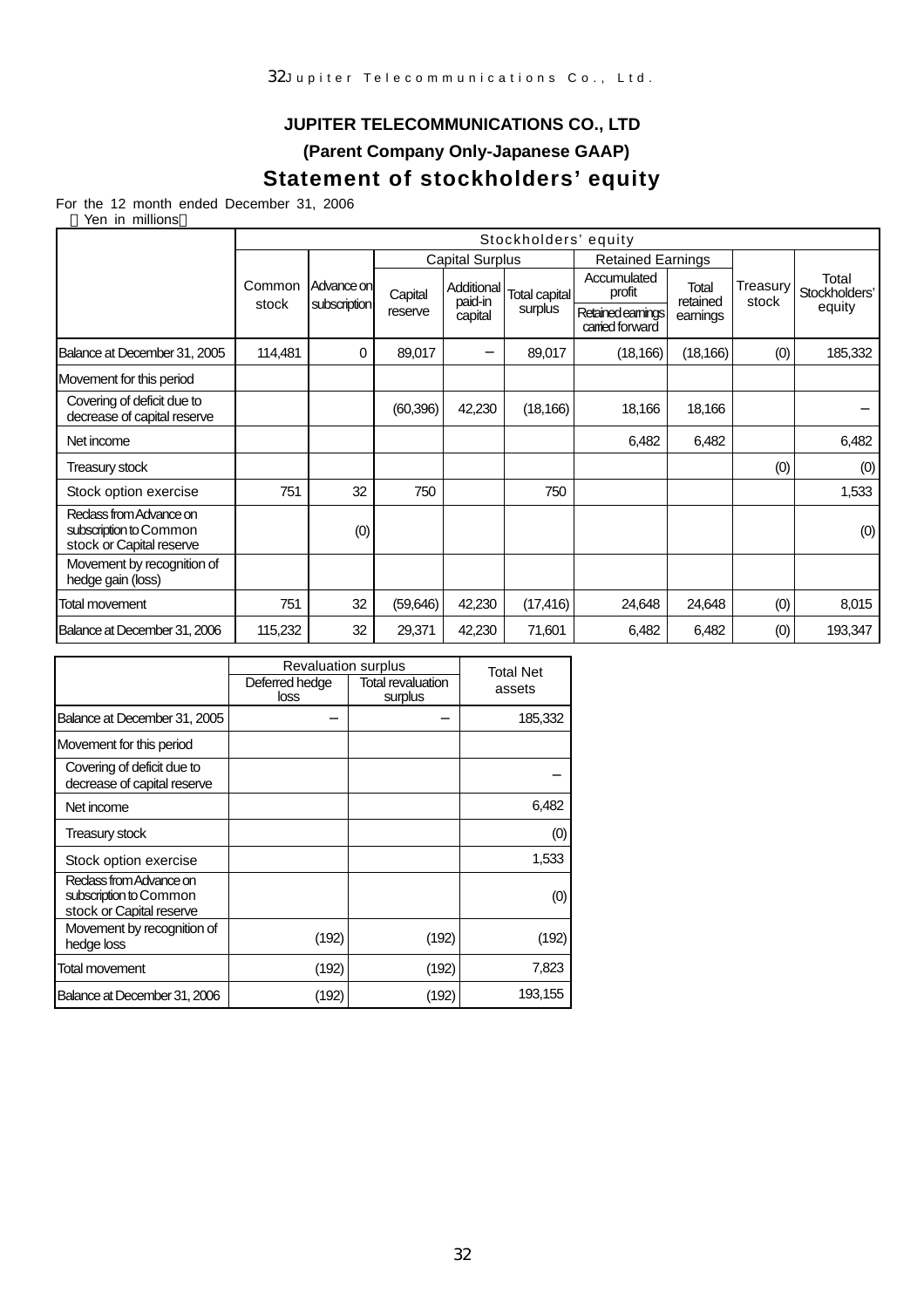#### **Significant Accounting Policies**

1. Securities Valuation Method

Investments to subsidiaries and affiliates Acquisition cost by the moving average method Other investments Non-marketable Securities Acquisition cost by the moving average method

2. Inventory Valuation

Merchandise

Lower of cost or market by the moving average method

- 3. Depreciation Method of Tangible Fixed Assets
	- The straight-line method is applied.

| <b>Buildings</b>        | $15 - 50$ years |
|-------------------------|-----------------|
| Other structures        | $10 - 60$ years |
| Machinery and equipment | $4-15$ years    |

- 4. Amortization Method of Intangible Fixed Assets
	- Straight-line method

With regard to software for in-house use, straight-line method over estimated in-house useful life (5 years).

5. Long term Prepaid Expenses

Amortized using straight-line method.

6. Deferred Charges

Stock Issue Charges Amortized equally in three years pursuant to the provisions of the Commercial Code.

(Change of presentation)

Effective from the 12 month ended December 31, 2006, the Company adopted "Tentative Solution on Accounting for Deferred Assets" (the Accounting Standards Board of Japan PITF No. 19, which was issued on August 11, 2006.

#### 7. Allowance and Reserve

(1) Allowance for Bad debts

Calculate based on historical bad debt ratio approach for general receivables and on debtor's financial evaluation approach for particular doubtfuls.

(2) Reserve for Retiring Benefits for directors

Necessary payment as of this term-end based on the internal regulations.

- 8. Important foreign exchange hedge method
	- (1) Hedge accounting method

Deferred hedge method is applied. When allotment is applicable, such method is used.

(2) Measure and object for hedge

Hedge measure: Foreign exchange reserve, and interest swap

Object for hedge: Account receivables and payables in foreign currency, and interest of debt loans

with variable interest rate

(3) Hedge policy

The Company tries to minimize the risks of foreign exchange fluctuations of account receivables and payables in foreign currency as well as the risks of fluctuations of interest rate for debt loans based on the Company's internal regulations.

(4) Valuation of hedge